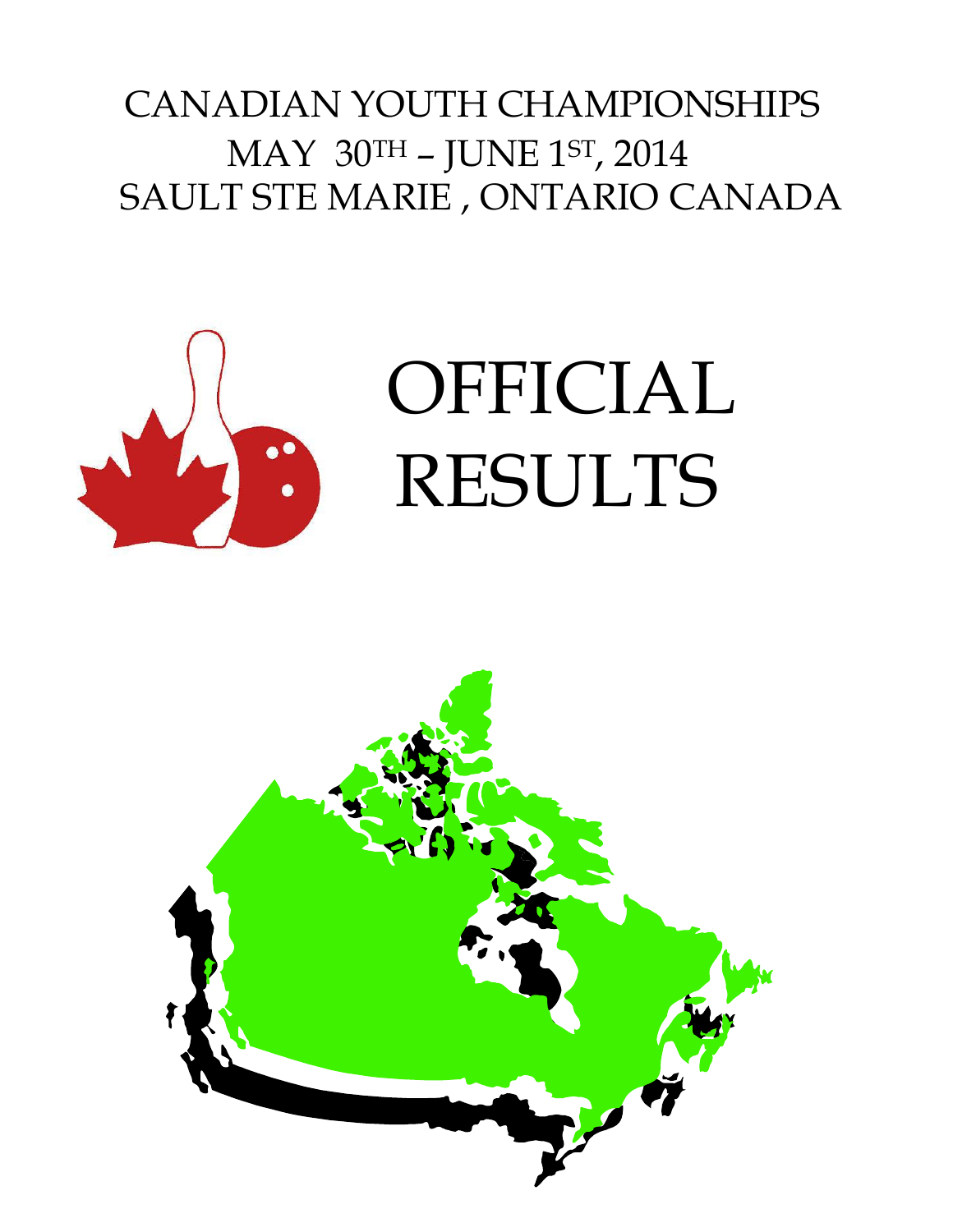|                   |                         |                       | 32ème Championnat Nationaux des Jeunes Fédération Canadienne des Dix Quilles |                         |                     |
|-------------------|-------------------------|-----------------------|------------------------------------------------------------------------------|-------------------------|---------------------|
|                   |                         |                       | 32st Annual Canadian Tenpin Federation National Youth Championship           |                         |                     |
|                   |                         |                       | Sault Ste Marie Ontario - May 30, 2014 to June 1, 2014                       |                         |                     |
|                   |                         |                       |                                                                              |                         |                     |
|                   |                         |                       |                                                                              |                         |                     |
|                   | ALBERTA                 |                       |                                                                              | <b>BRITISH COLUMBIA</b> |                     |
| Augusta Bockman   | <b>Bantam</b>           | Dawson Daley          | Talia Boyce                                                                  | <b>Bantam</b>           | Reman Rodriguez     |
| Kaytlynn Insko    | Junior                  | Nathan Taylor         | Bailey McKeracher                                                            | Junior                  | Nathan Nerona       |
| Gemma Oxley       | Intermediate            | Dylan Scofield        | Courtney Hamann                                                              | Intermediate            | Graeme McDonald     |
| Carla Hardy       | Senior                  | Sean McIntyre         | Michaela Shaw                                                                | Senior                  | Matthew Yue         |
| Don Bilyea        | Coaches                 | Damien Skelling       | Lorne Craig                                                                  | Coaches                 | <b>Bob Linde</b>    |
| Carla Bilyea      | <b>Manager</b>          |                       | Mark Westerberg                                                              | <b>Manager</b>          |                     |
|                   |                         |                       |                                                                              |                         |                     |
|                   | <b>MANITOBA</b>         |                       |                                                                              | <b>SASKATCHEWAN</b>     |                     |
| Amanda Forgues    | <b>Bantam</b>           | Vincent Jobin         | Amillia Campbell                                                             | <b>Bantam</b>           | Dalton Hellebrand   |
| Brittney Rocan    | Junior                  | Austyn Ducharme       | Kelsi Beauchamp                                                              | Junior                  | John Espanol        |
| Marissa Naylor    | Intermediate            | <b>Brant Townsend</b> | Meagan Brown                                                                 | Intermediate            | Jordan Howie        |
| Danielle Lemoine  | Senior                  | Joseph Franchewski    | Dannie Ward                                                                  | Senior                  | Levi Rosenbaum      |
| Mike Boroskae     | Coaches                 | Shauna Franchewski    | Don Baker                                                                    | Coaches                 | TJ Bilan            |
| Elaine Yamron     | <b>Manager</b>          |                       | Patrice Beauchamp                                                            | <b>Manager</b>          |                     |
|                   |                         |                       |                                                                              |                         |                     |
|                   | <b>QUÉBEC</b>           |                       |                                                                              | <b>SOUTHERN ONTARIO</b> |                     |
| Naomie Erbetta    | <b>Bantam</b>           | Gabriel David         | Jaiden Heimbecker                                                            | <b>Bantam</b>           | <b>Blake Foster</b> |
| Laurence Corbeil  | Junior                  | Gabriel Rousseau      | Sarah Klassen                                                                | Junior                  | Gavin Sum           |
| Maude Thibeault   | Intermediate            | Nathan Ruest Lajoie   | Caitlin Tam                                                                  | Intermediate            | D. J. Rose          |
| Andréanne Blouin  | Senior                  | Pierre-Luc Arseneau   | Stefani Rosa                                                                 | Senior                  | Taylor Maxner       |
| Fernand Houle     | Coaches                 |                       | Gus Badali                                                                   | Coaches                 | Dan Rose            |
| Alain Leblond     | <b>Manager</b>          |                       | Laurie Gatto                                                                 | <b>Manager</b>          |                     |
|                   |                         |                       |                                                                              |                         |                     |
|                   | <b>NORTHERN ONTARIO</b> |                       |                                                                              | <b>NEW BRUNSWICK</b>    |                     |
| Chasity King      | <b>Bantam</b>           | Tyson Baxter          | Helene St-Onge                                                               | <b>Bantam</b>           | Simon Chiasson      |
| Ryleah Bell       | Junior                  | Josh Woolley          | Annie-Claude Dugas                                                           | Junior                  | Tommy Doucet        |
| Brittany Woolley  | Intermediate            | Aaron Craig           | Zoe Albert-Blanchard                                                         | Intermediate            | Jeremy Jean-Noel    |
| Brittney Marshall | Senior                  | Colton Burdick        | Stephanie Vienneau                                                           | Senior                  | Yannick McGraw      |
| Linda Cella       | Coaches                 | Melanie Ingram        | Christine Albert                                                             | Coaches                 |                     |
| Liisa Woolley     | <b>Manager</b>          |                       | Elaine Vienneau                                                              | <b>Manager</b>          |                     |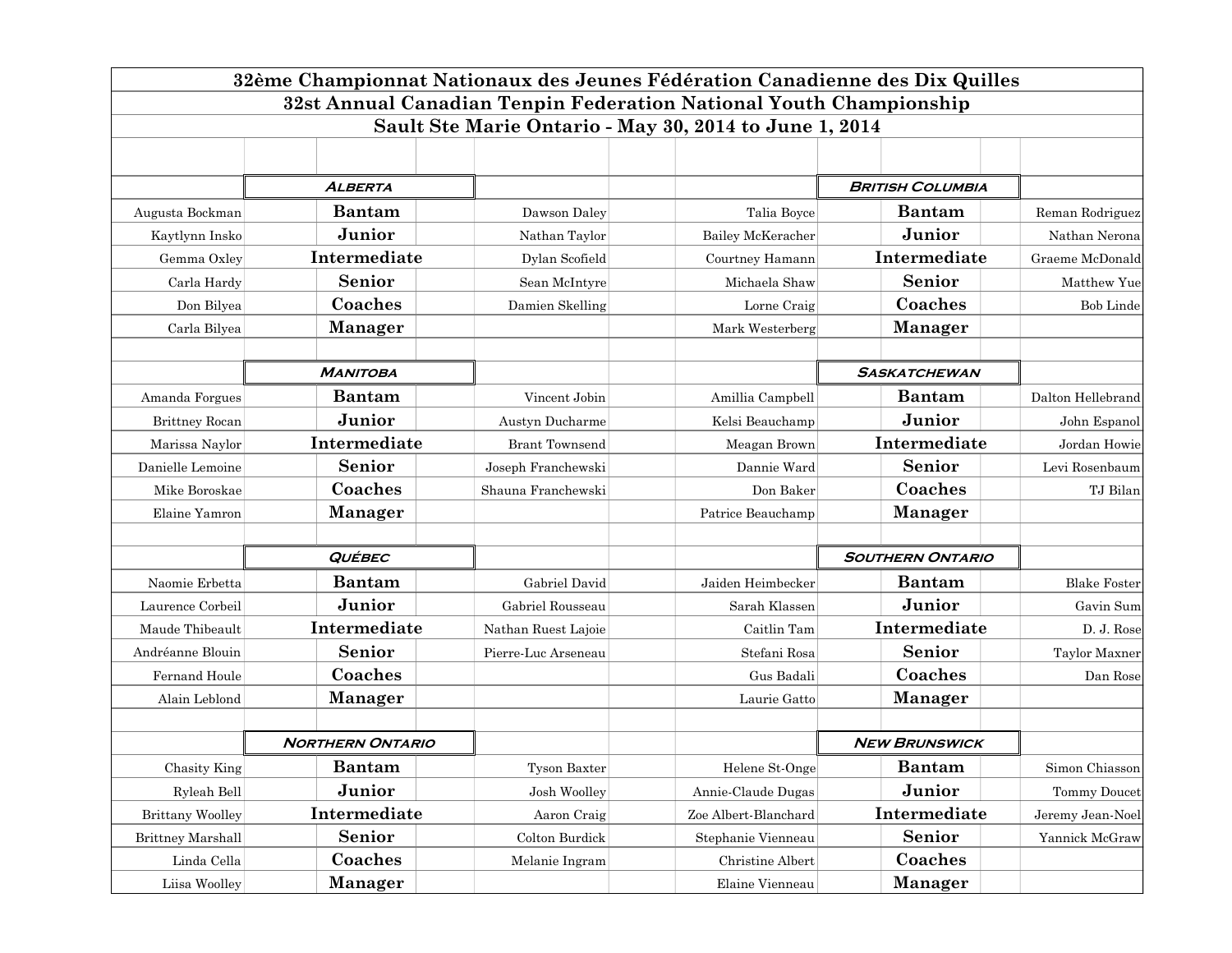## **Medal Winners - - - Team Event** Girls Boys Manitoba **Gold** Southern Ontario *Amanda Forgues Blake Foster Brittney Rocan Gavin Sum Marissa Naylor D. J. Rose Danielle Lemoine Taylor Maxner* Southern Ontario **Silver Manitoba** *Jaiden Heimbecker Vincent Jobin* **Sarah Klassen Mustyn Ducharme Caitlin Tam Grant Townsend** *Stefani Rosa Joseph Franchewski* Alberta **Bronze** Québec *Augusta Bockman Gabriel David Kaytlynn Insko Gabriel Rousseau Gemma Oxley Nathan Ruest Lajoie Carla Hardy Pierre-Luc Arseneau*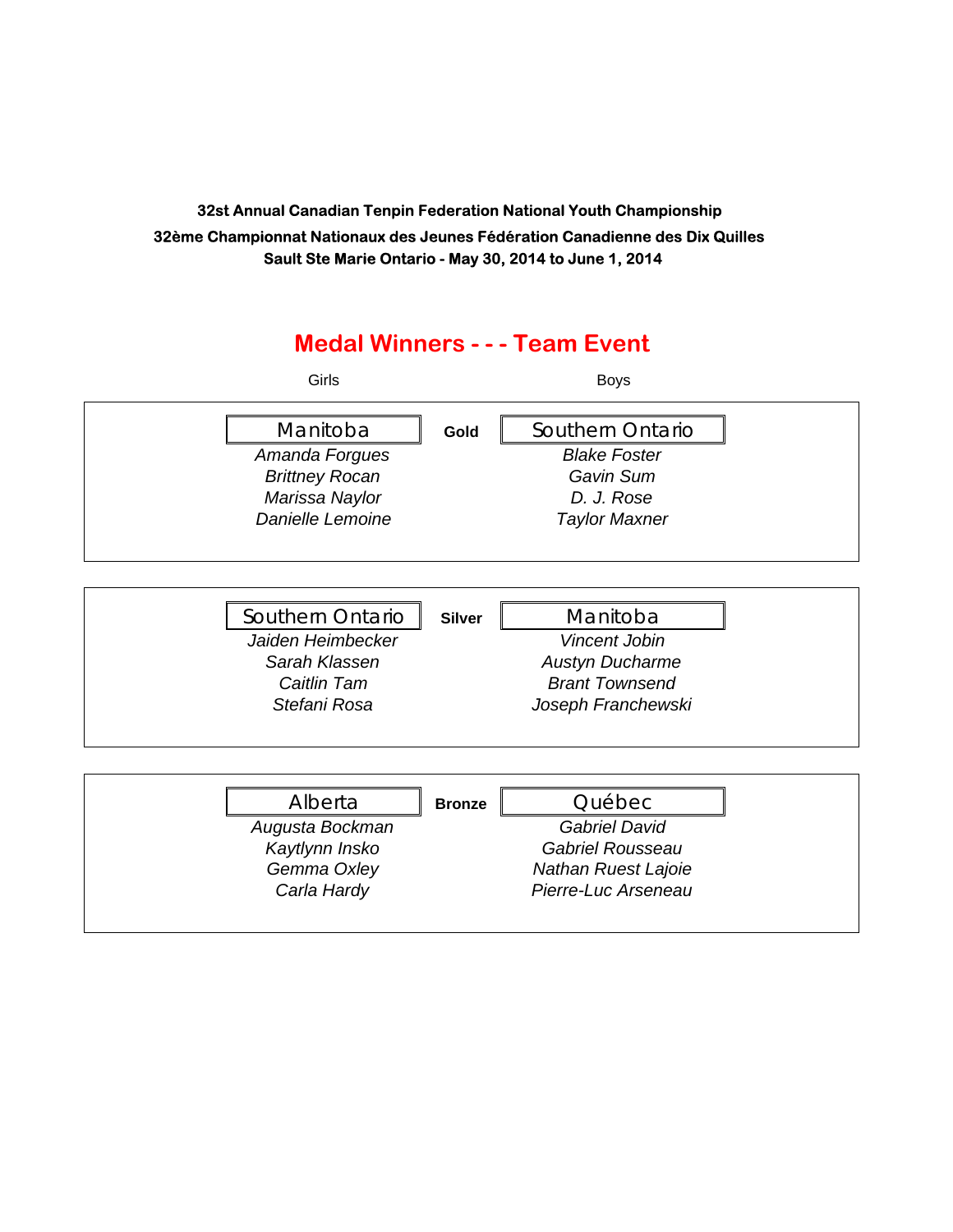# Teams Matches

| <b>BOYS</b>             | Alberte | British Columbia | Manitoba   | New Brunswick |     | Northern Ontario<br>Quebec | Saskatchewan |     | Southern Ontario<br>Points | Rolloffe      |
|-------------------------|---------|------------------|------------|---------------|-----|----------------------------|--------------|-----|----------------------------|---------------|
| Alberta                 |         | 619              | 663        | 604           | 580 | 666                        | 567          | 593 | 3                          |               |
| <b>British Columbia</b> | 692     | Ω                | 664        | 575           | 645 | 576                        | <b>728</b>   | 732 | 3                          |               |
| Manitoba                | 854     | <b>727</b>       |            | 648           | 655 | 711                        | 644          | 694 | 6                          | Silver        |
| <b>New Brunswick</b>    | 559     | 592              | 517        |               | 456 | 548                        | 602          | 533 | 1                          |               |
| <b>Northern Ontario</b> | 535     | 613              | 651        | 512           |     | 564                        | 558          | 572 | 1                          |               |
| Québec                  | 640     | Z <sub>33</sub>  | 662        | 559           | 651 | Ŏ                          | <b>Z29</b>   | 694 | $\overline{4}$             | <b>Bronze</b> |
| Saskatchewan            | 646     | 635              | 556        | <b>Z07</b>    | 615 | 674                        |              | 618 | 3                          |               |
| <b>Southern Ontario</b> | 820     | <b>773</b>       | <b>763</b> | 820           | 654 | <u>789</u>                 | 688          |     | $\overline{7}$             | Gold          |

| <b>GIRLS</b>            | Alberte |            | British Columbia<br>Manitoloa | New Brunswick |     | Northern Ontario<br>Quebec | Saskatchewan |            | Southern Ortario<br>Points | Rohoffe       |
|-------------------------|---------|------------|-------------------------------|---------------|-----|----------------------------|--------------|------------|----------------------------|---------------|
| Alberta                 |         | 718        | 598                           | 601           | 525 | 641                        | 574          | 481        | 4.5                        | <b>Bronze</b> |
| <b>British Columbia</b> | 611     |            | 588                           | 539           | 598 | 562                        | 536          | 543        | 1                          |               |
| Manitoba                | 598     | <b>Z38</b> |                               | 632           | 641 | 612                        | 582          | <b>Z08</b> | 6.5                        | Gold          |
| <b>New Brunswick</b>    | 540     | 609        | 508                           |               | 653 | 612                        | 674          | 602        | 3                          |               |
| <b>Northern Ontario</b> | 466     | 603        | 580                           | 587           |     | 564                        | 554          | 612        | 3                          |               |
| Québec                  | 523     | 514        | 567                           | 665           | 535 |                            | 556          | 550        | $\overline{2}$             |               |
| Saskatchewan            | 578     | 558        | 483                           | 568           | 538 | 542                        |              | 517        | $\overline{2}$             |               |
| <b>Southern Ontario</b> | 593     | 593        | 672                           | 64Z           | 640 | 662                        | 556          |            | 6                          | Silver        |

Each row represents a team's match scores with the columns being their opponents.

A **bold double-underlined** score means the game was won.

An *italic single-underlined* score means the game was tied.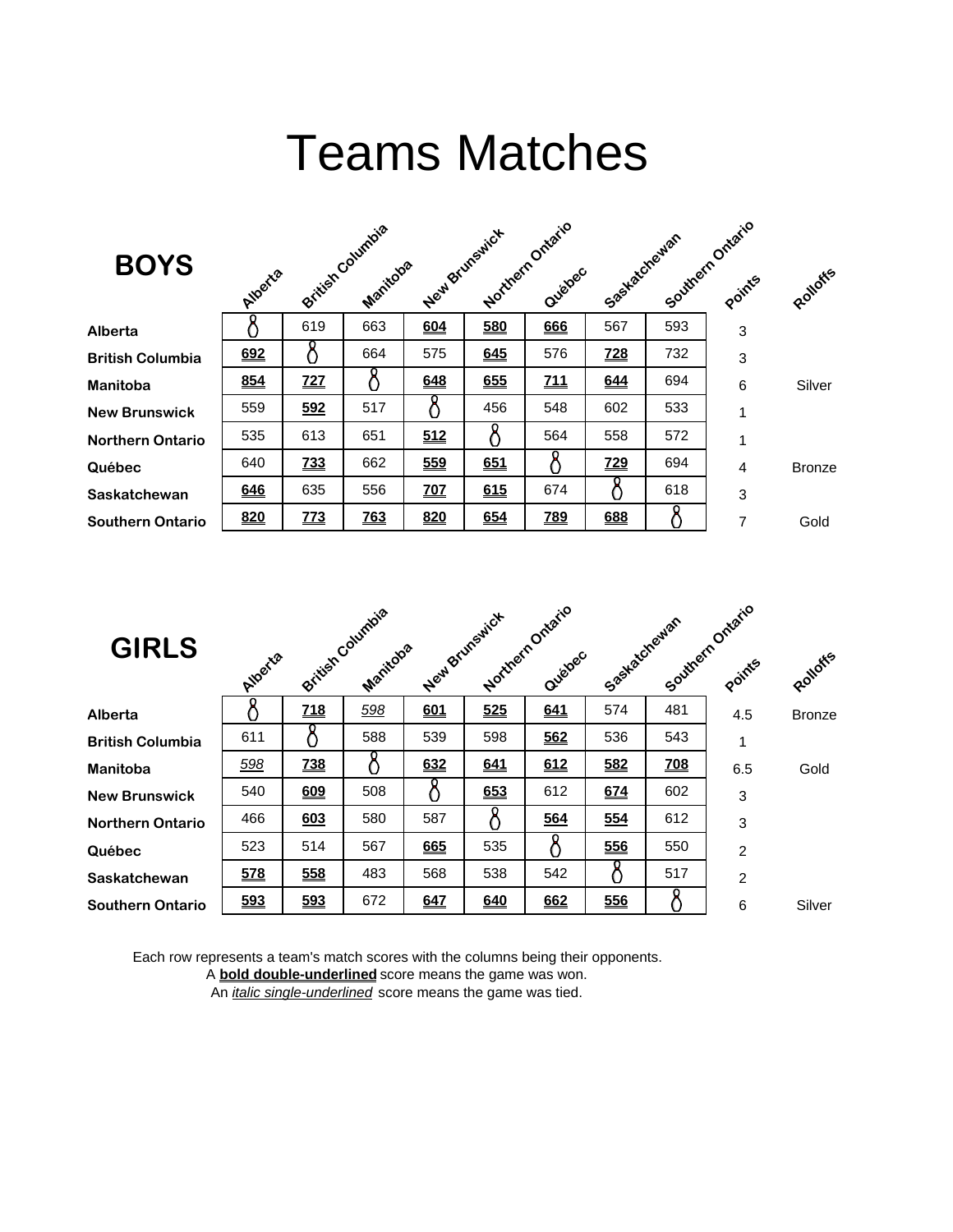

## **Team Event Records 2014 Canadian Youth Championships**

| <b>Team Game</b> |                       |                 |
|------------------|-----------------------|-----------------|
| <b>Girls</b>     | 738                   | <b>Manitoba</b> |
|                  | Amanda Forgues        |                 |
|                  | <b>Brittney Rocan</b> |                 |
|                  | Marissa Naylor        |                 |
|                  | Danielle Lemoine      |                 |
|                  |                       |                 |
| <b>Boys</b>      | 854                   | Manitoba        |
|                  | Vincent Jobin         |                 |
|                  | Austyn Ducharme       |                 |
|                  | <b>Brant Townsend</b> |                 |
|                  | Joseph Franchewski    |                 |
|                  |                       |                 |

## **7-Game Series**

**Girls 4511 MB Manitoba** Amanda Forgues Brittney Rocan Marissa Naylor Danielle Lemoine

Blake Foster

Taylor Maxner

Gavin Sum D. J. Rose

**Boys** 5307 **Southern Ontario**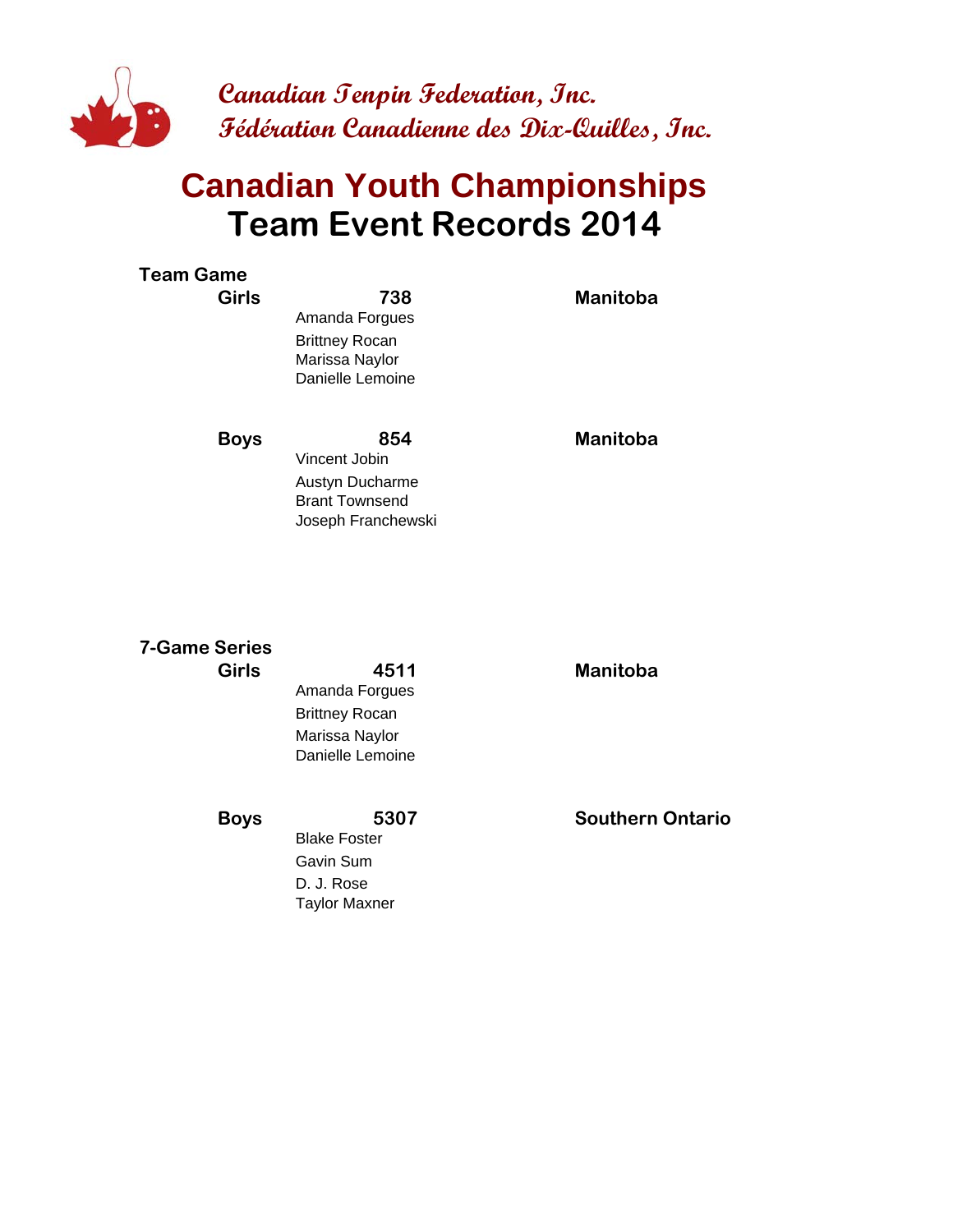

# **Team Event Individual Records 2014 Canadian Youth Championships**

#### **Single Game**

| <b>Bantam Girl</b> | 195 | <b>Amanda Forgues</b>      | Manitoba         |
|--------------------|-----|----------------------------|------------------|
| <b>Bantam Boy</b>  | 191 | <b>Blake Foster</b>        | Southern Ontario |
|                    |     |                            |                  |
| <b>Junior Girl</b> | 223 | Kaytiynn Insko             | Alberta          |
| <b>Junior Boy</b>  | 258 | <b>Nathan Nerona</b>       | British Columbia |
|                    |     |                            |                  |
| Intermediate Girl  | 214 | <b>Marissa Naylor</b>      | Manitoba         |
| Intermediate Boy   | 224 | <b>Nathan Ruest Lajoie</b> | Québec           |
|                    |     |                            |                  |
| <b>Senior Girl</b> | 230 | Danielle Lemoine           | Manitoba         |
| <b>Senior Boy</b>  | 247 | Levi Rosenbaum             | Saskatchewan     |
|                    |     |                            |                  |

#### **Event Average (6 games prior to 2003, 7 games for 2003 and after)**

|                                          | Bantam Girl 138.6 Augusta Bockman   | Alberta          |
|------------------------------------------|-------------------------------------|------------------|
| Bantam Boy 165.9 Blake Foster            |                                     | Southern Ontario |
|                                          |                                     |                  |
|                                          | Junior Girl 161.3 Brittney Rocan    | Manitoba         |
| Junior Boy 194.4 Gavin Sum               |                                     | Southern Ontario |
|                                          |                                     |                  |
| Intermediate Girl 168.9 Caitlin Tam      |                                     | Southern Ontario |
| <b>Intermediate Boy</b> 197.3 D. J. Rose |                                     | Southern Ontario |
|                                          |                                     |                  |
|                                          | Senior Girl 184.9 Danielle Lemoine  | Manitoba         |
|                                          | Senior Boy 210.9 Joseph Franchewski | Manitoba         |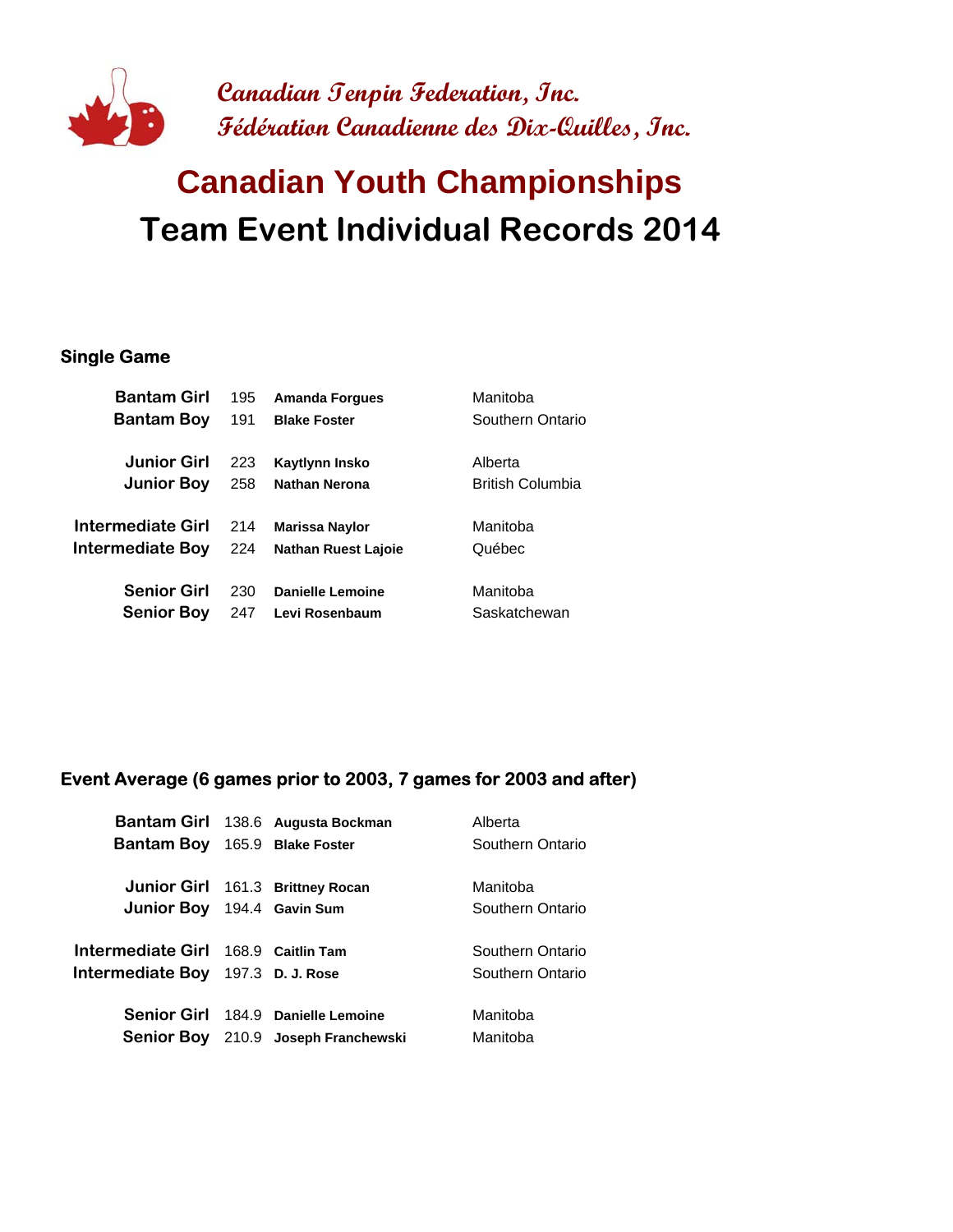### **Medal Winners - - - Doubles Event**

#### Bantam Division Girls Boys

| Gold          | Southern Ontario        | Jaiden Heimbecker | <b>Blake Foster</b>  |
|---------------|-------------------------|-------------------|----------------------|
| <b>Silver</b> | Manitoba                | Amanda Forgues    | <b>Vincent Jobin</b> |
| <b>Bronze</b> | <b>British Columbia</b> | Talia Boyce       | Reman Rodriguez      |

Junior

Division

| Gold          | Manitoba         | <b>Brittney Rocan</b> | <b>Austyn Ducharme</b> |
|---------------|------------------|-----------------------|------------------------|
| <b>Silver</b> | Southern Ontario | Sarah Klassen         | Gavin Sum              |
| <b>Bronze</b> | Saskatchewan     | Kelsi Beauchamp       | John Espanol           |

Intermediate

Division

h

| Gold          | Southern Ontario        | Caitlin Tam             | D. J. Rose      |
|---------------|-------------------------|-------------------------|-----------------|
| <b>Silver</b> | <b>British Columbia</b> | <b>Courtney Hamann</b>  | Graeme McDonald |
| <b>Bronze</b> | <b>Northern Ontario</b> | <b>Brittany Woolley</b> | Aaron Craig     |

Senior

Division

Г

| Gold          | Manitoba         | Danielle Lemoine | Joseph Franchewski   |
|---------------|------------------|------------------|----------------------|
| <b>Silver</b> | Saskatchewan     | Dannie Ward      | Levi Rosenbaum       |
| <b>Bronze</b> | Southern Ontario | Stefani Rosa     | <b>Taylor Maxner</b> |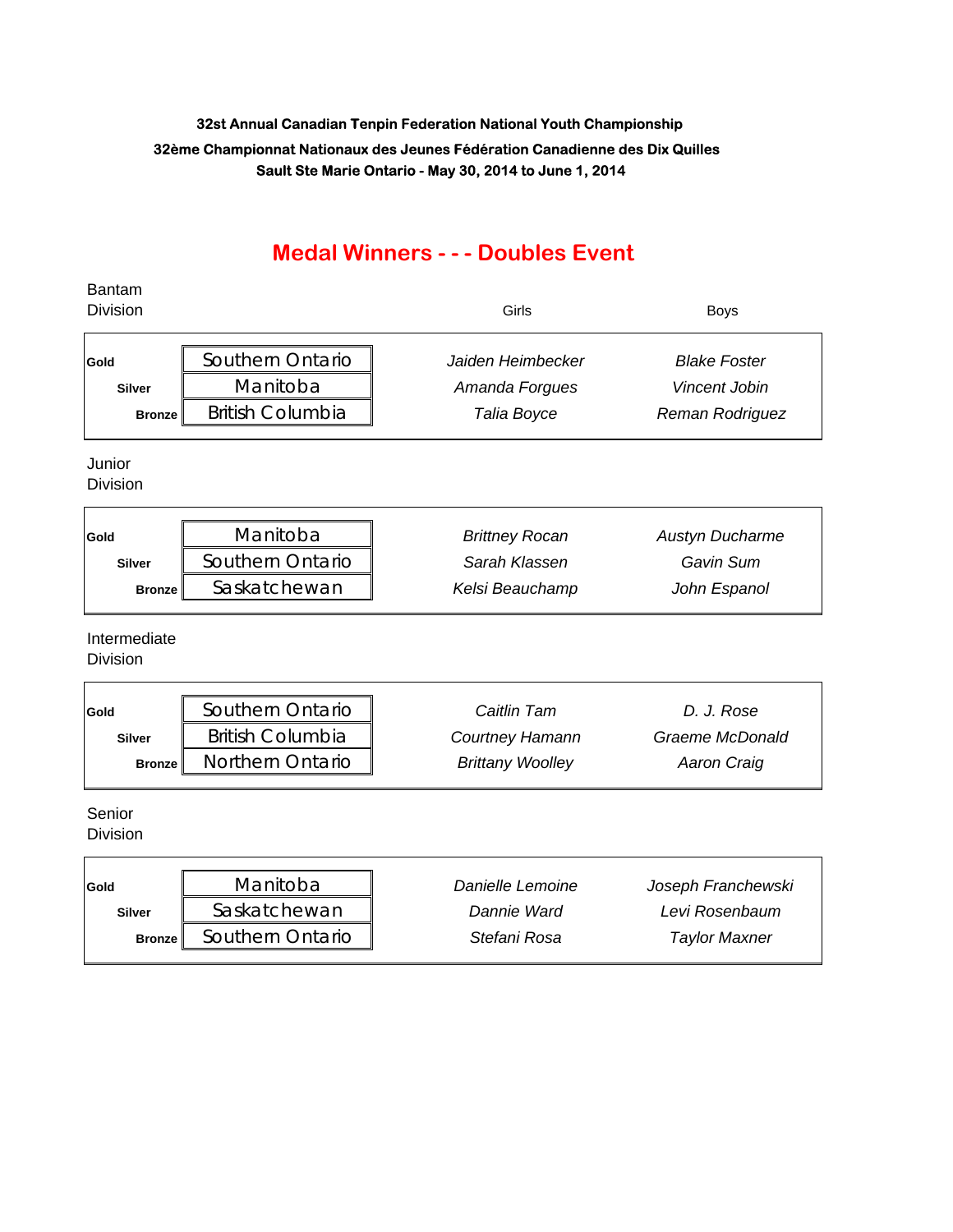# Doubles Matches

| <b>Bantam</b>           | Alberta    |            | British Columbia<br>Manitoba |            | New Bringwick | Mortineen Ontario<br>Quebec | Socketchewan |     | Southern Ontario | Rolloffe      |
|-------------------------|------------|------------|------------------------------|------------|---------------|-----------------------------|--------------|-----|------------------|---------------|
| Alberta                 |            | 219        | 260                          | 268        | 258           | 290                         | 250          | 314 | 3                |               |
| <b>British Columbia</b> | 268        |            | 292                          | 269        | 226           | 277                         | 297          | 301 | 4                | <b>Bronze</b> |
| <b>Manitoba</b>         | 303        | 256        |                              | 296        | 276           | 275                         | <b>307</b>   | 262 | 5                | Silver        |
| <b>New Brunswick</b>    | 248        | 197        | 231                          |            | 217           | 195                         | <u>211</u>   | 204 | 1                |               |
| <b>Northern Ontario</b> | 245        | 274        | 223                          | 247        | Õ             | <u>351</u>                  | 187          | 176 | 3                |               |
| Québec                  | <u>294</u> | 289        | 262                          | 304        | 287           | 8                           | 255          | 296 | 3                |               |
| Saskatchewan            | 271        | 233        | 279                          | 186        | <u>199</u>    | 278                         |              | 213 | 3                |               |
| <b>Southern Ontario</b> | 310        | <b>340</b> | 310                          | <b>307</b> | 243           | 331                         | 342          |     | 6                | Gold          |

| Junior                  | Alberta |     | British Columbia<br>Manitoba |     | New Bringwick | Morthern Ontario<br>Quebec | Sastachewan |     | Southern Ontario | Rotloffe      |
|-------------------------|---------|-----|------------------------------|-----|---------------|----------------------------|-------------|-----|------------------|---------------|
| Alberta                 |         | 309 | 304                          | 299 | 326           | 375                        | 270         | 304 | 3                |               |
| <b>British Columbia</b> | 291     |     | 334                          | 345 | 301           | 366                        | 280         | 351 | 3                |               |
| Manitoba                | 334     | 305 |                              | 322 | 332           | 387                        | 389         | 325 | 6                | Gold          |
| <b>New Brunswick</b>    | 275     | 388 | 277                          |     | 438           | 327                        | 261         | 311 | 3                |               |
| <b>Northern Ontario</b> | 386     | 299 | 331                          | 361 | 8             | 294                        | 352         | 324 | $\overline{2}$   |               |
| Québec                  | 330     | 314 | 308                          | 345 | 364           |                            | 373         | 320 | $\overline{2}$   |               |
| Saskatchewan            | 331     | 325 | 320                          | 352 | 325           | 381                        |             | 326 | 4                | <b>Bronze</b> |
| <b>Southern Ontario</b> | 388     | 393 | 272                          | 292 | 329           | 397                        | 418         |     | 5                | Silver        |

Each row represents a team's match scores with the columns being their opponents.

A **bold double-underlined** score means the game was won.

An *italic single-underlined* score means the game was tied.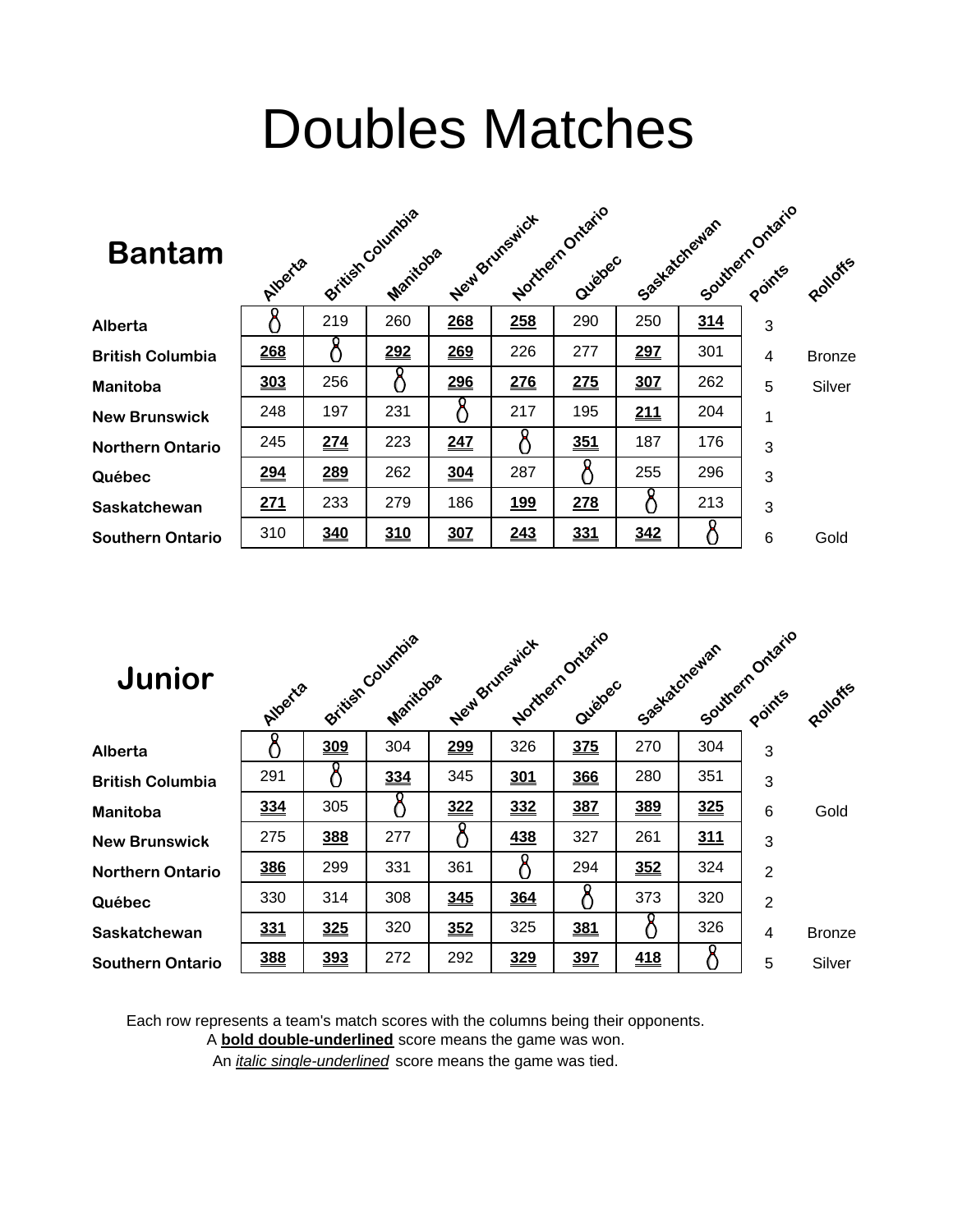# Doubles Matches

| <b>Intermediate</b>     | Alberta |     | British Columbia<br>Manitoba |            | New Bringwick | Northern Ontario<br>Quebec | Saskatchewan |            | Southern Ontario<br>Points | Rolloffs      |
|-------------------------|---------|-----|------------------------------|------------|---------------|----------------------------|--------------|------------|----------------------------|---------------|
| Alberta                 |         | 296 | 271                          | 323        | 321           | 370                        | 306          | 348        | $\overline{2}$             |               |
| <b>British Columbia</b> | 391     |     | 316                          | 354        | 364           | 378                        | 333          | 306        | $5 - 348$                  | Silver        |
| <b>Manitoba</b>         | 308     | 347 |                              | 299        | 380           | 318                        | 330          | <b>375</b> | $4 - 295$                  | 5th           |
| <b>New Brunswick</b>    | 352     | 308 | 350                          | O          | 354           | 400                        | <b>459</b>   | 378        | 3                          |               |
| <b>Northern Ontario</b> | 381     | 285 | 297                          | 381        |               | 343                        | 354          | 298        | $4 - 344$                  | <b>Bronze</b> |
| Québec                  | 312     | 376 | 353                          | 411        | 319           |                            | 361          | <u>421</u> | $4 - 336$                  | 4th           |
| Saskatchewan            | 282     | 269 | 343                          | 255        | 275           | 285                        |              | 298        | 1                          |               |
| <b>Southern Ontario</b> | 419     | 418 | 351                          | <b>436</b> | 365           | 410                        | 402          |            | $5 - 438$                  | Gold          |

| <b>Senior</b>           | Alberta |     | British Columbia<br>Manitoloa |     | New Brunswick | Morthern Ontario<br>Quebec | Saskatchewan |            | Southern Ontario<br>Points | Rohoffe       |
|-------------------------|---------|-----|-------------------------------|-----|---------------|----------------------------|--------------|------------|----------------------------|---------------|
| Alberta                 |         | 275 | 344                           | 361 | 381           | 388                        | 325          | 346        | 3                          |               |
| <b>British Columbia</b> | 324     |     | 360                           | 335 | 379           | 344                        | 365          | 323        | 3                          |               |
| <b>Manitoba</b>         | 408     | 376 |                               | 372 | 381           | 394                        | 350          | <b>416</b> | $6 - 438$                  | Gold          |
| <b>New Brunswick</b>    | 341     | 321 | 370                           |     | 416           | 337                        | 385          | 364        | $\overline{2}$             |               |
| <b>Northern Ontario</b> | 373     | 329 | 310                           | 365 |               | 363                        | 218          | 294        | $\mathbf 0$                |               |
| Québec                  | 383     | 399 | 386                           | 418 | 402           | 8                          | 372          | 477        | 4 - 334                    | 4th           |
| Saskatchewan            | 357     | 374 | 372                           | 414 | 366           | 379                        |              | 337        | $6 - 368$                  | Silver        |
| <b>Southern Ontario</b> | 389     | 349 | 380                           | 326 | <u>471</u>    | 368                        | <b>402</b>   |            | $4 - 401$                  | <b>Bronze</b> |

Each row represents a team's match scores with the columns being their opponents.

A **bold double-underlined** score means the game was won.

An *italic single-underlined* score means the game was tied.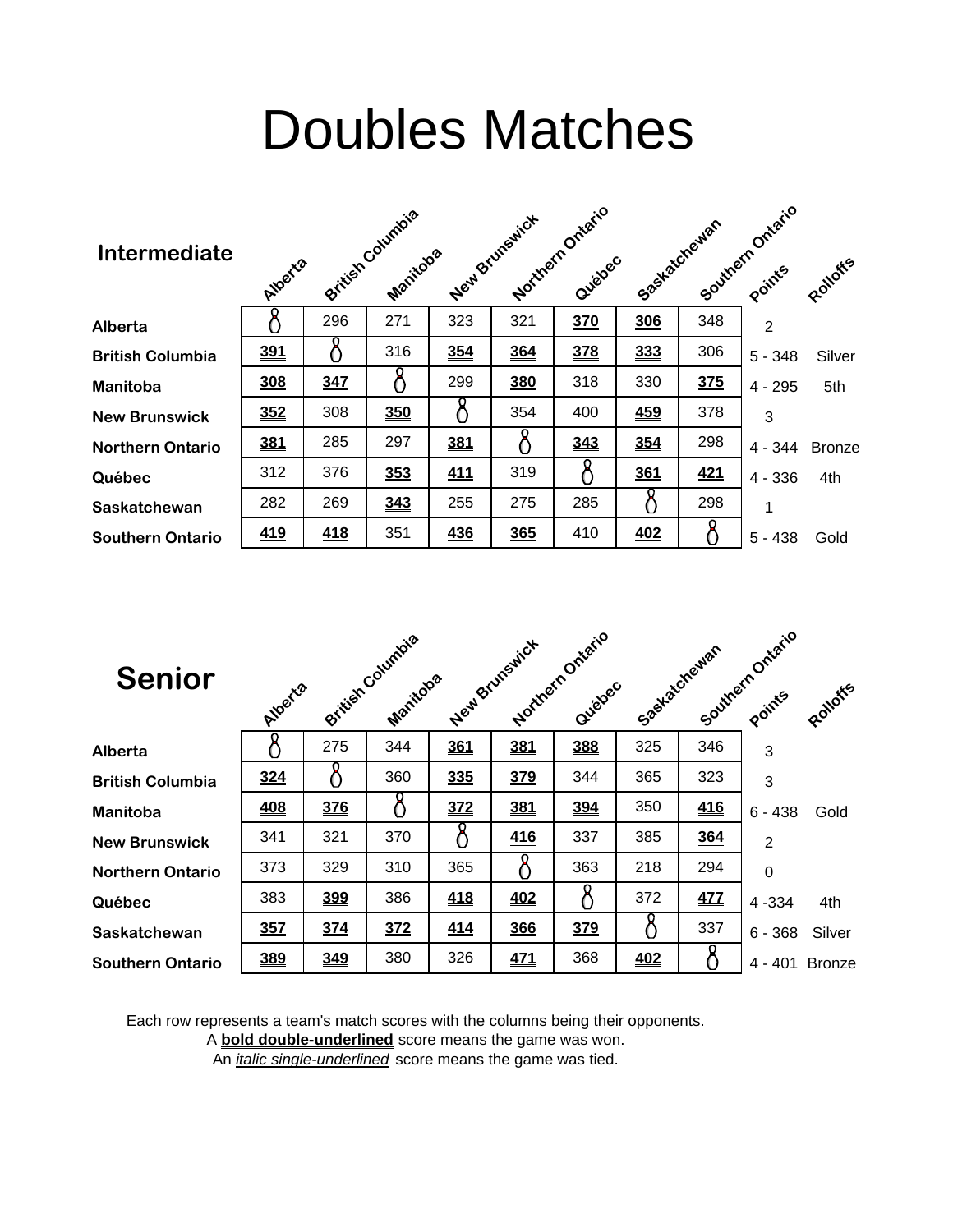

## **Canadian Youth Championships Doubles Event Records 2014**

| <b>Doubles Game</b><br><b>Bantams</b>                               | 351 | <b>Chasity King</b><br><b>Tyson Baxter</b>       | Northern Ontario     |
|---------------------------------------------------------------------|-----|--------------------------------------------------|----------------------|
| <b>Juniors</b>                                                      | 438 | <b>Annie-Claude Dugas</b><br><b>Tommy Doucet</b> | <b>New Brunswick</b> |
| <b>Intermediates</b>                                                | 459 | Zoe Albert-Blanchard<br>Jeremy Jean-Noel         | <b>New Brunswick</b> |
| <b>Seniors</b>                                                      |     | 477 Andréanne Blouin<br>Pierre-Luc Arseneau      | Québec               |
| Doubles Average (now 7 games, was 6 games prior to 2003)<br>Bantams |     | 155.9 Jaiden Heimbecker<br><b>Blake Foster</b>   | Southern Ontario     |
| <b>Juniors</b>                                                      |     | 177.8 Sarah Klassen<br><b>Gavin Sum</b>          | Southern Ontario     |
| Intermediates 200.1 Caitlin Tam                                     |     | D. J. Rose                                       | Southern Ontario     |
| <b>Seniors</b>                                                      |     | 202.6 Andréanne Blouin                           | Québec               |

**Pierre-Luc Arseneau**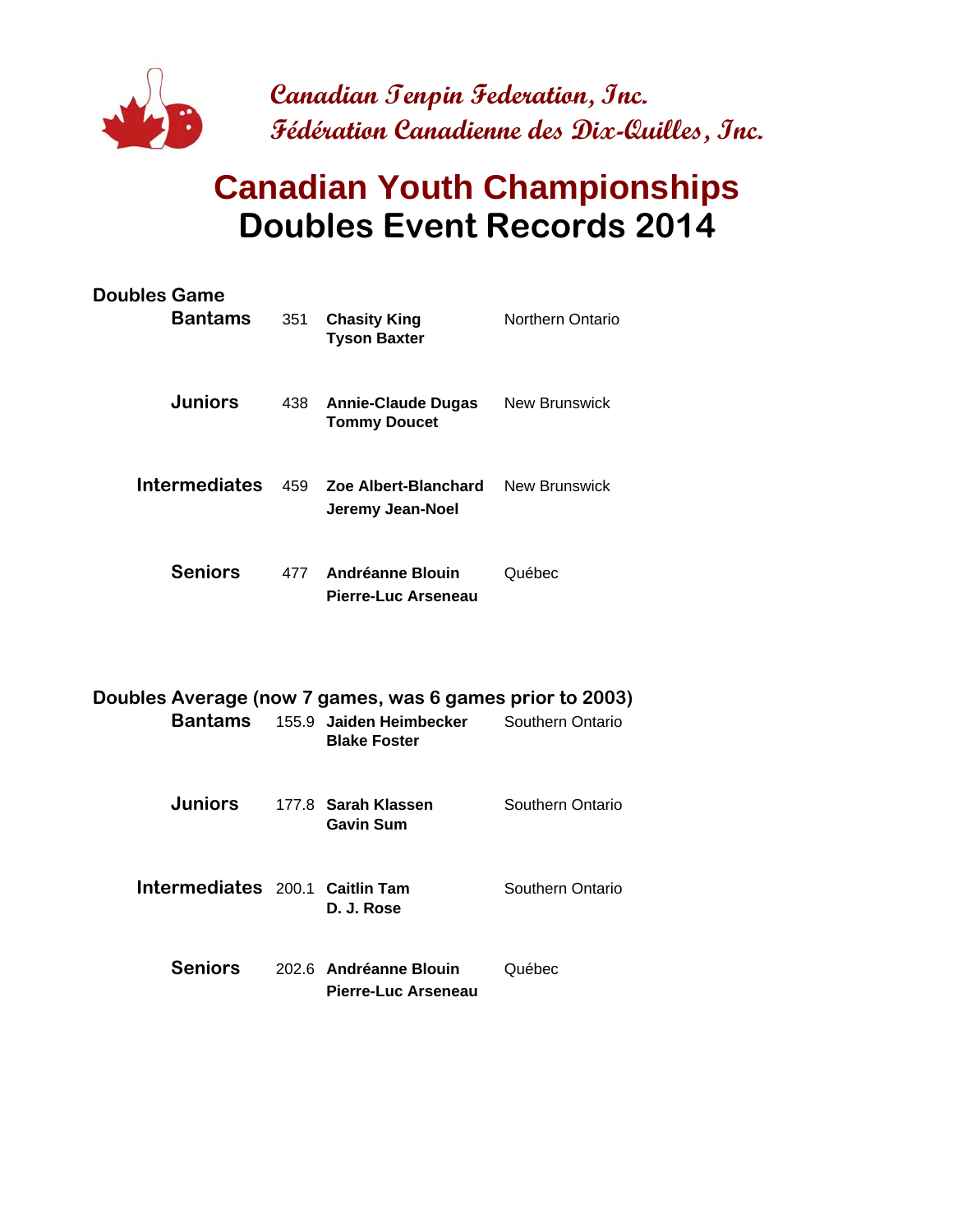

# **Doubles Event Individual Records 2014 Canadian Youth Championships**

#### **Single Game**

| <b>Bantam Girl</b> | 177 | Jaiden Heimbecker     | Southern Ontario |
|--------------------|-----|-----------------------|------------------|
| <b>Bantam Boy</b>  | 197 | <b>Tyson Baxter</b>   | Northern Ontario |
|                    |     |                       |                  |
| <b>Junior Girl</b> | 224 | Kaytiynn Insko        | Alberta          |
| <b>Junior Boy</b>  | 215 | <b>Tommy Doucet</b>   | New Brunswick    |
|                    |     |                       |                  |
| Intermediate Girl  | 225 | Zoe Albert-Blanchard  | New Brunswick    |
| Intermediate Boy   | 257 | Jeremy Jean-Noel      | New Brunswick    |
|                    |     |                       |                  |
| <b>Senior Girl</b> | 257 | Andréanne Blouin      | Québec           |
| <b>Senior Boy</b>  | 249 | <b>Yannick McGraw</b> | New Brunswick    |
|                    |     |                       |                  |

#### **Event Average (6 games prior to 2003, 7 games for 2003 and after)**

|                                          | Bantam Girl 146.1 Naomie Erbetta   | Québec                  |
|------------------------------------------|------------------------------------|-------------------------|
| <b>Bantam Boy</b> 170.0 Blake Foster     |                                    | Southern Ontario        |
|                                          |                                    |                         |
| Junior Girl 180.0 Ryleah Bell            |                                    | Northern Ontario        |
|                                          | Junior Boy 186.0 Nathan Nerona     | <b>British Columbia</b> |
|                                          |                                    |                         |
| Intermediate Girl 192.6 Caitlin Tam      |                                    | Southern Ontario        |
| <b>Intermediate Boy</b> 207.6 D. J. Rose |                                    | Southern Ontario        |
|                                          |                                    |                         |
|                                          | Senior Girl 197.3 Andréanne Blouin | Québec                  |
|                                          | Senior Boy 208.9 Yannick McGraw    | <b>New Brunswick</b>    |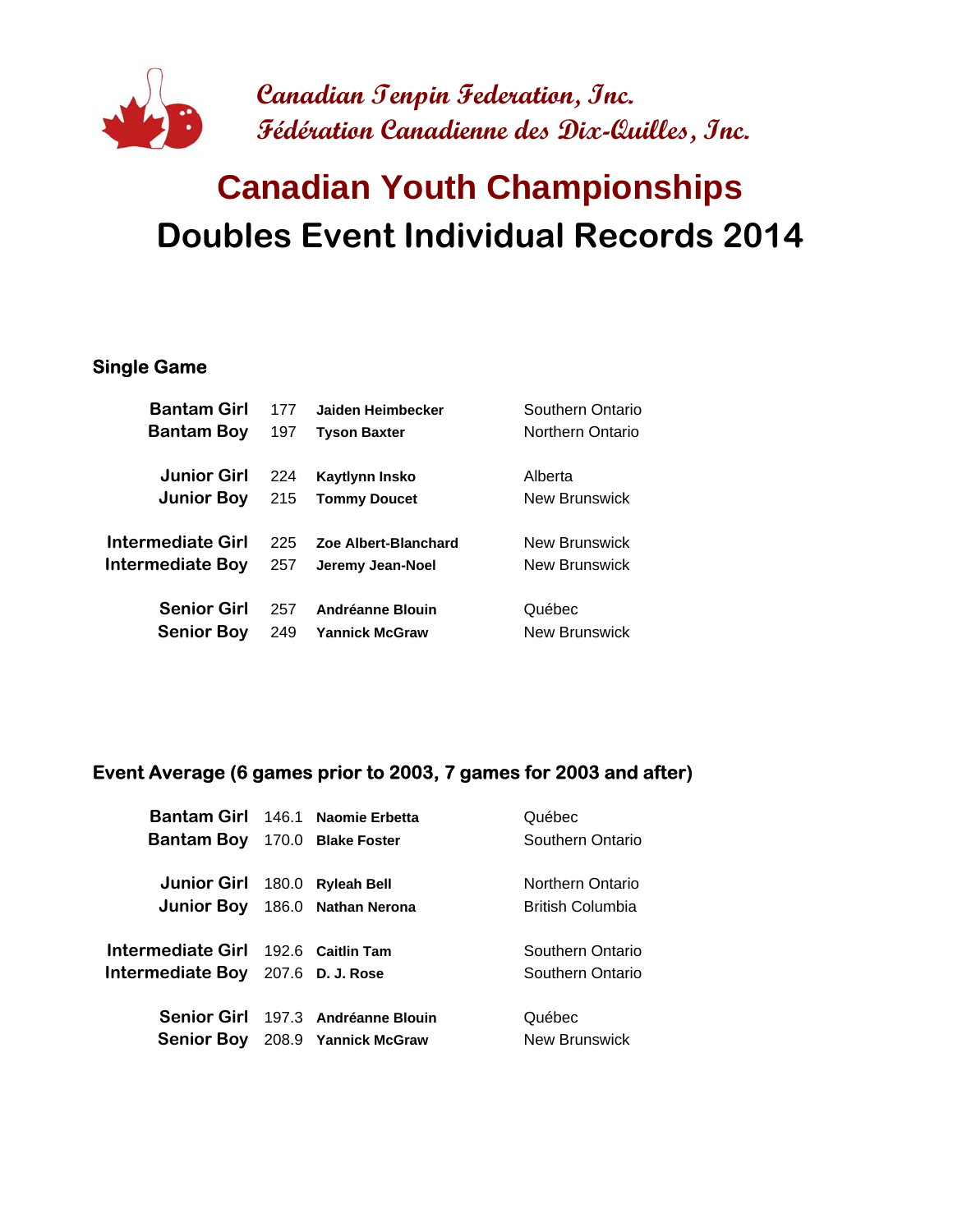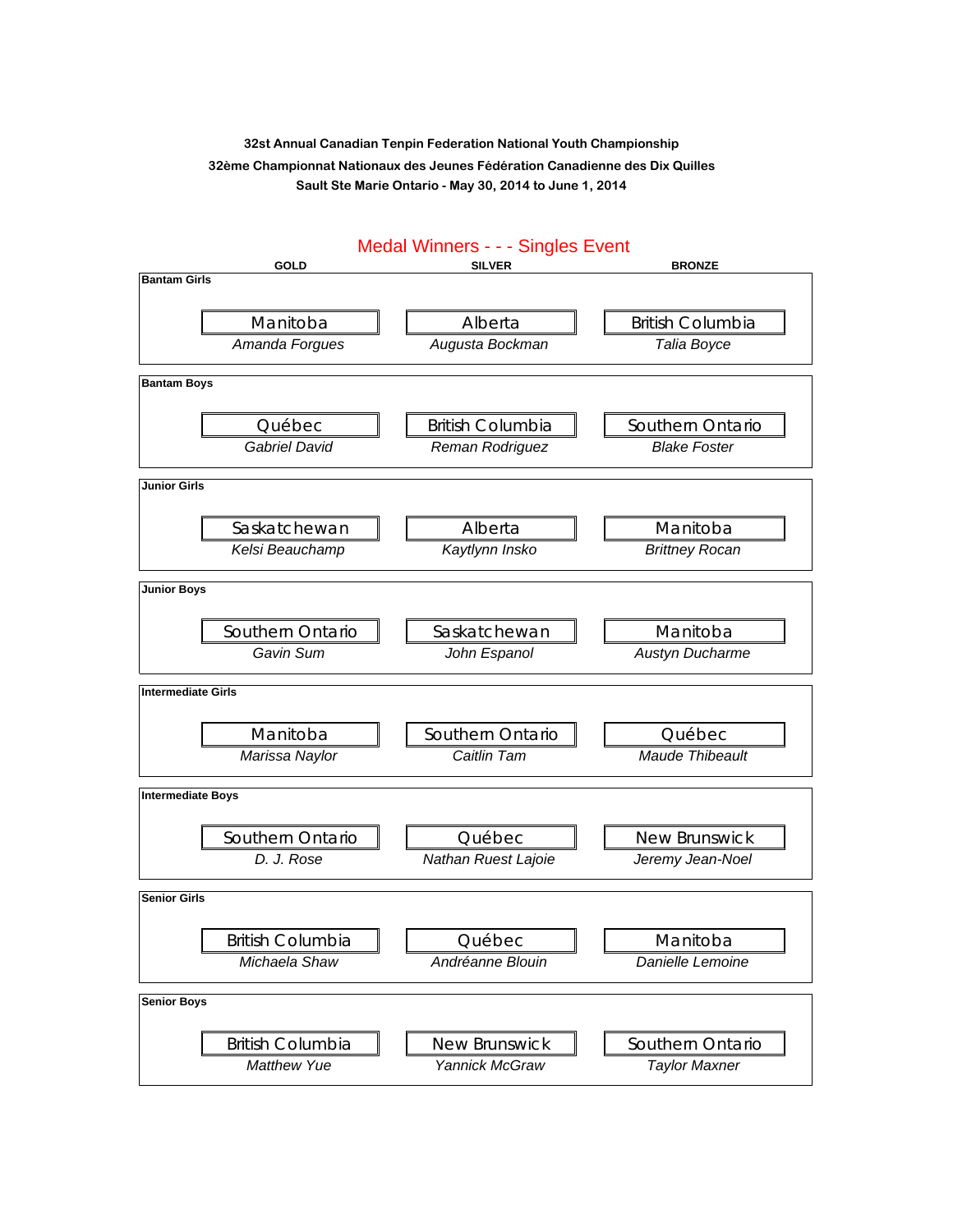| <b>Bantam</b>           |                                                             |            |     |             |            |                            |               |            |                 |  |  |
|-------------------------|-------------------------------------------------------------|------------|-----|-------------|------------|----------------------------|---------------|------------|-----------------|--|--|
| <b>Girls</b>            | British Columbia<br>New Britishick<br>Maritoloa<br>Albertia |            |     |             |            | Northern Ontario<br>Quebec | Seat atchewan |            | Southernotation |  |  |
| Alberta                 | ۰                                                           | 134        | 156 | 130         | <u>120</u> | 156                        | 168           | 109        | 5<br>Silver     |  |  |
| <b>British Columbia</b> | 147                                                         | 2<br>ι.    | 130 | 107         | 157        | 113                        | 146           | 108        | 4 - 147 Bronze  |  |  |
| Manitoba                | 141                                                         | <u>169</u> | Х   | 135         | 175        | <u>166</u>                 | 214           | 135        | 6<br>Gold       |  |  |
| <b>New Brunswick</b>    | 106                                                         | <u>108</u> | 91  | X<br>w      | 90         | 128                        | 108           | <u>147</u> | 3               |  |  |
| <b>Northern Ontario</b> | 96                                                          | 149        | 101 | <u>153</u>  | X<br>u     | <u>124</u>                 | 138           | <u>167</u> | $4 - 82$<br>4th |  |  |
| Québec                  | 136                                                         | 159        | 157 | 124         | 116        | ዩ                          | 128           | 146        | 2               |  |  |
| Saskatchewan            | 91                                                          | 99         | 121 | <u> 112</u> | 110        | 80                         | Χ             | 115        | 1               |  |  |
| <b>Southern Ontarid</b> | 169                                                         | 78         | 101 | 110         | 104        | <u>152</u>                 | <u> 119</u>   | X          | 3               |  |  |

| <b>Bantam</b><br><b>Boys</b> | Aperte     |            |             | Nortream Ontario<br>British Columbia<br>New Britishick<br>Quebec |            |     |            |     | Saskatchewan Points of<br>adleries |
|------------------------------|------------|------------|-------------|------------------------------------------------------------------|------------|-----|------------|-----|------------------------------------|
|                              |            |            |             |                                                                  |            |     |            |     |                                    |
| Alberta                      | Č          | 155        | 133         | 163                                                              | 118        | 176 | 132        | 166 | 4                                  |
| <b>British Columbia</b>      | 217        | γ          | <u>153</u>  | <u>167</u>                                                       | 188        | 162 | <u>178</u> | 138 | 5 - 169 Silver                     |
| Manitoba                     | <u>152</u> | 128        | Â<br>ι.     | 170                                                              | <b>16Z</b> | 147 | 123        | 204 | $\overline{4}$                     |
| <b>New Brunswick</b>         | 141        | 127        | 134         | ĉ                                                                | 83         | 86  | 162        | 124 | 1                                  |
| <b>Northern Ontario</b>      | 111        | 136        | 126         | ≝                                                                | Ê<br>ı.    | 61  | 131        | 136 | 2                                  |
| Québec                       | 76         | 163        | 157         | 158                                                              | 158        | ĉ   | <u>154</u> | 156 | 6<br>Gold                          |
| Saskatchewan                 | 125        | 119        | <u> 127</u> | 124                                                              | 101        | 111 | å          | 123 | 1                                  |
| <b>Southern Ontario</b>      | <u>174</u> | <u>143</u> | 129         | <b>150</b>                                                       | 173        | 136 | <u>136</u> | Ê   | 5 - 161 Bronze                     |

Each row represents a team's match scores with the columns being their opponents. A **bold double-underlined** score means the game was won. An *italic single-underlined* score means the game was tied.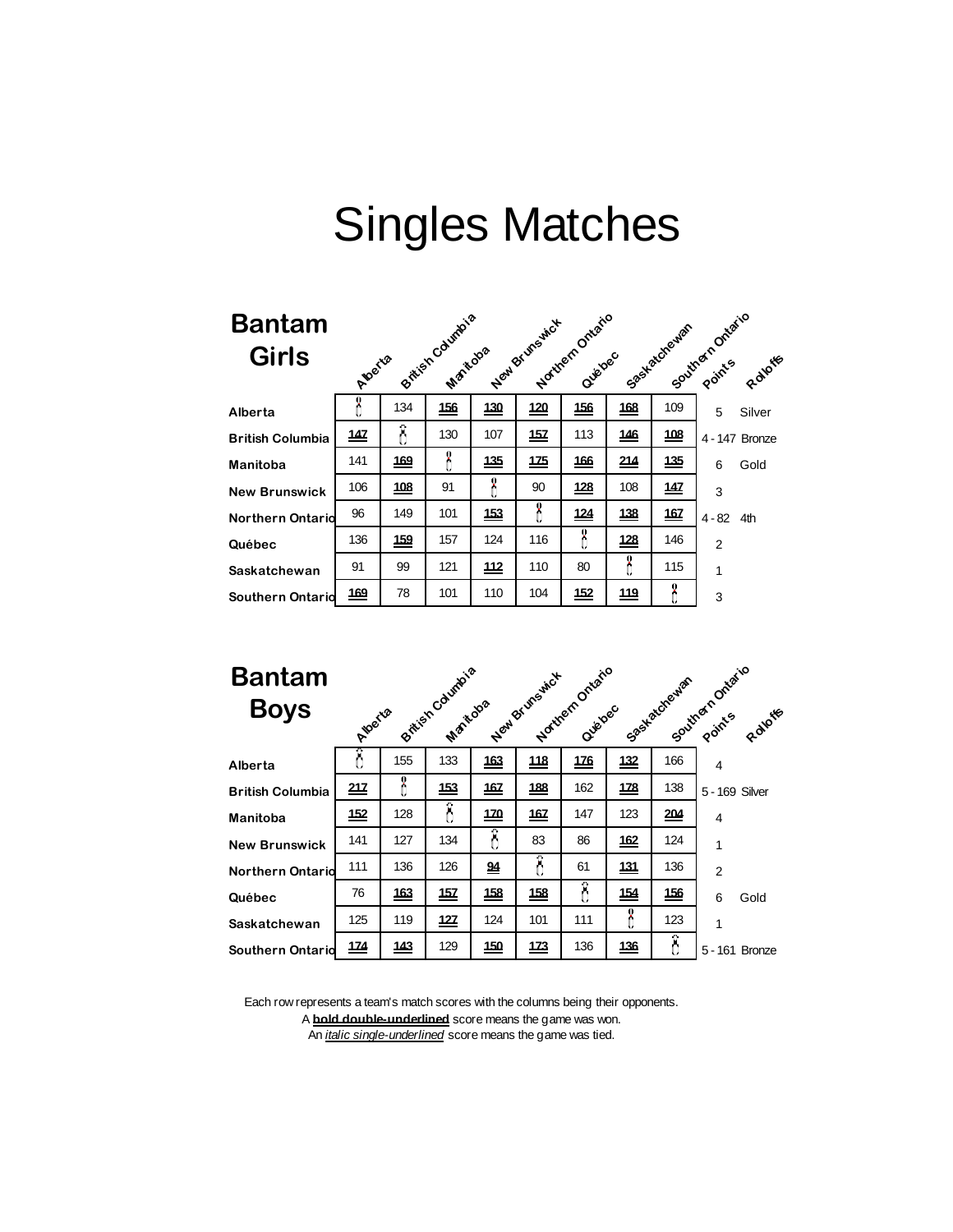| Junior<br><b>Girls</b>  | Alberta    |             | British County's<br>Martopa |            | New Bringwick | Northern Ontatio<br>Quebec |            | Sast atchewar | South Prints of Paris |
|-------------------------|------------|-------------|-----------------------------|------------|---------------|----------------------------|------------|---------------|-----------------------|
| Alberta                 | ĉ          | <u> 173</u> | 181                         | 225        | <u>184</u>    | 161                        | <u>185</u> | <u>149</u>    | $5 - 161$<br>Silver   |
| <b>British Columbia</b> | 129        | X<br>w      | 147                         | 99         | 134           | 177                        | 112        | 112           | 1                     |
| Manitoba                | <u>194</u> | <u>171</u>  | ĉ                           | 157        | 158           | 205                        | 168        | 215           | 5 - 156 Bronze        |
| <b>New Brunswick</b>    | 154        | <u>180</u>  | 148                         | ĉ          | <u>155</u>    | <u>160</u>                 | 164        | 157           | $\overline{4}$        |
| <b>Northern Ontario</b> | 126        | <u>197</u>  | 213                         | 146        | Ĉ             | 156                        | 175        | <u>199</u>    | 3                     |
| Québec                  | 162        | 117         | 176                         | 135        | <u>159</u>    | ĉ                          | 145        | 161           | 4                     |
| Saskatchewan            | 173        | <u>164</u>  | <u>183</u>                  | <u>166</u> | 196           | 122                        | 8          | 189           | 5-197 Gold            |
| <b>Southern Ontario</b> | 123        | <u> 131</u> | 183                         | 144        | 178           | 155                        | 134        | Ĉ             | 1                     |

| <b>Junior</b><br><b>Boys</b> | Abertia    |             | British Countel's<br>Maritoloa |            | New Stuffswork | Northern Ortario<br>Quebec |            | Sast atchewan | Southarnovaria |
|------------------------------|------------|-------------|--------------------------------|------------|----------------|----------------------------|------------|---------------|----------------|
| Alberta                      | ĉ          | 158         | <u>173</u>                     | <u>152</u> | 158            | <u> 171</u>                | 81         | 142           | 3              |
| <b>British Columbia</b>      | <u>199</u> | X<br>w      | 173                            | 144        | 167            | 165                        | 189        | 166           | 3              |
| Manitoba                     | 150        | <u>191</u>  | $\overline{c}$                 | <u>166</u> | 168            | <u>192</u>                 | 179        | 151           | 4 - 209 Bronze |
| <b>New Brunswick</b>         | 134        | 92          | 106                            | ĉ          | 114            | 141                        | 137        | <u>167</u>    | 1              |
| <b>Northern Ontario</b>      | <u>191</u> | <u>175</u>  | 162                            | <u>163</u> | ĉ              | 214                        | 168        | 211           | 4 - 181 4th    |
| Québec                       | 136        | 2 <u>03</u> | 141                            | <u>211</u> | 199            | ĉ                          | 173        | 236           | 3              |
| Saskatchewan                 | <u>168</u> | 126         | <u>195</u>                     | <u>193</u> | <u>171</u>     | <u>187</u>                 | 8          | 150           | 5 - 151 Silver |
| <b>Southern Ontario</b>      | 220        | 207         | 208                            | 159        | 227            | 167                        | <u>179</u> | ĥ             | 5 - 163 Gold   |

Each row represents a team's match scores with the columns being their opponents. A **bold double-underlined** score means the game was won. An *italic single-underlined* score means the game was tied.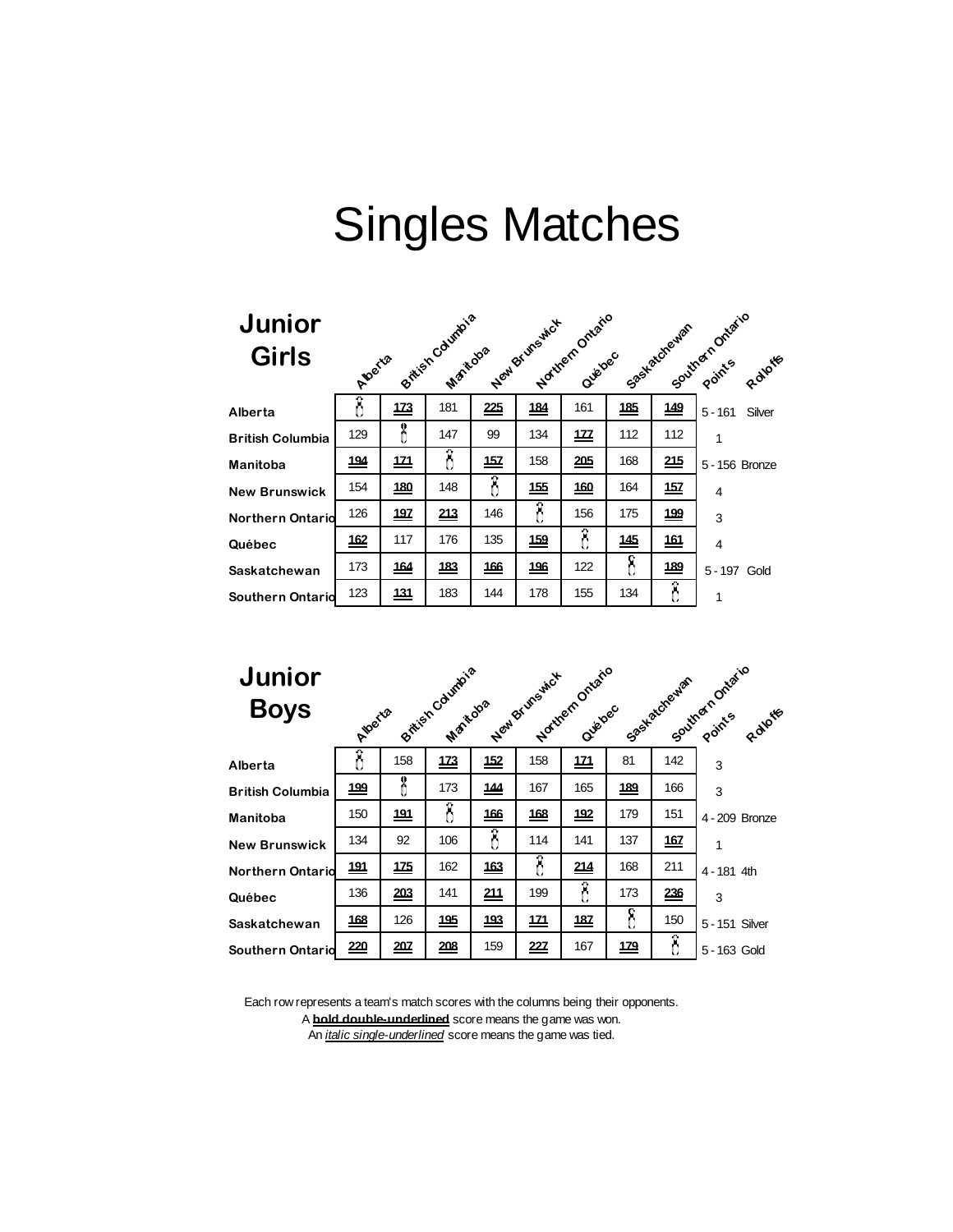| Intermediate<br><b>Girls</b> | Alberta    |            | British Country's |                   | New Britishick | Northern Ortaxio<br>Quebec |             | South Points Rater<br>Saskatchewan |                |  |  |
|------------------------------|------------|------------|-------------------|-------------------|----------------|----------------------------|-------------|------------------------------------|----------------|--|--|
| Alberta                      | R          | 173        | 182               | 168               | 176            | 173                        | 152         | 149                                | 3              |  |  |
| <b>British Columbia</b>      | 163        | X<br>٠.    | <u>187</u>        | 128               | 153            | 136                        | <u>164</u>  | 152                                | 1.5            |  |  |
| Manitoba                     | 167        | <u>187</u> | X<br>u            | $\underline{201}$ | 186            | 142                        | 176         | <u>198</u>                         | 5.5 Gold       |  |  |
| <b>New Brunswick</b>         | <u>174</u> | 175        | 135               | Â<br>ι.           | <u>191</u>     | 162                        | 146         | 153                                | $\overline{4}$ |  |  |
| <b>Northern Ontario</b>      | 164        | <u>191</u> | 163               | 171               | Χ              | <u>144</u>                 | <u>244</u>  | 176                                | 3              |  |  |
| Québec                       | <u>192</u> | 157        | 128               | 175               | 114            | Â                          | <u> 113</u> | <u>180</u>                         | 5 - 141 Bronze |  |  |
| Saskatchewan                 | 155        | 122        | 122               | 106               | 140            | 105                        | Â           | 146                                | 1              |  |  |
| <b>Southern Ontario</b>      | <u>151</u> | 176        | 191               | <u>181</u>        | <u> 193</u>    | 142                        | <u>172</u>  | ñ                                  | 5 - 202 Silver |  |  |

| Intermediate<br><b>Boys</b> | Alberta    |            | British Countalis<br>Mantopa |     | New Stunswork | Northern Ortario<br>Quebec |            | Saskatchewan | Southernotation |
|-----------------------------|------------|------------|------------------------------|-----|---------------|----------------------------|------------|--------------|-----------------|
| Alberta                     | Â<br>ι.    | 165        | 147                          | 189 | 147           | 174                        | <b>166</b> | 160          | $\overline{2}$  |
| <b>British Columbia</b>     | <u>198</u> | Х          | 170                          | 216 | <u>169</u>    | 179                        | 168        | 140          | 4 - 181 4th     |
| Manitoba                    | <u>194</u> | <u>197</u> | X                            | 132 | 137           | 163                        | 201        | 160          | 3               |
| <b>New Brunswick</b>        | 167        | 198        | 232                          | ĉ   | 174           | 215                        | <u>161</u> | 168          | 4 - 194 Bronze  |
| Northern Ontario            | 187        | 161        | 147                          | 167 | v.<br>Č       | 167                        | <u>169</u> | 158          | 3               |
| Québec                      | 236        | 25Z        | <u>166</u>                   | 167 | 199           | ł                          | 246        | 212          | 6 - 189 Silver  |
| Saskatchewan                | 142        | 126        | 160                          | 156 | 148           | 147                        | Χ<br>u     | 164          | $\Omega$        |
| Southern Ontario            | 223        | 243        | 205                          | 208 | <u>166</u>    | 192                        | <u>184</u> | X            | 6-236 Gold      |

An *italic single-underlined* score means the game was tied. Each row represents a team's match scores with the columns being their opponents. A **bold double-underlined** score means the game was won.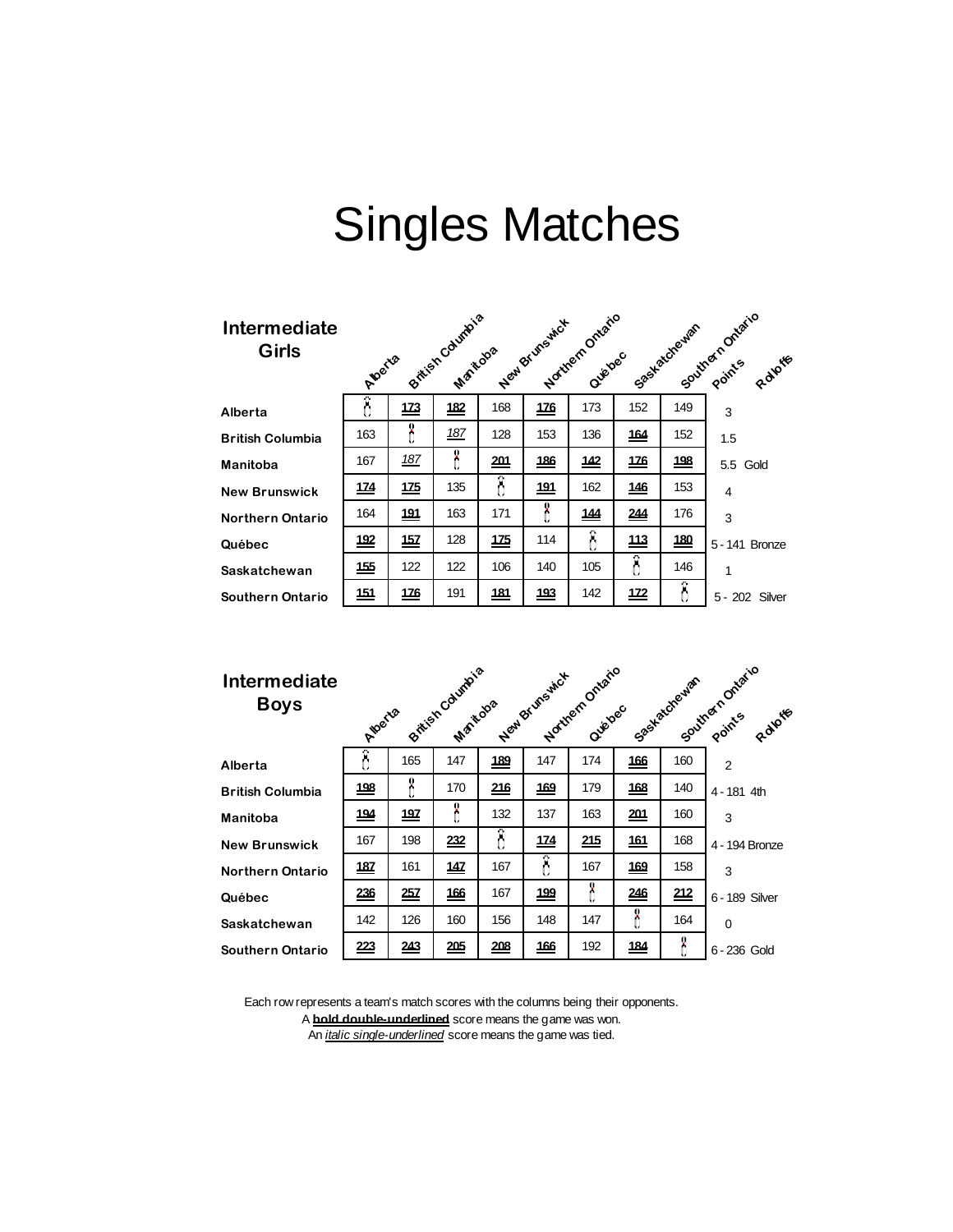| <b>Senior</b><br><b>Girls</b> | Alberta    |            | British Country's<br>Martopa |                  | New Stunswork | Northern Ontailo<br>Quebec |            | Saskatchewan | Southernotation    |
|-------------------------------|------------|------------|------------------------------|------------------|---------------|----------------------------|------------|--------------|--------------------|
| Alberta                       | Â          | 139        | 165                          | 175              | 143           | 138                        | 117        | 175          | 2                  |
| <b>British Columbia</b>       | 215        | X<br>u     | 213                          | 188              | 176           | 234                        | 175        | 166          | 6-234 Gold         |
| Manitoba                      | 202        | 200        | ጾ                            | $\overline{222}$ | 238           | 192                        | <u>183</u> | 201          | 5<br><b>Bronze</b> |
| <b>New Brunswick</b>          | 156        | 176        | 114                          | X<br>۰.          | 140           | 142                        | 161        | 162          | $\mathbf 0$        |
| <b>Northern Ontario</b>       | 158        | 157        | 157                          | 154              | X<br>٠.       | 142                        | 114        | 137          | $\overline{2}$     |
| Québec                        | 203        | 170        | 256                          | 172              | <u>189</u>    | Ĉ                          | 188        | <u>198</u>   | 6 - 166 Silver     |
| Saskatchewan                  | <u>148</u> | <u>182</u> | 145                          | 177              | 200           | 172                        | L          | 164          | 4                  |
| <b>Southern Ontario</b>       | 157        | 163        | 158                          | 164              | 188           | 189                        | <u>191</u> | ĉ            | 3                  |

| <b>Senior</b><br><b>Boys</b> | Aberta     |     |            | Earthur Columbia<br>New Britishick |             | Northern Ontano |            | Saskatchewan | Southernotatio |
|------------------------------|------------|-----|------------|------------------------------------|-------------|-----------------|------------|--------------|----------------|
|                              |            |     |            |                                    |             |                 |            |              |                |
| Alberta                      | Â          | 141 | 172        | 163                                | <u>194</u>  | 178             | 128        | 164          | 1              |
| <b>British Columbia</b>      | <u>183</u> | χ   | 150        | <u>172</u>                         | <u>140</u>  | 247             | 190        | 215          | Gold<br>6      |
| Manitoba                     | <u>205</u> | 214 | f.         | 171                                | <u> 215</u> | 179             | 192        | 225          | 4 - 182 5th    |
| <b>New Brunswick</b>         | <u>211</u> | 147 | <u>213</u> | X<br>ı.                            | 200         | <u>198</u>      | 154        | 160          | 4 - 247 Silver |
| <b>Northern Ontario</b>      | 113        | 108 | 192        | 131                                | X           | 128             | <u>175</u> | 210          | $\mathfrak{p}$ |
| Québec                       | 223        | 209 | <u>201</u> | 175                                | <u> 192</u> | n.<br>A         | 195        | 190          | 4 - 202 4th    |
| Saskatchewan                 | 233        | 182 | 213        | <u>190</u>                         | 173         | 188             | Х<br>u     | 146          | 3              |
| <b>Southern Ontario</b>      | 215        | 213 | 193        | 278                                | 203         | 225             | <u>191</u> | 9            | 4 - 224 Bronze |

Each row represents a team's match scores with the columns being their opponents. A **bold double-underlined** score means the game was won. An *italic single-underlined* score means the game was tied.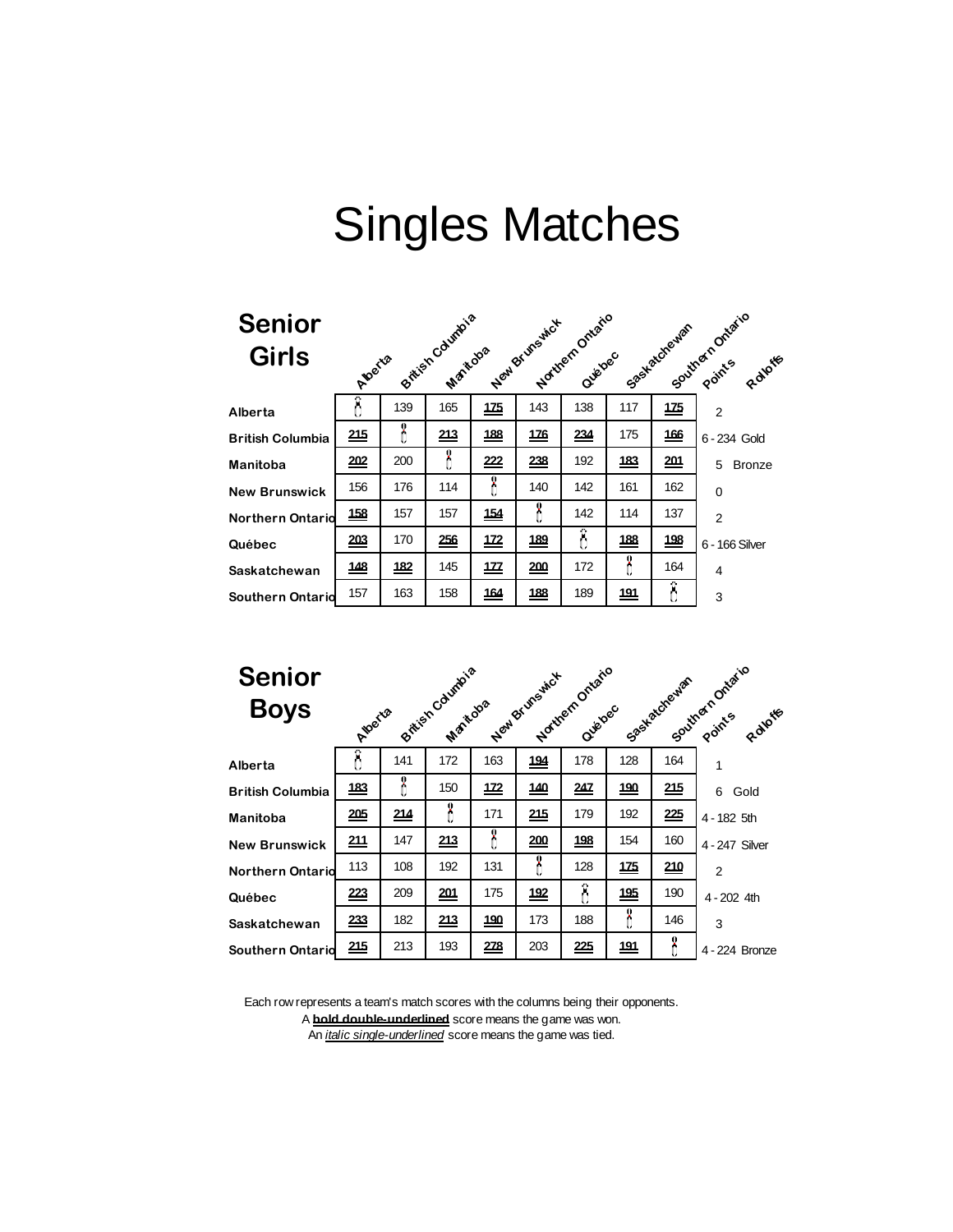

# **Singles Event Records 2014 Canadian Youth Championships**

#### **Single Game**

| <b>Bantam Girl</b>      | 214 | <b>Amanda Forgues</b>      | Manitoba                |
|-------------------------|-----|----------------------------|-------------------------|
| <b>Bantam Boy</b>       | 217 | <b>Reman Rodriguez</b>     | <b>British Columbia</b> |
| <b>Junior Girl</b>      | 236 | Kelsi Beauchamp            | Saskatchewan            |
| <b>Junior Boy</b>       | 236 | <b>Gabriel Rousseau</b>    | Québec                  |
| Intermediate Girl       | 257 | <b>Meagan Brown</b>        | Saskatchewan            |
| <b>Intermediate Boy</b> | 257 | <b>Nathan Ruest Lajoie</b> | Québec                  |
| <b>Senior Girl</b>      | 256 | Andréanne Blouin           | Québec                  |
| <b>Senior Boy</b>       | 278 | <b>Taylor Maxner</b>       | Southern Ontario        |

#### **Event Average (6 games prior to 2003, 7 games for 2003 and after)**

|                                            | Bantam Girl 162.1 Amanda Forgues   | Manitoba                |
|--------------------------------------------|------------------------------------|-------------------------|
|                                            | Bantam Boy 171.9 Reman Rodriguez   | <b>British Columbia</b> |
|                                            |                                    |                         |
|                                            | Junior Girl 181.1 Brittney Rocan   | Manitoba                |
| <b>Junior Boy</b>                          | 195.3 Gavin Sum                    | Southern Ontario        |
|                                            |                                    |                         |
| Intermediate Girl 179.6 Marissa Naylor     |                                    | Manitoba                |
| Intermediate Boy 211.9 Nathan Ruest Lajoie |                                    | Québec                  |
|                                            |                                    |                         |
|                                            | Senior Girl 205.4 Danielle Lemoine | Manitoba                |
| <b>Senior Boy</b> 216.9 Taylor Maxner      |                                    | Southern Ontario        |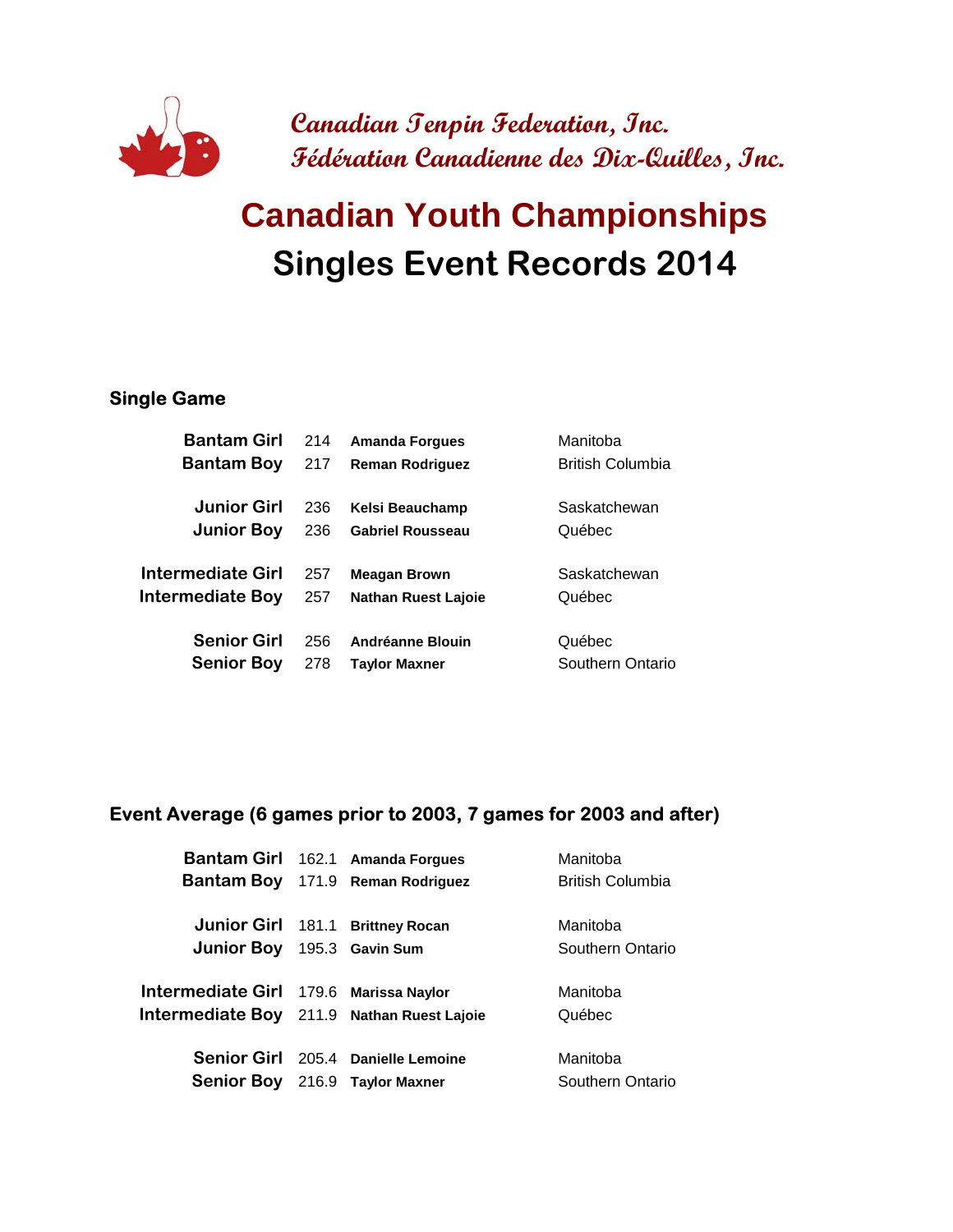### **Medal Winners - - - Team All Events**

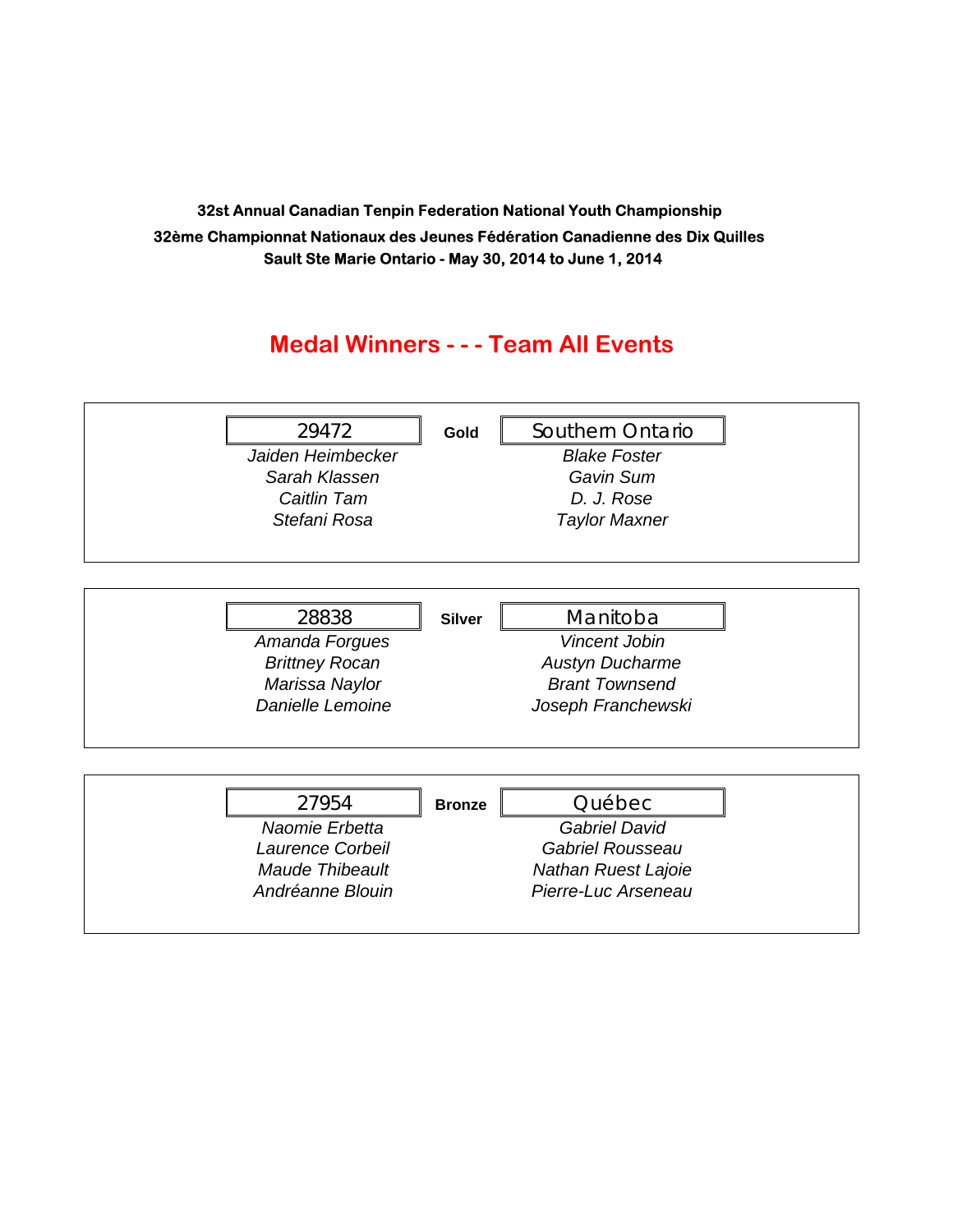

## **Team All-Event Records 2014 Canadian Youth Championships**

#### **Team Game**

|       | 10.156            | <b>Soutnern Un</b> |
|-------|-------------------|--------------------|
| Girls | Jaiden Heimbecker | <b>Team Event</b>  |
|       | Sarah Klassen     |                    |
|       | Caitlin Tam       |                    |
|       | Stefani Rosa      |                    |
|       |                   |                    |

**10,158 SO Southern Ontario**

**Boys** Blake Foster Gavin Sum D. J. Rose Taylor Maxner

#### **Team Series**

### **29,472 SO Southern Ontario Girls** Jaiden Heimbecker Sarah Klassen Caitlin Tam Stefani Rosa **Boys** Blake Foster Gavin Sum D. J. Rose

Taylor Maxner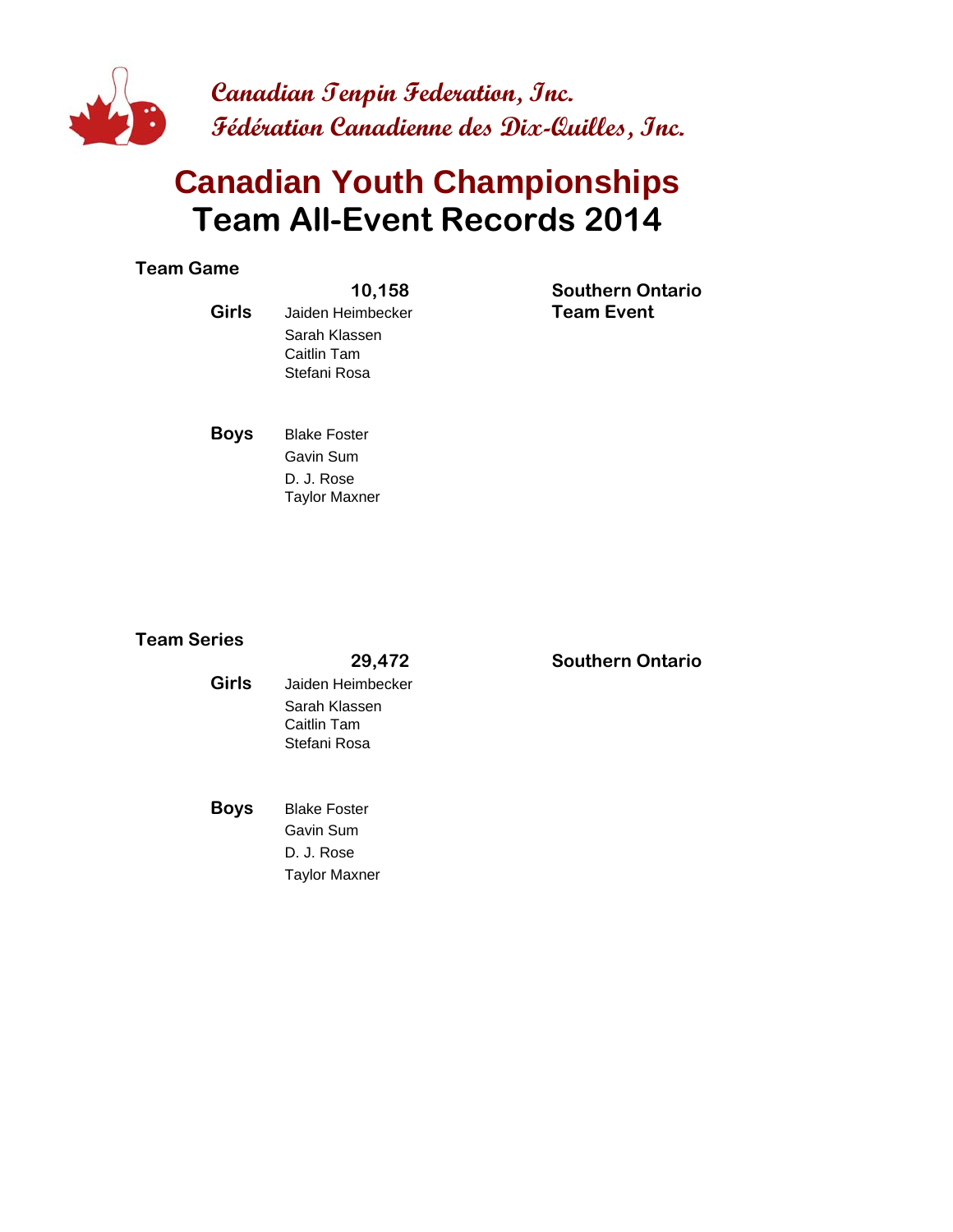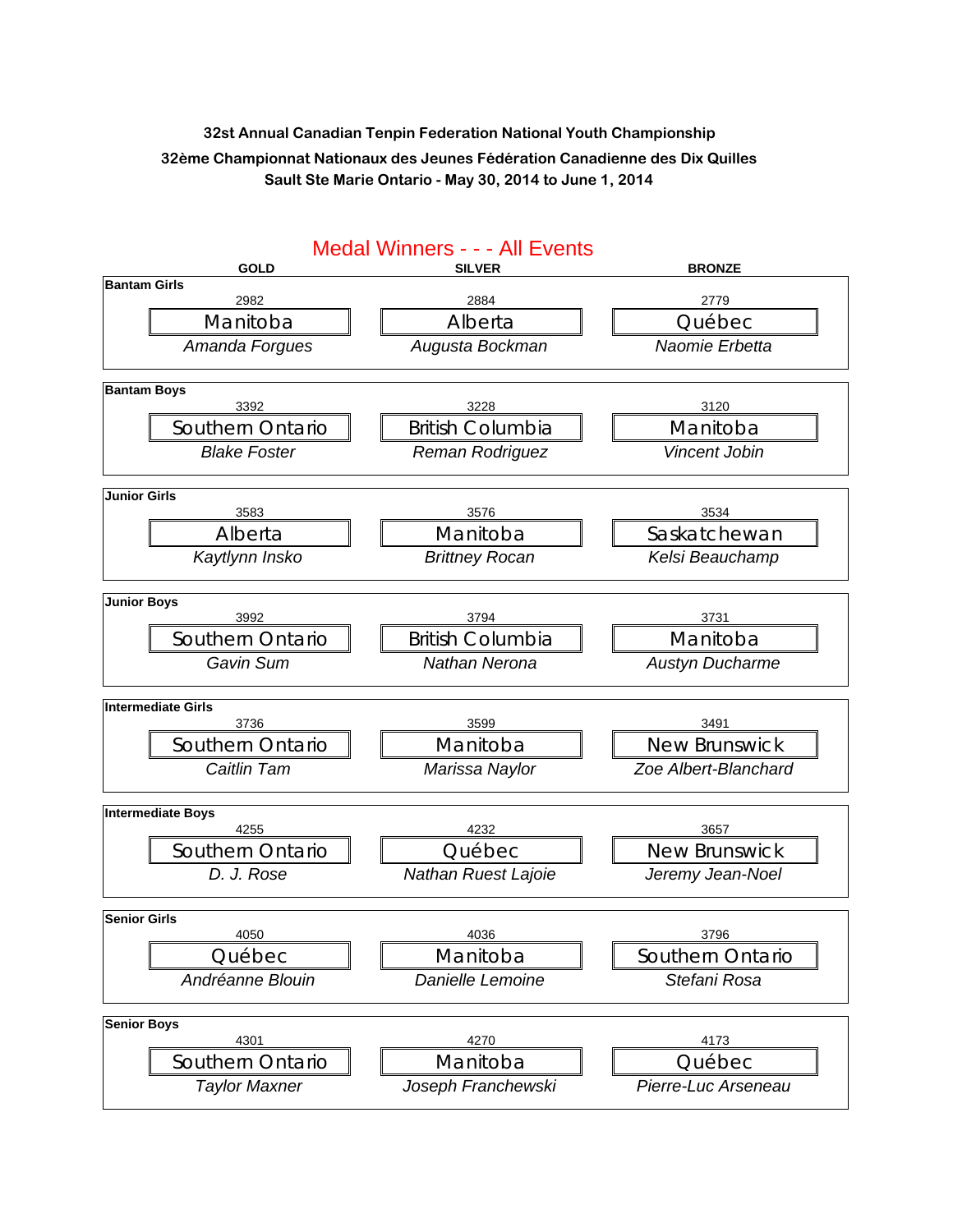

## **All Events Records 2014 Canadian Youth Championships**

#### **Average (18 games prior to 2003, 21 games for 2003 and after)**

|                                          | Bantam Girl 142.0 Amanda Forgues      | Manitoba         |
|------------------------------------------|---------------------------------------|------------------|
| <b>Bantam Boy</b> 161.5 Blake Foster     |                                       | Southern Ontario |
|                                          |                                       |                  |
|                                          | Junior Girl 170.6 Kaytlynn Insko      | Alberta          |
| Junior Boy 190.1 Gavin Sum               |                                       | Southern Ontario |
|                                          |                                       |                  |
| Intermediate Girl 177.9 Caitlin Tam      |                                       | Southern Ontario |
| <b>Intermediate Boy</b> 202.6 D. J. Rose |                                       | Southern Ontario |
|                                          |                                       |                  |
|                                          | Senior Girl 192.9 Andréanne Blouin    | Québec           |
|                                          | <b>Senior Boy</b> 204.8 Taylor Maxner | Southern Ontario |

#### **Top Tournament Averages by Division**

| <b>Bantam Girl</b>      | Overall average | 126.4 | TOLAI PINS<br>21,233 |
|-------------------------|-----------------|-------|----------------------|
| <b>Bantam Boy</b>       | Overall average | 134.5 | 22,599               |
| <b>Junior Girl</b>      | Overall average | 158.8 | 26,685               |
| <b>Junior Boy</b>       | Overall average | 166.8 | 28,027               |
| Intermediate Girl       | Overall average | 159.7 | 26,831               |
| <b>Intermediate Boy</b> | Overall average | 174.8 | 29,368               |
| <b>Senior Girl</b>      | Overall average | 171.0 | 28,732               |
| <b>Senior Boy</b>       | Overall average | 187.7 | 31,530               |
| <b>All Girls</b>        | Overall average | 154.0 | 103,481              |
| <b>All Boys</b>         | Overall average | 166.0 | 111,524              |

**Total Pins**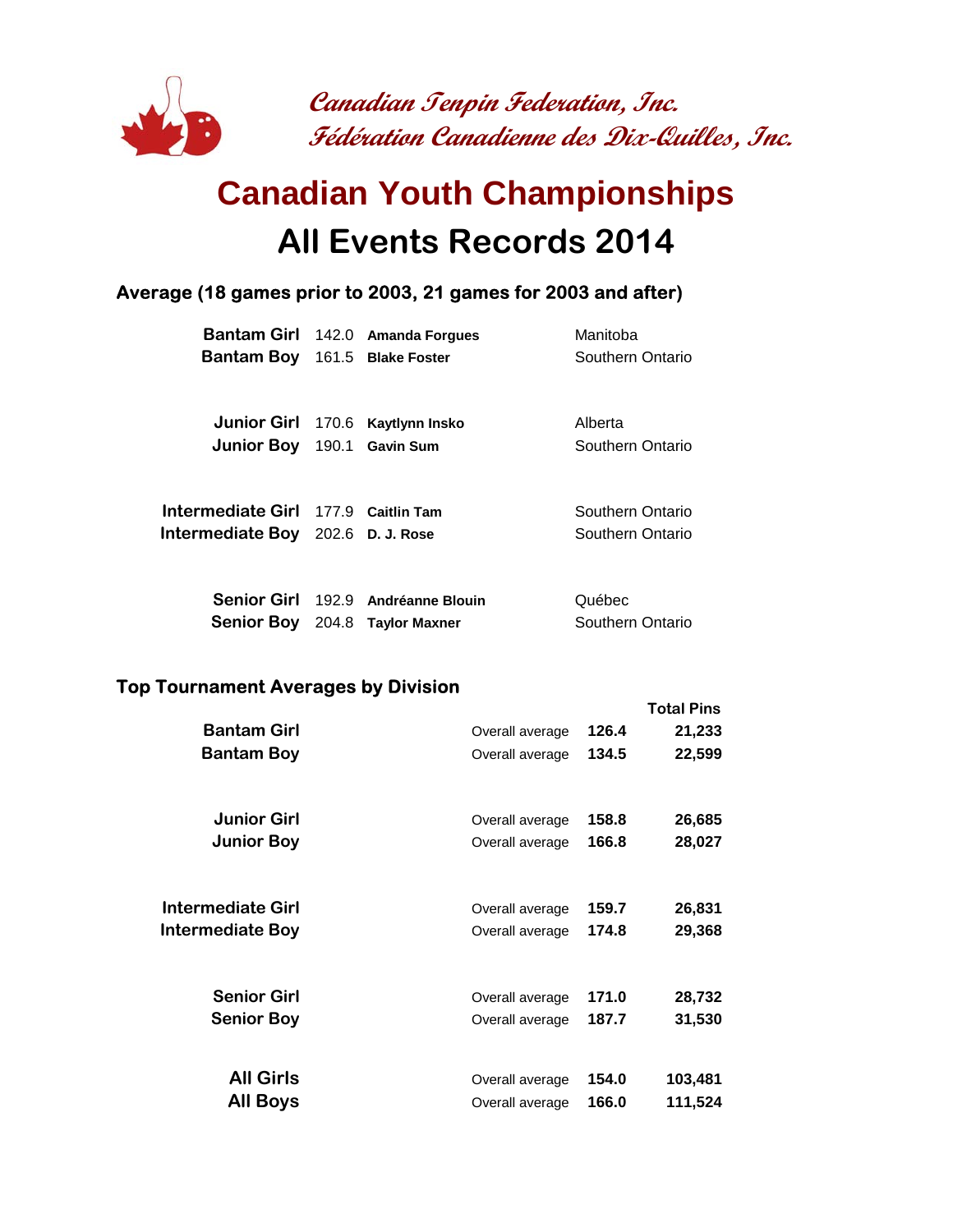| <b>Tournament Statistics</b>         | Pinfall | Games | Average |  |
|--------------------------------------|---------|-------|---------|--|
| <b>Team Alberta</b>                  | 25,953  | 168   | 154.48  |  |
| <b>Team British Columbia</b>         | 26,870  | 168   | 159.94  |  |
| <b>Team Manitoba</b>                 | 28,838  | 168   | 171.65  |  |
| Team New Brunswick                   | 25,349  | 168   | 150.89  |  |
| Team Northern Ontario                | 25,316  | 168   | 150.69  |  |
| Team Québec                          | 27,954  | 168   | 166.39  |  |
| <b>Team Saskatchewan</b>             | 25,253  | 168   | 150.32  |  |
| <b>Team Southern Ontario</b>         | 29,472  | 168   | 175.43  |  |
| <b>Team Event Pinfall/Average</b>    | 68,922  | 448   | 153.84  |  |
| <b>Doubles Event Pinfall/Average</b> | 73,264  | 448   | 163.54  |  |
| <b>Singles Event Pinfall/Average</b> | 72,819  | 448   | 162.54  |  |
| <b>Bantam division pinfall</b>       | 43,832  | 336   | 130.45  |  |
| <b>Junior division pinfall</b>       | 54,712  | 336   | 162.83  |  |
| Intermediate division pinfall        | 56,199  | 336   | 167.26  |  |
| <b>Senior division pinfall</b>       | 60,262  | 336   | 179.35  |  |
| <b>Tournament Total (Boys)</b>       | 111524  | 672   | 165.96  |  |
| <b>Tournament Total (Girls)</b>      | 103481  | 672   | 153.99  |  |
| <b>Tournament Overall</b>            | 215,005 | 1344  | 159.97  |  |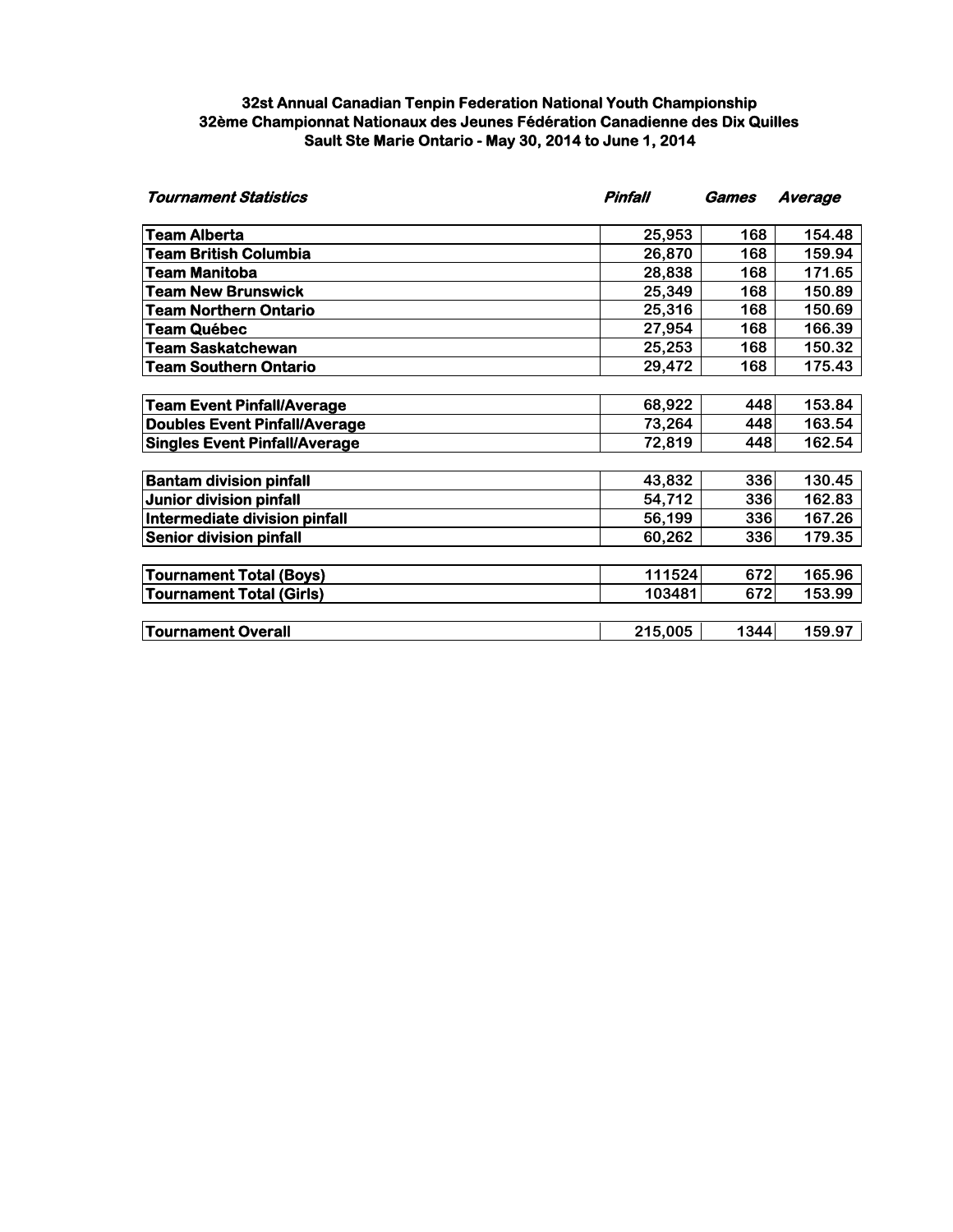

Canadian Tenpin Federation. Inc.<br>Federation Canadienne des Dix-Quilles. Inc.<br>Historical Event Averages

|      |                       |                         | #     | #       | Overall |
|------|-----------------------|-------------------------|-------|---------|---------|
| Year | City                  | <b>Host Province</b>    | games | bowlers | Average |
| 1983 | Winnipeg              | Manitoba                | 12    | 36      | 157.00  |
| 1984 | Vancouver             | <b>British Columbia</b> | 12    | 36      | 160.10  |
| 1985 | <b>Montreal</b>       | Québec                  | 18    | 42      | 156.10  |
| 1986 | Edmonton              | Alberta                 | 18    | 42      | 158.10  |
| 1987 | Regina                | Saskatchewan            | 18    | 42      | 165.70  |
| 1988 | <b>Thunder Bay</b>    | <b>Northern Ontario</b> | 18    | 56      | 167.70  |
| 1989 | Winnipeg              | Manitoba                | 18    | 56      | 160.90  |
| 1990 | Kingston              | <b>Southern Ontario</b> | 18    | 56      | 166.80  |
| 1991 | Victoria              | <b>British Columbia</b> | 18    | 56      | 166.30  |
| 1992 | <b>Montreal</b>       | Québec                  | 18    | 56      | 168.90  |
| 1993 | Edmonton              | Alberta                 | 18    | 56      | 171.20  |
| 1994 | Sault Ste. Marie      | <b>Northern Ontario</b> | 18    | 56      | 175.80  |
| 1995 | Regina                | Saskatchewan            | 18    | 56      | 166.40  |
| 1996 | Winnipeg              | Manitoba                | 18    | 55      | 170.10  |
| 1997 | Windsor               | <b>Southern Ontario</b> | 18    | 56      | 176.31  |
| 1998 | <b>Burnaby</b>        | <b>British Columbia</b> | 18    | 56      | 175.00  |
| 1999 | <b>Quebec City</b>    | Québec                  | 18    | 56      | 183.00  |
| 2000 | Lethbridge            | Alberta                 | 18    | 56      | 176.30  |
| 2001 | <b>Thunder Bay</b>    | <b>Northern Ontario</b> | 18    | 56      | 173.80  |
| 2002 | Winnipeg              | Manitoba                | 18    | 56      | 169.96  |
| 2003 | Sault Ste. Marie      | <b>Northern Ontario</b> | 21    | 64      | 169.38  |
| 2004 | <b>St. Catharines</b> | <b>Southern Ontario</b> | 21    | 64      | 165.32  |
| 2005 | Victoria              | <b>British Columbia</b> | 21    | 64      | 174.52  |
| 2006 | Laval                 | Québec                  | 21    | 64      | 184.64  |
| 2007 | Edmonton              | Alberta                 | 21    | 64      | 173.86  |
| 2008 | Sault Ste. Marie      | Northern Ontario        | 21    | 64      | 167.30  |
| 2009 | Winnipeg              | Manitoba                | 21    | 64      | 176.44  |
| 2010 | <b>St. Catharines</b> | <b>Southern Ontario</b> | 21    | 64      | 167.61  |
| 2011 | Vancouver             | <b>British Columbia</b> | 21    | 64      | 175.75  |
| 2012 | <b>Quebec City</b>    | Québec                  | 21    | 64      | 174.19  |
| 2013 | Calgary               | Alberta                 | 21    | 64      | 165.27  |
| 2014 | Sault Ste. Marie      | Ontario                 | 21    | 64      | 159.97  |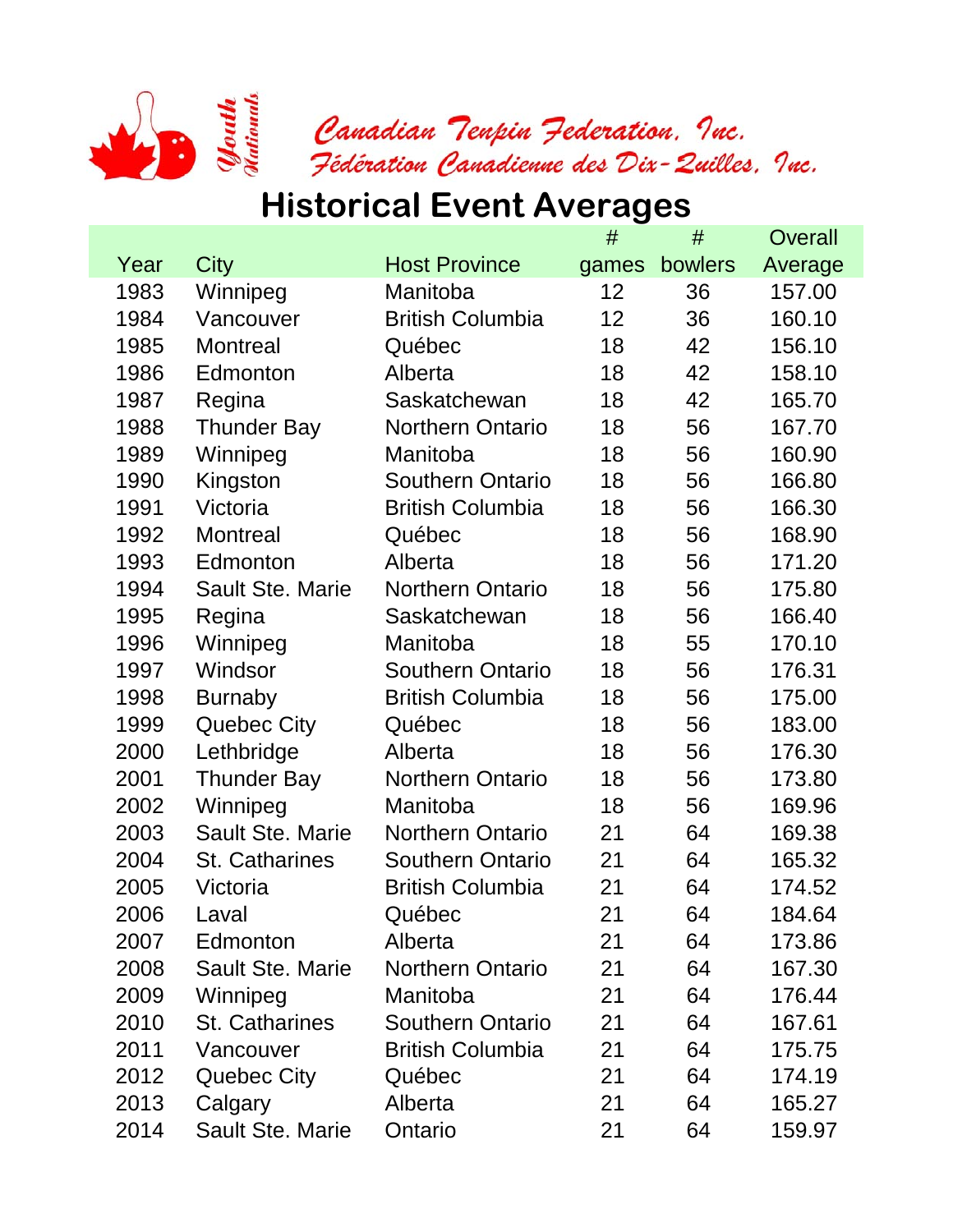

### Ivan Nelson Memorial Sportsmanship Award

*Alberta* **Dawson Daily** Bantam Boy

### Chris Tucker Memorial Sportsmanship Award

*Manitoba* **Danielle Lemoine** Senior Girl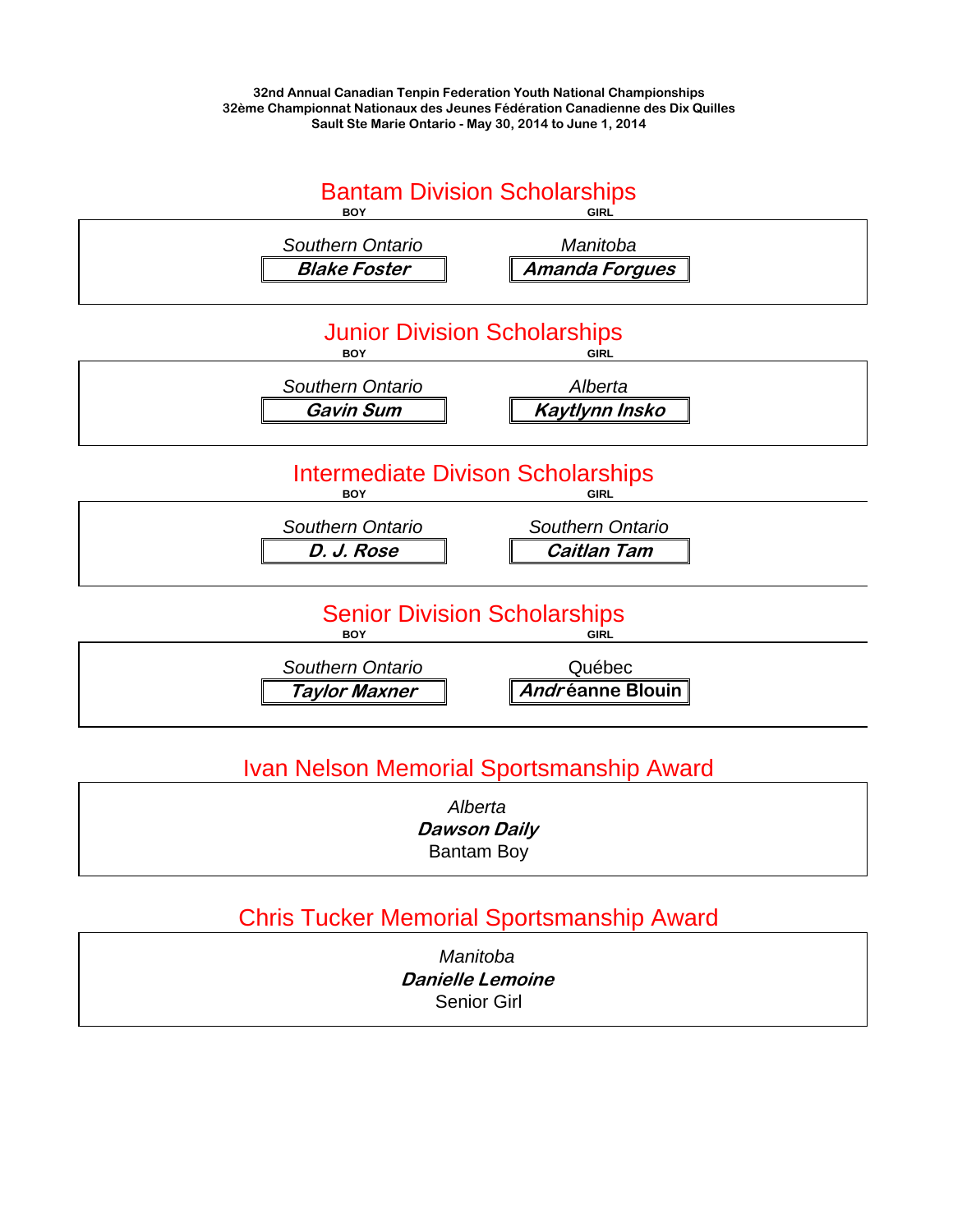| Team Southern Ontario |                      |              |     |                                          |             |                                            |     |     |                         |       |                      |             |
|-----------------------|----------------------|--------------|-----|------------------------------------------|-------------|--------------------------------------------|-----|-----|-------------------------|-------|----------------------|-------------|
|                       |                      |              | 1   | $\overline{\mathbf{2}}$                  | $\mathbf 3$ | 4                                          | 5   | 6   | $\overline{\mathbf{r}}$ |       | <b>Total Average</b> | <b>Ties</b> |
| Girls                 | Jaiden Heimbecker    |              | 104 | 125                                      | 113         | 135                                        | 137 | 82  | 125                     | 821   | 117.3                | 0           |
| <b>Team</b>           | <b>Sarah Klassen</b> |              | 186 | 152                                      | 148         | 145                                        | 166 | 140 | 143                     | 1080  | 154.3                | $\bf{0}$    |
|                       | <b>Caitlin Tam</b>   |              | 116 | 203                                      | 167         | 177                                        | 179 | 172 | 168                     | 1182  | 168.9                | 0           |
|                       | Stefani Rosa         |              | 150 | 182                                      | 212         | 190                                        | 190 | 199 | 157                     | 1280  | 182.9                | $\bf{0}$    |
|                       |                      | <b>TOTAL</b> | 556 | 662                                      | 640         | 647                                        | 672 | 593 | 593                     | 4363  | 155.8                | 0           |
| <b>Boys</b>           | <b>Blake Foster</b>  |              | 132 | 160                                      | 177         | 191                                        | 179 | 147 | 175                     | 1161  | 165.9                | $\bf{0}$    |
| <b>Team</b>           | <b>Gavin Sum</b>     |              | 185 | 180                                      | 160         | 235                                        | 227 | 179 | 195                     | 1361  | 194.4                | 0           |
|                       | D. J. Rose           |              | 199 | 205                                      | 183         | 197                                        | 159 | 223 | 215                     | 1381  | 197.3                | $\bf{0}$    |
|                       | <b>Taylor Maxner</b> |              | 172 | 244                                      | 134         | 197                                        | 198 | 224 | 235                     | 1404  | 200.6                | $\bf{0}$    |
|                       |                      | <b>TOTAL</b> | 688 | 789                                      | 654         | 820                                        | 763 | 773 | 820                     | 5307  | 189.5                | 0           |
| <b>Bantam</b>         | Jaiden Heimbecker    |              | 126 | 177                                      | 153         | 141                                        | 167 | 106 | 123                     | 993   | 141.9                | $\bf{0}$    |
| <b>Doubles</b>        | <b>Blake Foster</b>  |              | 184 | 163                                      | 189         | 169                                        | 164 | 137 | 184                     | 1190  | 170.0                | 0           |
|                       |                      | <b>TOTAL</b> | 310 | 340                                      | 342         | 310                                        | 331 | 243 | 307                     | 2183  | 155.9                | 0           |
| Junior                | <b>Sarah Klassen</b> |              | 144 | 203                                      | 217         | 191                                        | 206 | 140 | 124                     | 1225  | 175.0                | $\bf{0}$    |
| <b>Doubles</b>        | <b>Gavin Sum</b>     |              | 128 | 190                                      | 201         | 197                                        | 191 | 189 | 168                     | 1264  | 180.6                | 0           |
|                       |                      | <b>TOTAL</b> | 272 | 393                                      | 418         | 388                                        | 397 | 329 | 292                     | 2489  | 177.8                | 0           |
| Intermediate          | <b>Caitlin Tam</b>   |              | 180 | 183                                      | 167         | 224                                        | 193 | 189 | 212                     | 1348  | 192.6                | 190         |
| <b>Doubles</b>        | D. J. Rose           |              | 171 | 235                                      | 235         | 195                                        | 217 | 176 | 224                     | 1453  | 207.6                | 174         |
|                       |                      | <b>TOTAL</b> | 351 | 418                                      | 402         | 419                                        | 410 | 365 | 436                     | 2801  | 200.1                | 364         |
| Senior                | Stefani Rosa         |              | 192 | 159                                      | 188         | 192                                        | 157 | 246 | 172                     | 1306  | 186.6                | 179         |
| <b>Doubles</b>        | <b>Taylor Maxner</b> |              | 188 | 190                                      | 214         | 197                                        | 211 | 225 | 154                     | 1379  | 197.0                | 222         |
|                       |                      | <b>TOTAL</b> | 380 | 349                                      | 402         | 389                                        | 368 | 471 | 326                     | 2685  | 191.8                | 401         |
| <b>Girls Singles</b>  |                      |              |     |                                          |             |                                            |     |     |                         |       |                      |             |
| <b>Bantam</b>         | Jaiden Heimbecker    |              | 110 | 104                                      | 152         | 119                                        | 169 | 78  | 101                     | 833   | 119.0                | 0           |
| Junior                | <b>Sarah Klassen</b> |              | 144 | 178                                      | 155         | 134                                        | 123 | 131 | 183                     | 1048  | 149.7                | 0           |
| Intermediate          | <b>Caitlin Tam</b>   |              | 181 | 193                                      | 142         | 172                                        | 151 | 176 | 191                     | 1206  | 172.3                | 202         |
| <b>Senior</b>         | Stefani Rosa         |              | 164 | 188                                      | 189         | 191                                        | 157 | 163 | 158                     | 1210  | 172.9                | 0           |
| <b>Boys Singles</b>   |                      |              |     |                                          |             |                                            |     |     |                         |       |                      |             |
| <b>Bantam</b>         | <b>Blake Foster</b>  |              | 150 | 173                                      | 136         | 136                                        | 174 | 143 | 129                     | 1041  | 148.7                | 161         |
| Junior                | <b>Gavin Sum</b>     |              | 159 | 227                                      | 167         | 179                                        | 220 | 207 | 208                     | 1367  | 195.3                | 163         |
| Intermediate          | D. J. Rose           |              | 208 | 166                                      | 192         | 184                                        | 223 | 243 | 205                     | 1421  | 203.0                | 236         |
| Senior                | <b>Taylor Maxner</b> |              | 278 | 203                                      | 225         | 191                                        | 215 | 213 | 193                     | 1518  | 216.9                | 224         |
|                       |                      |              |     |                                          |             | <b>Team Southern Ontario total pinfall</b> |     |     |                         | 29472 |                      | 1751        |
|                       |                      |              |     | <b>Team Southern Ontario total games</b> |             |                                            |     |     |                         | 168   |                      |             |

**Team Southern Ontario tournament average 175.4**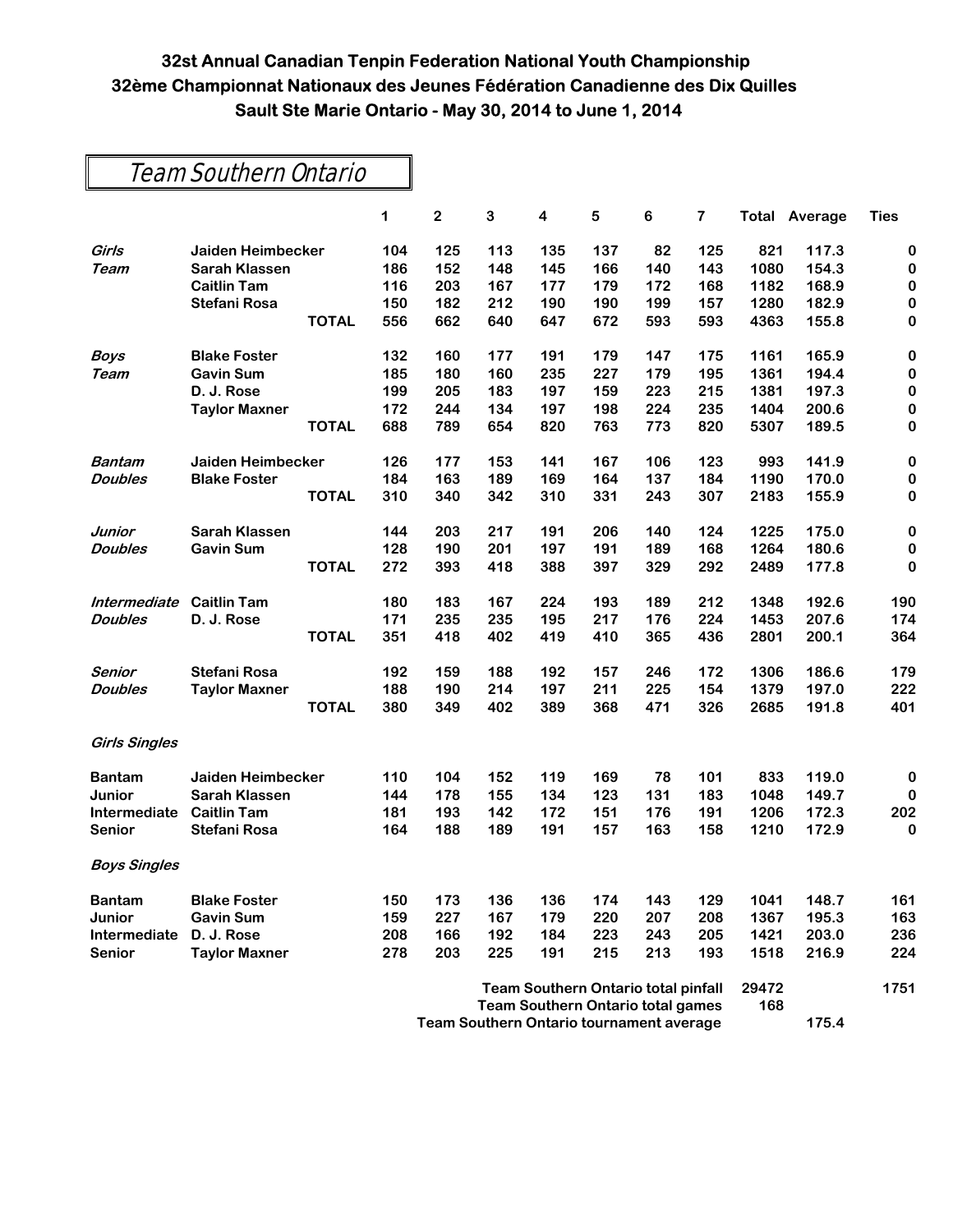## Team Saskatchewan

|                      |                          | 1   | $\overline{2}$                              | 3   | 4                                    | 5   | 6   | 7   | Total | Average | <b>Ties</b> |
|----------------------|--------------------------|-----|---------------------------------------------|-----|--------------------------------------|-----|-----|-----|-------|---------|-------------|
| Girls                | <b>Amillia Campbell</b>  | 73  | 105                                         | 114 | 84                                   | 96  | 76  | 80  | 628   | 89.7    | 0           |
| <b>Team</b>          | <b>Kelsi Beauchamp</b>   | 169 | 142                                         | 199 | 190                                  | 172 | 126 | 125 | 1123  | 160.4   | 0           |
|                      | <b>Meagan Brown</b>      | 108 | 147                                         | 128 | 107                                  | 150 | 147 | 115 | 902   | 128.9   | $\bf{0}$    |
|                      | <b>Dannie Ward</b>       | 167 | 164                                         | 127 | 157                                  | 160 | 193 | 163 | 1131  | 161.6   | $\bf{0}$    |
|                      | <b>TOTAL</b>             | 517 | 558                                         | 568 | 538                                  | 578 | 542 | 483 | 3784  | 135.1   | 0           |
| <b>Boys</b>          | <b>Dalton Hellebrand</b> | 127 | 148                                         | 140 | 132                                  | 134 | 89  | 105 | 875   | 125.0   | $\bf{0}$    |
| <b>Team</b>          | <b>John Espanol</b>      | 160 | 169                                         | 191 | 139                                  | 181 | 156 | 149 | 1145  | 163.6   | $\bf{0}$    |
|                      | <b>Jordan Howie</b>      | 143 | 125                                         | 129 | 136                                  | 125 | 196 | 147 | 1001  | 143.0   | $\bf{0}$    |
|                      | Levi Rosenbaum           | 188 | 193                                         | 247 | 208                                  | 206 | 233 | 155 | 1430  | 204.3   | $\bf{0}$    |
|                      | <b>TOTAL</b>             | 618 | 635                                         | 707 | 615                                  | 646 | 674 | 556 | 4451  | 159.0   | 0           |
| Bantam               | <b>Amillia Campbell</b>  | 96  | 134                                         | 90  | 110                                  | 115 | 102 | 99  | 746   | 106.6   | $\bf{0}$    |
| <b>Doubles</b>       | <b>Dalton Hellebrand</b> | 175 | 144                                         | 123 | 169                                  | 118 | 84  | 100 | 913   | 130.4   | 0           |
|                      | <b>TOTAL</b>             | 271 | 278                                         | 213 | 279                                  | 233 | 186 | 199 | 1659  | 118.5   | 0           |
| <b>Junior</b>        | <b>Kelsi Beauchamp</b>   | 174 | 212                                         | 194 | 137                                  | 152 | 192 | 157 | 1218  | 174.0   | $\bf{0}$    |
| <b>Doubles</b>       | <b>John Espanol</b>      | 157 | 169                                         | 132 | 183                                  | 173 | 160 | 168 | 1142  | 163.1   | 0           |
|                      | <b>TOTAL</b>             | 331 | 381                                         | 326 | 320                                  | 325 | 352 | 325 | 2360  | 168.6   | 0           |
| <b>Intermediate</b>  | <b>Meagan Brown</b>      | 138 | 125                                         | 124 | 155                                  | 121 | 104 | 115 | 882   | 126.0   | $\bf{0}$    |
| <b>Doubles</b>       | <b>Jordan Howie</b>      | 144 | 160                                         | 174 | 188                                  | 148 | 151 | 160 | 1125  | 160.7   | $\bf{0}$    |
|                      | <b>TOTAL</b>             | 282 | 285                                         | 298 | 343                                  | 269 | 255 | 275 | 2007  | 143.4   | 0           |
| Senior               | <b>Dannie Ward</b>       | 175 | 180                                         | 135 | 200                                  | 176 | 200 | 153 | 1219  | 174.1   | 190         |
| <b>Doubles</b>       | Levi Rosenbaum           | 182 | 199                                         | 202 | 172                                  | 198 | 214 | 213 | 1380  | 197.1   | 178         |
|                      | <b>TOTAL</b>             | 357 | 379                                         | 337 | 372                                  | 374 | 414 | 366 | 2599  | 185.6   | 368         |
| <b>Girls Singles</b> |                          |     |                                             |     |                                      |     |     |     |       |         |             |
| <b>Bantam</b>        | <b>Amillia Campbell</b>  | 110 | 112                                         | 99  | 115                                  | 121 | 80  | 91  | 728   | 104.0   | 0           |
| Junior               | <b>Kelsi Beauchamp</b>   | 196 | 166                                         | 164 | 189                                  | 183 | 122 | 173 | 1193  | 170.4   | 197         |
| Intermediate         | <b>Meagan Brown</b>      | 140 | 106                                         | 122 | 146                                  | 122 | 105 | 155 | 896   | 128.0   | 0           |
| Senior               | <b>Dannie Ward</b>       | 200 | 177                                         | 182 | 164                                  | 145 | 172 | 148 | 1188  | 169.7   | 0           |
| <b>Boys Singles</b>  |                          |     |                                             |     |                                      |     |     |     |       |         |             |
| <b>Bantam</b>        | <b>Dalton Hellebrand</b> | 101 | 124                                         | 119 | 123                                  | 127 | 111 | 125 | 830   | 118.6   | $\bf{0}$    |
| Junior               | John Espanol             | 171 | 193                                         | 126 | 150                                  | 195 | 187 | 168 | 1190  | 170.0   | 151         |
| Intermediate         | <b>Jordan Howie</b>      | 148 | 156                                         | 126 | 164                                  | 160 | 147 | 142 | 1043  | 149.0   | $\bf{0}$    |
| Senior               | Levi Rosenbaum           | 173 | 190                                         | 182 | 146                                  | 213 | 188 | 233 | 1325  | 189.3   | 0           |
|                      |                          |     |                                             |     | Team Saskatchewan total pinfall      |     |     |     | 25253 |         | 716         |
|                      |                          |     | <b>Team Saskatchewan total games</b><br>168 |     |                                      |     |     |     |       |         |             |
|                      |                          |     |                                             |     | Team Saskatchewan tournament average |     |     |     |       | 150.3   |             |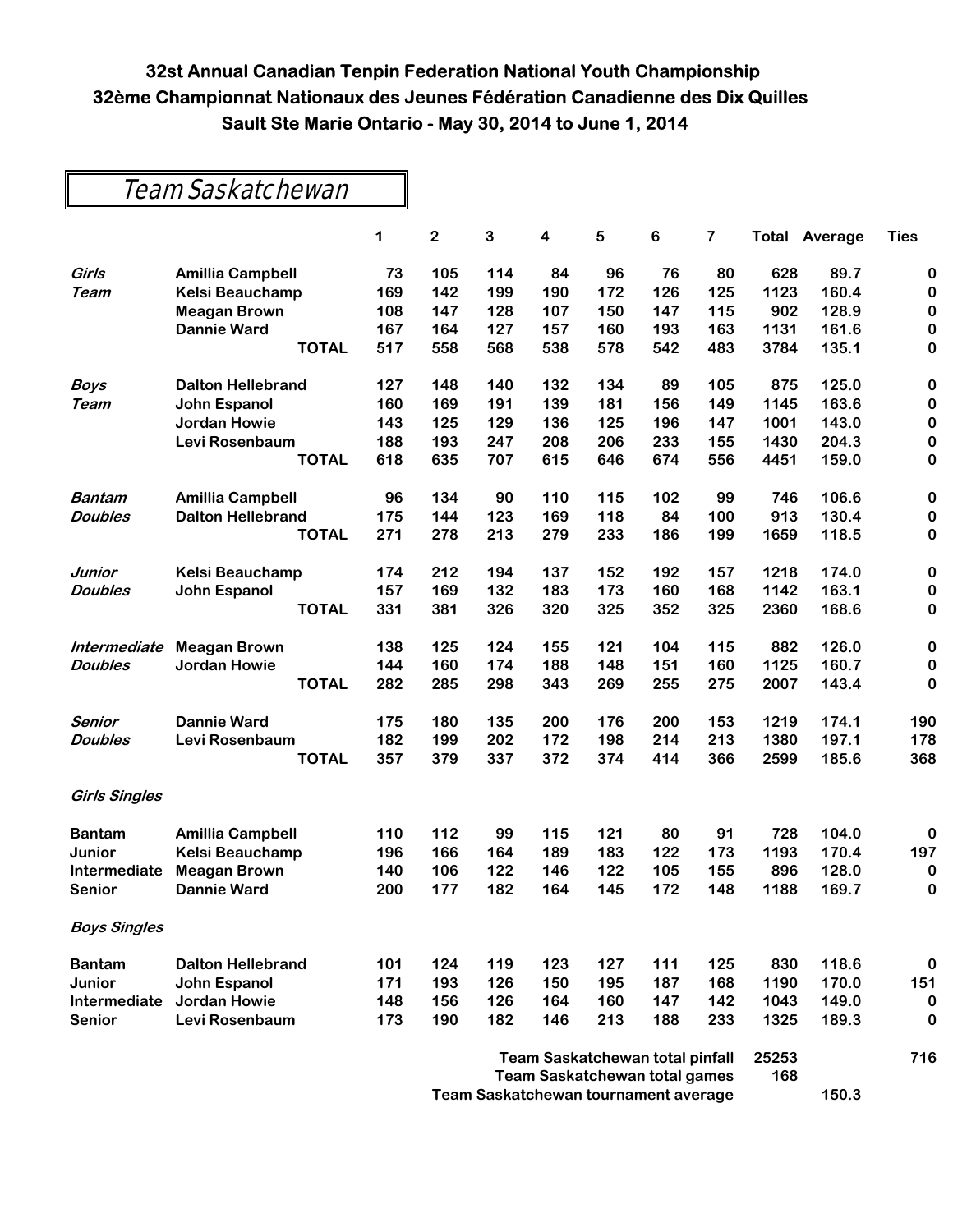|                      |                            | 1                                          | $\mathbf 2$ | 3   | 4   | 5   | $\bf 6$ | 7   | Total | Avg   | <b>Ties</b> |
|----------------------|----------------------------|--------------------------------------------|-------------|-----|-----|-----|---------|-----|-------|-------|-------------|
| Girls                | <b>Naomie Erbetta</b>      | 130                                        | 103         | 112 | 105 | 115 | 120     | 105 | 790   | 112.9 | 0           |
| Team                 | <b>Laurence Corbeil</b>    | 160                                        | 148         | 148 | 140 | 156 | 125     | 114 | 991   | 141.6 | 0           |
|                      | <b>Maude Thibeault</b>     | 160                                        | 125         | 121 | 115 | 96  | 104     | 115 | 836   | 119.4 | $\pmb{0}$   |
|                      | <b>Andréanne Blouin</b>    | 215                                        | 174         | 186 | 163 | 168 | 207     | 180 | 1293  | 184.7 | 0           |
|                      | <b>TOTAL</b>               | 665                                        | 550         | 567 | 523 | 535 | 556     | 514 | 3910  | 139.6 | 0           |
| Boys                 | <b>Gabriel David</b>       | 102                                        | 127         | 109 | 148 | 78  | 112     | 182 | 858   | 122.6 | 0           |
| Team                 | <b>Gabriel Rousseau</b>    | 122                                        | 186         | 187 | 120 | 133 | 243     | 136 | 1127  | 161.0 | 0           |
|                      | <b>Nathan Ruest Lajoie</b> | 188                                        | 182         | 174 | 188 | 214 | 181     | 224 | 1351  | 193.0 | 0           |
|                      | Pierre-Luc Arseneau        | 147                                        | 199         | 192 | 184 | 226 | 193     | 191 | 1332  | 190.3 | 0           |
|                      | <b>TOTAL</b>               | 559                                        | 694         | 662 | 640 | 651 | 729     | 733 | 4668  | 166.7 | 0           |
| Bantam               | <b>Naomie Erbetta</b>      | 171                                        | 171         | 122 | 146 | 161 | 121     | 131 | 1023  | 146.1 | 0           |
| <b>Doubles</b>       | <b>Gabriel David</b>       | 116                                        | 84          | 167 | 158 | 135 | 141     | 163 | 964   | 137.7 | 0           |
|                      | <b>TOTAL</b>               | 287                                        | 255         | 289 | 304 | 296 | 262     | 294 | 1987  | 141.9 | 0           |
| Junior               | <b>Laurence Corbeil</b>    | 160                                        | 159         | 149 | 179 | 137 | 147     | 123 | 1054  | 150.6 | 0           |
| <b>Doubles</b>       | <b>Gabriel Rousseau</b>    | 204                                        | 214         | 165 | 166 | 183 | 161     | 207 | 1300  | 185.7 | 0           |
|                      | <b>TOTAL</b>               | 364                                        | 373         | 314 | 345 | 320 | 308     | 330 | 2354  | 168.1 | 0           |
| Intermediate         | <b>Maude Thibeault</b>     | 159                                        | 138         | 171 | 182 | 202 | 162     | 141 | 1155  | 165.0 | 175         |
| <b>Doubles</b>       | <b>Nathan Ruest Lajoie</b> | 160                                        | 223         | 205 | 229 | 219 | 191     | 171 | 1398  | 199.7 | 161         |
|                      | <b>TOTAL</b>               | 319                                        | 361         | 376 | 411 | 421 | 353     | 312 | 2553  | 182.4 | 336         |
| Senior               | <b>Andréanne Blouin</b>    | 190                                        | 179         | 194 | 199 | 257 | 170     | 192 | 1381  | 197.3 | 159         |
| <b>Doubles</b>       | Pierre-Luc Arseneau        | 212                                        | 193         | 205 | 219 | 220 | 216     | 191 | 1456  | 208.0 | 175         |
|                      | <b>TOTAL</b>               | 402                                        | 372         | 399 | 418 | 477 | 386     | 383 | 2837  | 202.6 | 334         |
| <b>Girls Singles</b> |                            |                                            |             |     |     |     |         |     |       |       |             |
| <b>Bantam</b>        | <b>Naomie Erbetta</b>      | 136                                        | 157         | 146 | 124 | 159 | 128     | 116 | 966   | 138.0 | 0           |
| Junior               | <b>Laurence Corbeil</b>    | 162                                        | 176         | 161 | 135 | 117 | 145     | 159 | 1055  | 150.7 | $\bf{0}$    |
| <b>Intermediate</b>  | <b>Maude Thibeault</b>     | 192                                        | 128         | 180 | 175 | 157 | 113     | 114 | 1059  | 151.3 | 141         |
| <b>Senior</b>        | <b>Andréanne Blouin</b>    | 203                                        | 256         | 198 | 172 | 170 | 188     | 189 | 1376  | 196.6 | 166         |
| <b>Boys Singles</b>  |                            |                                            |             |     |     |     |         |     |       |       |             |
| <b>Bantam</b>        | <b>Gabriel David</b>       | 76                                         | 157         | 156 | 158 | 163 | 154     | 158 | 1022  | 146.0 | $\bf{0}$    |
| Junior               | <b>Gabriel Rousseau</b>    | 136                                        | 141         | 236 | 211 | 203 | 173     | 199 | 1299  | 185.6 | $\bf{0}$    |
| Intermediate         | <b>Nathan Ruest Lajoie</b> | 236                                        | 166         | 212 | 167 | 257 | 246     | 199 | 1483  | 211.9 | 189         |
| <b>Senior</b>        | <b>Pierre-Luc Arseneau</b> | 223                                        | 201         | 190 | 175 | 209 | 195     | 192 | 1385  | 197.9 | 202         |
|                      |                            | Équipe Provinciale du Québec Broches Total |             |     |     |     |         |     | 27954 |       | 1368        |
|                      |                            |                                            |             |     |     |     |         |     |       |       |             |

Équipe Provinciale du Québec

**Équipe Provinciale du Québec Jours Total 168 Équipe Provinciale du Québec Moyenne De Tournoi 166.4**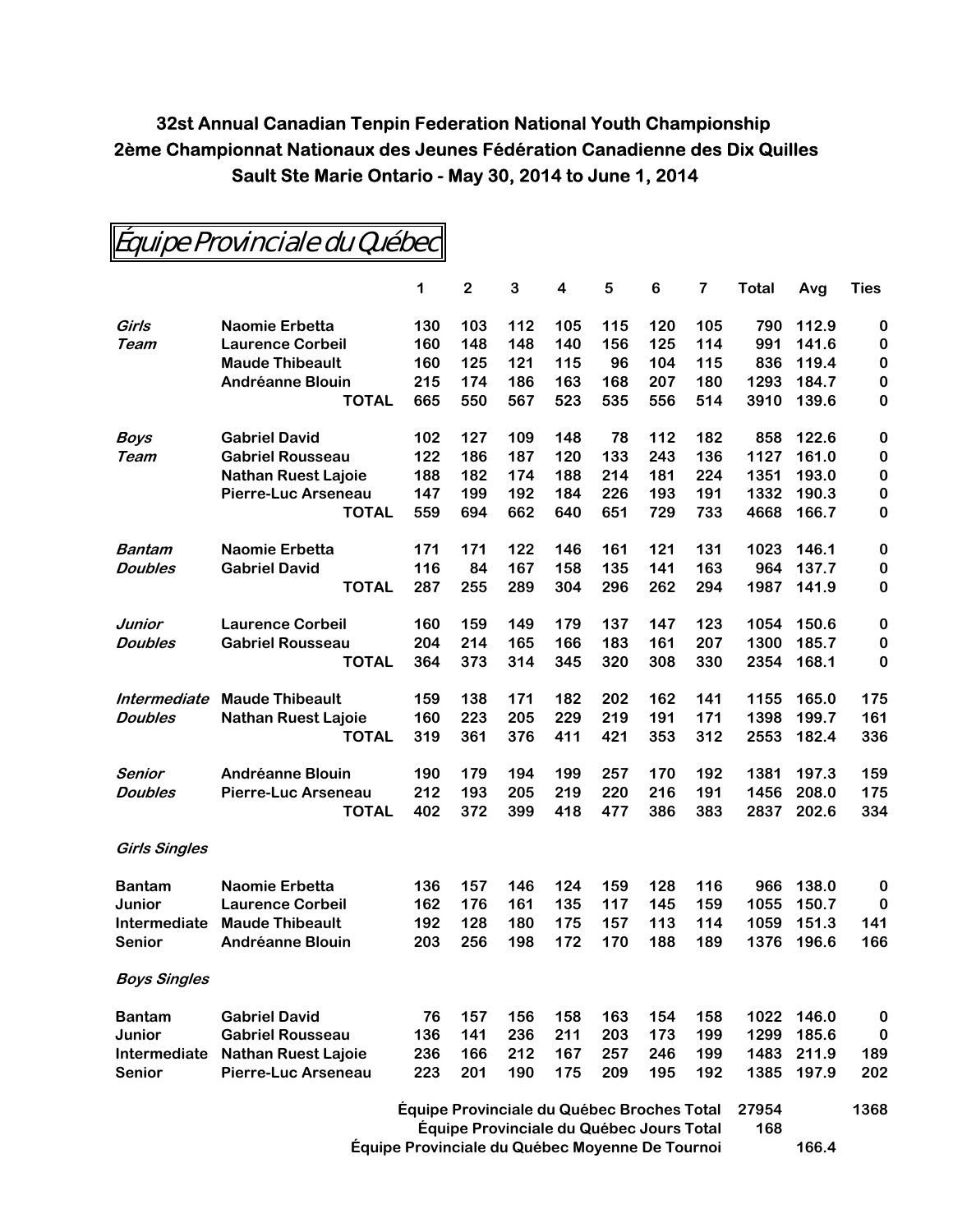## Team Northern Ontario

|                      |                          |              | 1   | $\overline{\mathbf{c}}$ | 3   | 4                                        | 5   | 6                                          | 7   | <b>Total</b> | Avg   | <b>Ties</b> |
|----------------------|--------------------------|--------------|-----|-------------------------|-----|------------------------------------------|-----|--------------------------------------------|-----|--------------|-------|-------------|
| Girls                | <b>Chasity King</b>      |              | 125 | 103                     | 115 | 111                                      | 142 | 94                                         | 142 | 832          | 118.9 | 0           |
| <b>Team</b>          | <b>Ryleah Bell</b>       |              | 152 | 158                     | 130 | 170                                      | 158 | 132                                        | 151 | 1051         | 150.1 | $\mathbf 0$ |
|                      | <b>Brittany Woolley</b>  |              | 174 | 166                     | 205 | 133                                      | 132 | 110                                        | 160 | 1080         | 154.3 | $\bf{0}$    |
|                      | <b>Brittney Marshall</b> |              | 152 | 153                     | 162 | 140                                      | 132 | 130                                        | 134 | 1003         | 143.3 | $\bf{0}$    |
|                      |                          | <b>TOTAL</b> | 603 | 580                     | 612 | 554                                      | 564 | 466                                        | 587 | 3966         | 141.6 | 0           |
| <b>Boys</b>          | <b>Tyson Baxter</b>      |              | 150 | 97                      | 148 | 66                                       | 115 | 54                                         | 97  | 727          | 103.9 | $\bf{0}$    |
| <b>Team</b>          | <b>Josh Woolley</b>      |              | 151 | 207                     | 119 | 158                                      | 132 | 170                                        | 146 | 1083         | 154.7 | $\bf{0}$    |
|                      | <b>Aaron Craig</b>       |              | 145 | 191                     | 155 | 199                                      | 158 | 173                                        | 178 | 1199         | 171.3 | $\bf{0}$    |
|                      | <b>Colton Burdick</b>    |              | 167 | 156                     | 150 | 135                                      | 159 | 138                                        | 91  | 996          | 142.3 | $\bf{0}$    |
|                      |                          | <b>TOTAL</b> | 613 | 651                     | 572 | 558                                      | 564 | 535                                        | 512 | 4005         | 143.0 | $\bf{0}$    |
| <b>Bantam</b>        | <b>Chasity King</b>      |              | 154 | 122                     | 133 | 130                                      | 101 | 99                                         | 112 | 851          | 121.6 | $\bf{0}$    |
| <b>Doubles</b>       | <b>Tyson Baxter</b>      |              | 197 | 123                     | 114 | 144                                      | 122 | 77                                         | 75  | 852          | 121.7 | $\bf{0}$    |
|                      |                          | <b>TOTAL</b> | 351 | 245                     | 247 | 274                                      | 223 | 176                                        | 187 | 1703         | 121.6 | $\bf{0}$    |
| Junior               | <b>Ryleah Bell</b>       |              | 139 | 217                     | 202 | 178                                      | 190 | 180                                        | 154 | 1260         | 180.0 | $\bf{0}$    |
| <b>Doubles</b>       | <b>Josh Woolley</b>      |              | 155 | 169                     | 159 | 121                                      | 141 | 144                                        | 198 | 1087         | 155.3 | $\bf{0}$    |
|                      |                          | <b>TOTAL</b> | 294 | 386                     | 361 | 299                                      | 331 | 324                                        | 352 | 2347         | 167.6 | 0           |
| <b>Intermediate</b>  | <b>Brittany Woolley</b>  |              | 180 | 176                     | 201 | 126                                      | 147 | 165                                        | 155 | 1150         | 164.3 | 189         |
| <b>Doubles</b>       | <b>Aaron Craig</b>       |              | 163 | 205                     | 180 | 159                                      | 150 | 133                                        | 199 | 1189         | 169.9 | 155         |
|                      |                          | <b>TOTAL</b> | 343 | 381                     | 381 | 285                                      | 297 | 298                                        | 354 | 2339         | 167.1 | 344         |
| Senior               | <b>Brittney Marshall</b> |              | 188 | 176                     | 155 | 202                                      | 175 | 169                                        | 123 | 1188         | 169.7 | 0           |
| <b>Doubles</b>       | <b>Colton Burdick</b>    |              | 175 | 197                     | 210 | 127                                      | 135 | 125                                        | 95  | 1064         | 152.0 | 0           |
|                      |                          | <b>TOTAL</b> | 363 | 373                     | 365 | 329                                      | 310 | 294                                        | 218 | 2252         | 160.9 | 0           |
| <b>Girls Singles</b> |                          |              |     |                         |     |                                          |     |                                            |     |              |       |             |
| <b>Bantam</b>        | <b>Chasity King</b>      |              | 138 | 167                     | 101 | 149                                      | 153 | 96                                         | 124 | 928          | 132.6 | 82          |
| Junior               | <b>Ryleah Bell</b>       |              | 175 | 199                     | 213 | 197                                      | 146 | 126                                        | 156 | 1212         | 173.1 | $\bf{0}$    |
| Intermediate         | <b>Brittany Woolley</b>  |              | 244 | 176                     | 163 | 191                                      | 171 | 164                                        | 144 | 1253         | 179.0 | $\bf{0}$    |
| Senior               | <b>Brittney Marshall</b> |              | 114 | 137                     | 157 | 157                                      | 154 | 158                                        | 142 | 1019         | 145.6 | 0           |
| <b>Boys Singles</b>  |                          |              |     |                         |     |                                          |     |                                            |     |              |       |             |
| <b>Bantam</b>        | <b>Tyson Baxter</b>      |              | 131 | 136                     | 126 | 136                                      | 94  | 111                                        | 61  | 795          | 113.6 | $\bf{0}$    |
| Junior               | <b>Josh Woolley</b>      |              | 168 | 211                     | 162 | 175                                      | 163 | 191                                        | 214 | 1284         | 183.4 | 181         |
| Intermediate         | <b>Aaron Craig</b>       |              | 169 | 158                     | 147 | 161                                      | 167 | 187                                        | 167 | 1156         | 165.1 | $\bf{0}$    |
| Senior               | <b>Colton Burdick</b>    |              | 175 | 210                     | 192 | 108                                      | 131 | 113                                        | 128 | 1057         | 151.0 | 0           |
|                      |                          |              |     |                         |     |                                          |     | <b>Team Northern Ontario total pinfall</b> |     | 25316<br>168 |       | 607         |
|                      |                          |              |     |                         |     | <b>Team Northern Ontario total games</b> |     |                                            |     |              |       |             |

**Team Northern Ontario tournament average 150.7**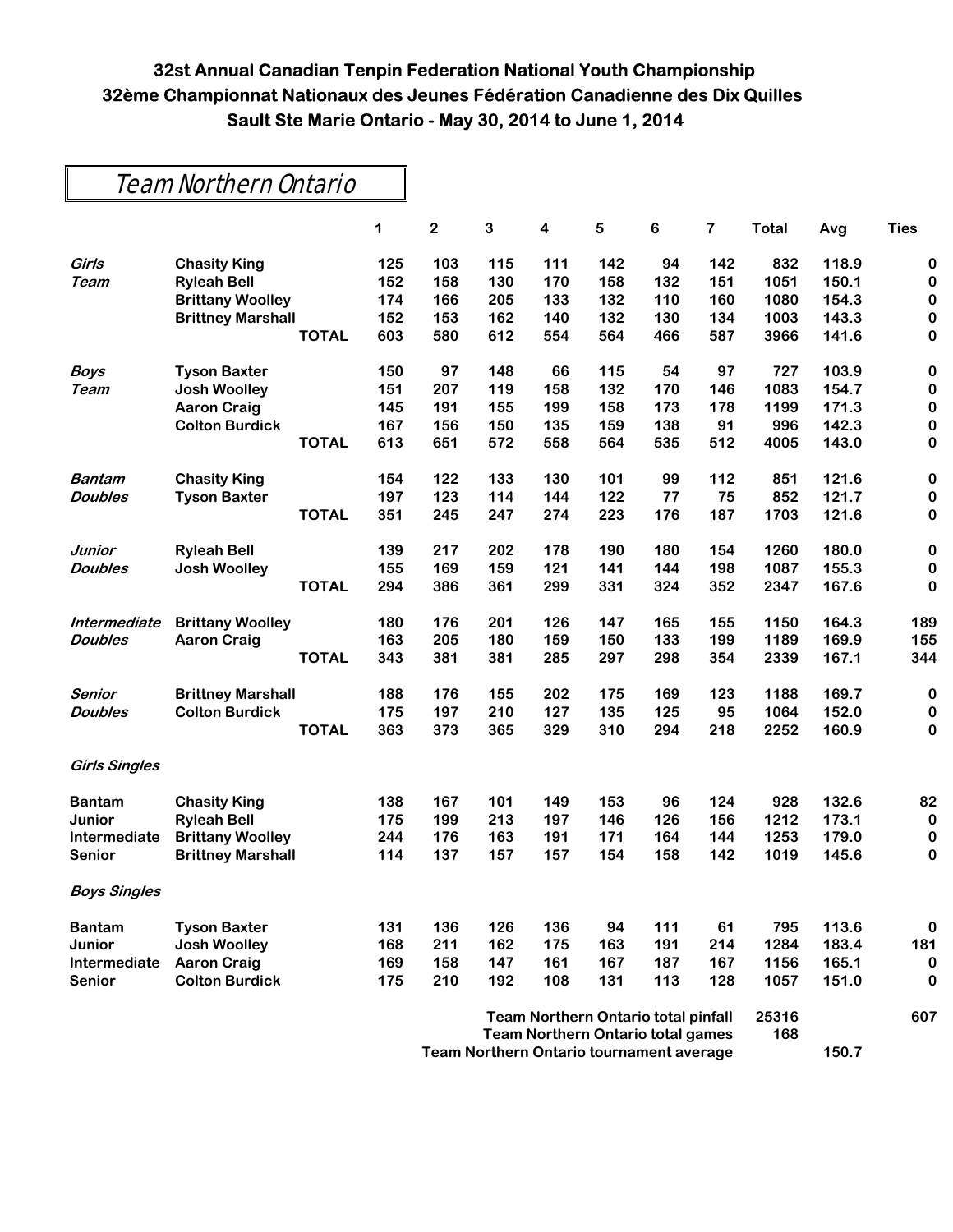## Team New Brunswick

|                      |                           | 1   | $\overline{\mathbf{c}}$ | 3   | 4                                       | 5   | 6   | 7   | <b>Total</b> | Avg   | Ties      |
|----------------------|---------------------------|-----|-------------------------|-----|-----------------------------------------|-----|-----|-----|--------------|-------|-----------|
| Girls                | <b>Helene St-Onge</b>     | 109 | 99                      | 114 | 129                                     | 152 | 133 | 157 | 893          | 127.6 | 0         |
| Team                 | <b>Annie-Claude Dugas</b> | 164 | 175                     | 184 | 167                                     | 147 | 111 | 134 | 1082         | 154.6 | 0         |
|                      | Zoe Albert-Blanchard      | 159 | 140                     | 162 | 131                                     | 146 | 125 | 179 | 1042         | 148.9 | $\pmb{0}$ |
|                      | <b>Stephanie Vienneau</b> | 180 | 126                     | 214 | 175                                     | 164 | 139 | 183 | 1181         | 168.7 | $\pmb{0}$ |
|                      | <b>TOTAL</b>              | 612 | 540                     | 674 | 602                                     | 609 | 508 | 653 | 4198         | 149.9 | 0         |
| <b>Boys</b>          | <b>Simon Chiasson</b>     | 115 | 113                     | 89  | 66                                      | 99  | 67  | 73  | 622          | 88.9  | 0         |
| Team                 | <b>Tommy Doucet</b>       | 114 | 126                     | 162 | 125                                     | 123 | 111 | 64  | 825          | 117.9 | 0         |
|                      | Jeremy Jean-Noel          | 137 | 153                     | 139 | 160                                     | 173 | 141 | 151 | 1054         | 150.6 | 0         |
|                      | <b>Yannick McGraw</b>     | 182 | 167                     | 212 | 182                                     | 197 | 198 | 168 | 1306         | 186.6 | 0         |
|                      | <b>TOTAL</b>              | 548 | 559                     | 602 | 533                                     | 592 | 517 | 456 | 3807         | 136.0 | 0         |
| <b>Bantam</b>        | <b>Helene St-Onge</b>     | 109 | 117                     | 113 | 116                                     | 143 | 121 | 111 | 830          | 118.6 | 0         |
| <b>Doubles</b>       | <b>Simon Chiasson</b>     | 88  | 114                     | 104 | 79                                      | 105 | 90  | 93  | 673          | 96.1  | 0         |
|                      | <b>TOTAL</b>              | 197 | 231                     | 217 | 195                                     | 248 | 211 | 204 | 1503         | 107.4 | 0         |
| Junior               | <b>Annie-Claude Dugas</b> | 174 | 164                     | 223 | 148                                     | 148 | 128 | 153 | 1138         | 162.6 | $\bf{0}$  |
| <b>Doubles</b>       | <b>Tommy Doucet</b>       | 214 | 113                     | 215 | 179                                     | 127 | 133 | 158 | 1139         | 162.7 | 0         |
|                      | <b>TOTAL</b>              | 388 | 277                     | 438 | 327                                     | 275 | 261 | 311 | 2277         | 162.6 | 0         |
| Intermediate         | Zoe Albert-Blanchard      | 158 | 202                     | 175 | 200                                     | 225 | 202 | 151 | 1313         | 187.6 | 0         |
| <b>Doubles</b>       | Jeremy Jean-Noel          | 150 | 148                     | 179 | 200                                     | 127 | 257 | 227 | 1288         | 184.0 | 0         |
|                      | <b>TOTAL</b>              | 308 | 350                     | 354 | 400                                     | 352 | 459 | 378 | 2601         | 185.8 | 0         |
| Senior               | <b>Stephanie Vienneau</b> | 135 | 121                     | 203 | 141                                     | 142 | 150 | 180 | 1072         | 153.1 | 0         |
| <b>Doubles</b>       | <b>Yannick McGraw</b>     | 186 | 249                     | 213 | 196                                     | 199 | 235 | 184 | 1462         | 208.9 | 0         |
|                      | <b>TOTAL</b>              | 321 | 370                     | 416 | 337                                     | 341 | 385 | 364 | 2534         | 181.0 | 0         |
| <b>Girls Singles</b> |                           |     |                         |     |                                         |     |     |     |              |       |           |
| <b>Bantam</b>        | <b>Helene St-Onge</b>     | 147 | 108                     | 106 | 128                                     | 90  | 91  | 108 | 778          | 111.1 | 0         |
| Junior               | <b>Annie-Claude Dugas</b> | 157 | 164                     | 154 | 160                                     | 155 | 148 | 180 | 1118         | 159.7 | 0         |
| Intermediate         | Zoe Albert-Blanchard      | 153 | 146                     | 174 | 162                                     | 191 | 135 | 175 | 1136         | 162.3 | $\pmb{0}$ |
| Senior               | Stephanie Vienneau        | 162 | 161                     | 156 | 142                                     | 140 | 114 | 176 | 1051         | 150.1 | $\bf{0}$  |
| <b>Boys Singles</b>  |                           |     |                         |     |                                         |     |     |     |              |       |           |
| <b>Bantam</b>        | <b>Simon Chiasson</b>     | 124 | 162                     | 141 | 86                                      | 83  | 134 | 127 | 857          | 122.4 | 0         |
| Junior               | <b>Tommy Doucet</b>       | 167 | 137                     | 134 | 141                                     | 114 | 106 | 92  | 891          | 127.3 | 0         |
| Intermediate         | Jeremy Jean-Noel          | 168 | 161                     | 167 | 215                                     | 174 | 232 | 198 | 1315         | 187.9 | 194       |
| <b>Senior</b>        | <b>Yannick McGraw</b>     | 160 | 154                     | 211 | 198                                     | 200 | 213 | 147 | 1283         | 183.3 | 247       |
|                      |                           |     |                         |     | <b>Team New Brunswick total pinfall</b> |     |     |     | 25349        |       | 441       |
|                      |                           |     |                         |     | <b>Team New Brunswick total games</b>   |     |     |     | 168          |       |           |
|                      |                           |     |                         |     | Team New Brunswick tournament average   |     |     |     |              | 150.9 |           |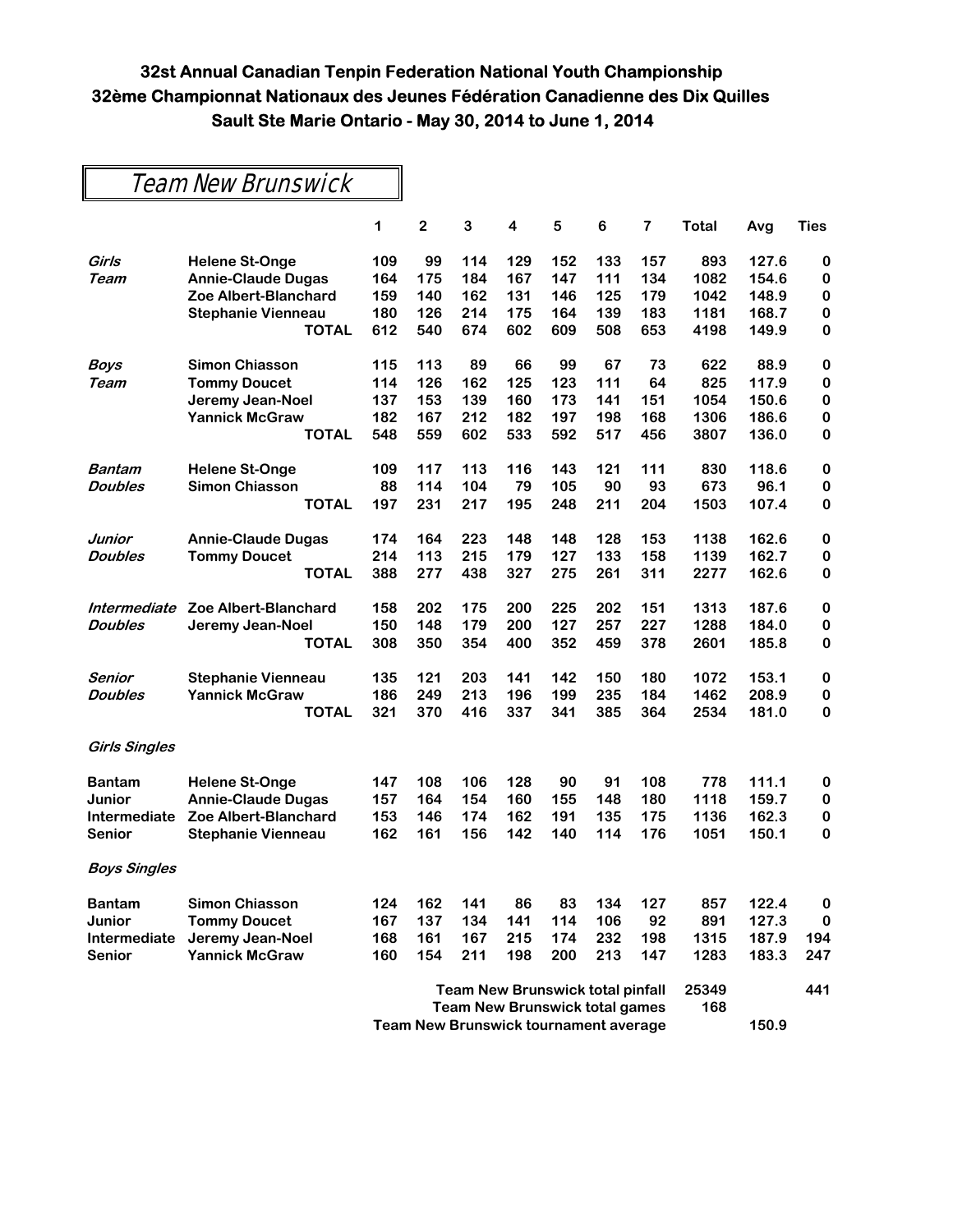|                      |                         | 1   | $\overline{2}$ | 3   | 4   | 5   | 6                           | 7   | Total | Average | <b>Ties</b> |
|----------------------|-------------------------|-----|----------------|-----|-----|-----|-----------------------------|-----|-------|---------|-------------|
| Girls                | <b>Amanda Forgues</b>   | 138 | 125            | 118 | 122 | 195 | 116                         | 108 | 922   | 131.7   | 0           |
| Team                 | <b>Brittney Rocan</b>   | 133 | 129            | 179 | 195 | 165 | 145                         | 183 | 1129  | 161.3   | 0           |
|                      | <b>Marissa Naylor</b>   | 191 | 157            | 125 | 214 | 155 | 190                         | 134 | 1166  | 166.6   | $\bf{0}$    |
|                      | <b>Danielle Lemoine</b> | 136 | 230            | 190 | 207 | 193 | 181                         | 157 | 1294  | 184.9   | 0           |
|                      | <b>TOTAL</b>            | 598 | 641            | 612 | 738 | 708 | 632                         | 582 | 4511  | 161.1   | 0           |
| <b>Boys</b>          | <b>Vincent Jobin</b>    | 175 | 122            | 126 | 164 | 140 | 123                         | 129 | 979   | 139.9   | $\bf{0}$    |
| Team                 | <b>Austyn Ducharme</b>  | 256 | 174            | 200 | 189 | 170 | 155                         | 175 | 1319  | 188.4   | $\bf{0}$    |
|                      | <b>Brant Townsend</b>   | 177 | 172            | 144 | 161 | 147 | 208                         | 150 | 1159  | 165.6   | $\bf{0}$    |
|                      | Joseph Franchewski      | 246 | 187            | 241 | 213 | 237 | 162                         | 190 | 1476  | 210.9   | $\bf{0}$    |
|                      | <b>TOTAL</b>            | 854 | 655            | 711 | 727 | 694 | 648                         | 644 | 4933  | 176.2   | $\bf{0}$    |
| <b>Bantam</b>        | <b>Amanda Forgues</b>   | 136 | 124            | 159 | 162 | 128 | 110                         | 106 | 925   | 132.1   | $\bf{0}$    |
| <b>Doubles</b>       | <b>Vincent Jobin</b>    | 126 | 172            | 144 | 145 | 148 | 165                         | 150 | 1050  | 150.0   | 0           |
|                      | <b>TOTAL</b>            | 262 | 296            | 303 | 307 | 276 | 275                         | 256 | 1975  | 141.1   | $\bf{0}$    |
| Junior               | <b>Brittney Rocan</b>   | 162 | 167            | 147 | 221 | 141 | 202                         | 139 | 1179  | 168.4   | $\bf{0}$    |
| <b>Doubles</b>       | <b>Austyn Ducharme</b>  | 163 | 155            | 187 | 168 | 191 | 185                         | 166 | 1215  | 173.6   | $\bf{0}$    |
|                      | <b>TOTAL</b>            | 325 | 322            | 334 | 389 | 332 | 387                         | 305 | 2394  | 171.0   | $\bf{0}$    |
| Intermediate         | <b>Marissa Naylor</b>   | 194 | 157            | 134 | 186 | 178 | 147                         | 180 | 1176  | 168.0   | 163         |
| <b>Doubles</b>       | <b>Brant Townsend</b>   | 181 | 142            | 174 | 144 | 202 | 171                         | 167 | 1181  | 168.7   | 132         |
|                      | <b>TOTAL</b>            | 375 | 299            | 308 | 330 | 380 | 318                         | 347 | 2357  | 168.4   | 295         |
| <b>Senior</b>        | <b>Danielle Lemoine</b> | 210 | 180            | 181 | 182 | 175 | 185                         | 191 | 1304  | 186.3   | 193         |
| <b>Doubles</b>       | Joseph Franchewski      | 206 | 192            | 227 | 168 | 206 | 209                         | 185 | 1393  | 199.0   | 245         |
|                      | <b>TOTAL</b>            | 416 | 372            | 408 | 350 | 381 | 394                         | 376 | 2697  | 192.6   | 438         |
| <b>Girls Singles</b> |                         |     |                |     |     |     |                             |     |       |         |             |
| <b>Bantam</b>        | <b>Amanda Forgues</b>   | 169 | 166            | 175 | 141 | 214 | 135                         | 135 | 1135  | 162.1   | $\bf{0}$    |
| <b>Junior</b>        | <b>Brittney Rocan</b>   | 171 | 205            | 158 | 194 | 168 | 157                         | 215 | 1268  | 181.1   | 156         |
| Intermediate         | <b>Marissa Naylor</b>   | 187 | 142            | 186 | 167 | 176 | 201                         | 198 | 1257  | 179.6   | $\bf{0}$    |
| Senior               | <b>Danielle Lemoine</b> | 200 | 192            | 238 | 202 | 183 | 222                         | 201 | 1438  | 205.4   | 0           |
| <b>Boys Singles</b>  |                         |     |                |     |     |     |                             |     |       |         |             |
| <b>Bantam</b>        | <b>Vincent Jobin</b>    | 128 | 147            | 167 | 152 | 123 | 170                         | 204 | 1091  | 155.9   | 0           |
| <b>Junior</b>        | <b>Austyn Ducharme</b>  | 191 | 192            | 168 | 150 | 179 | 166                         | 151 | 1197  | 171.0   | 209         |
| <b>Intermediate</b>  | <b>Brant Townsend</b>   | 197 | 163            | 137 | 194 | 201 | 132                         | 160 | 1184  | 169.1   | $\bf{0}$    |
| <b>Senior</b>        | Joseph Franchewski      | 214 | 179            | 215 | 205 | 192 | 171                         | 225 | 1401  | 200.1   | 182         |
|                      |                         |     |                |     |     |     | Toam Manitoha total ninfall |     | 28838 |         | 1280        |

| Team Manitoba total pinfall      | 28838 |       | 1280 |
|----------------------------------|-------|-------|------|
| Team Manitoba total games        | 168   |       |      |
| Team Manitoba tournament average |       | 171.7 |      |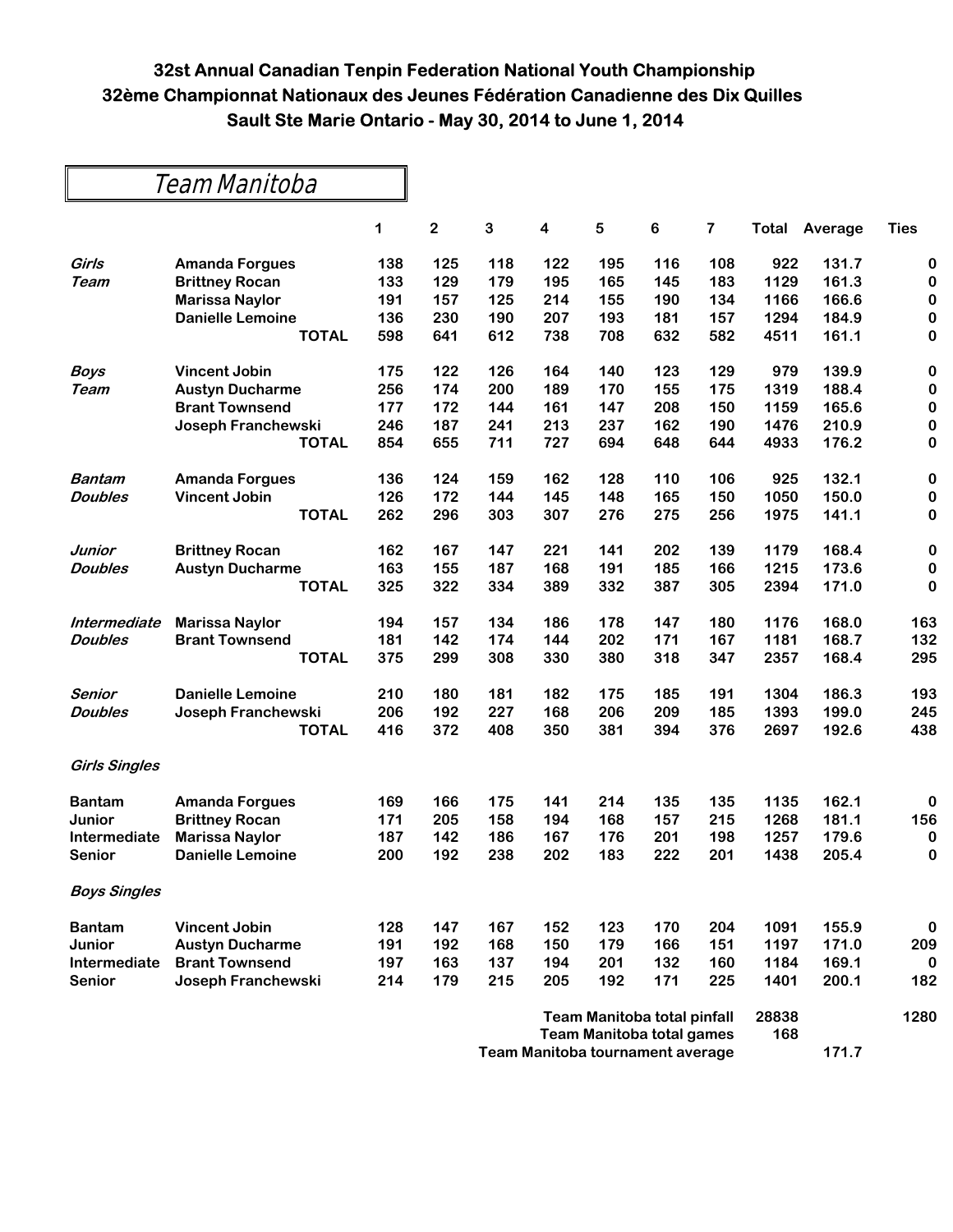### Team British Columbia

|                      |                          | 1   | $\mathbf{2}$ | 3   | 4   | 5   | 6                                        | $\overline{7}$ |       | <b>Total Average</b> | Ties     |
|----------------------|--------------------------|-----|--------------|-----|-----|-----|------------------------------------------|----------------|-------|----------------------|----------|
| Girls                | <b>Talia Boyce</b>       | 123 | 110          | 135 | 153 | 145 | 119                                      | 131            | 916   | 130.9                | 0        |
| <b>Team</b>          | <b>Bailey McKeracher</b> | 127 | 118          | 133 | 107 | 90  | 117                                      | 110            | 802   | 114.6                | $\bf{0}$ |
|                      | <b>Courtney Hamann</b>   | 170 | 181          | 163 | 164 | 160 | 169                                      | 143            | 1150  | 164.3                | $\bf{0}$ |
|                      | Michaela Shaw            | 178 | 127          | 180 | 164 | 144 | 138                                      | 178            | 1109  | 158.4                | $\bf{0}$ |
|                      | <b>TOTAL</b>             | 598 | 536          | 611 | 588 | 539 | 543                                      | 562            | 3977  | 142.0                | 0        |
| <b>Boys</b>          | <b>Reman Rodriguez</b>   | 140 | 152          | 126 | 152 | 113 | 177                                      | 138            | 998   | 142.6                | $\bf{0}$ |
| <b>Team</b>          | <b>Nathan Nerona</b>     | 183 | 189          | 192 | 147 | 177 | 258                                      | 143            | 1289  | 184.1                | $\bf{0}$ |
|                      | <b>Graeme McDonald</b>   | 161 | 202          | 163 | 154 | 145 | 142                                      | 121            | 1088  | 155.4                | $\bf{0}$ |
|                      | <b>Matthew Yue</b>       | 161 | 185          | 211 | 211 | 140 | 155                                      | 174            | 1237  | 176.7                | $\bf{0}$ |
|                      | <b>TOTAL</b>             | 645 | 728          | 692 | 664 | 575 | 732                                      | 576            | 4612  | 164.7                | $\bf{0}$ |
| <b>Bantam</b>        | <b>Talia Boyce</b>       | 117 | 168          | 113 | 106 | 142 | 133                                      | 124            | 903   | 129.0                | $\bf{0}$ |
| <b>Doubles</b>       | <b>Reman Rodriguez</b>   | 152 | 133          | 164 | 120 | 155 | 135                                      | 168            | 1027  | 146.7                | 0        |
|                      | <b>TOTAL</b>             | 269 | 301          | 277 | 226 | 297 | 268                                      | 292            | 1930  | 137.9                | $\bf{0}$ |
| Junior               | <b>Bailey McKeracher</b> | 132 | 162          | 168 | 117 | 107 | 117                                      | 163            | 966   | 138.0                | $\bf{0}$ |
| <b>Doubles</b>       | <b>Nathan Nerona</b>     | 213 | 189          | 198 | 184 | 173 | 174                                      | 171            | 1302  | 186.0                | $\bf{0}$ |
|                      | <b>TOTAL</b>             | 345 | 351          | 366 | 301 | 280 | 291                                      | 334            | 2268  | 162.0                | $\bf{0}$ |
| Intermediate         | <b>Courtney Hamann</b>   | 183 | 158          | 170 | 166 | 184 | 224                                      | 168            | 1253  | 179.0                | 181      |
| <b>Doubles</b>       | <b>Graeme McDonald</b>   | 171 | 148          | 208 | 198 | 149 | 167                                      | 148            | 1189  | 169.9                | 167      |
|                      | <b>TOTAL</b>             | 354 | 306          | 378 | 364 | 333 | 391                                      | 316            | 2442  | 174.4                | 348      |
| Senior               | <b>Michaela Shaw</b>     | 176 | 158          | 164 | 165 | 173 | 165                                      | 163            | 1164  | 166.3                | $\bf{0}$ |
| <b>Doubles</b>       | <b>Matthew Yue</b>       | 159 | 165          | 180 | 214 | 192 | 159                                      | 197            | 1266  | 180.9                | $\bf{0}$ |
|                      | <b>TOTAL</b>             | 335 | 323          | 344 | 379 | 365 | 324                                      | 360            | 2430  | 173.6                | $\bf{0}$ |
| <b>Girls Singles</b> |                          |     |              |     |     |     |                                          |                |       |                      |          |
| <b>Bantam</b>        | <b>Talia Boyce</b>       | 130 | 147          | 146 | 157 | 113 | 108                                      | 107            | 908   | 129.7                | 147      |
| Junior               | <b>Bailey McKeracher</b> | 147 | 129          | 112 | 134 | 177 | 112                                      | 99             | 910   | 130.0                | $\bf{0}$ |
| Intermediate         | <b>Courtney Hamann</b>   | 187 | 163          | 164 | 153 | 136 | 152                                      | 128            | 1083  | 154.7                | 0        |
| Senior               | Michaela Shaw            | 213 | 215          | 175 | 176 | 234 | 166                                      | 188            | 1367  | 195.3                | 234      |
| <b>Boys Singles</b>  |                          |     |              |     |     |     |                                          |                |       |                      |          |
| <b>Bantam</b>        | <b>Reman Rodriguez</b>   | 153 | 217          | 178 | 188 | 162 | 138                                      | 167            | 1203  | 171.9                | 169      |
| Junior               | <b>Nathan Nerona</b>     | 173 | 199          | 189 | 167 | 165 | 166                                      | 144            | 1203  | 171.9                | 0        |
| Intermediate         | <b>Graeme McDonald</b>   | 170 | 198          | 168 | 169 | 179 | 140                                      | 216            | 1240  | 177.1                | 181      |
| Senior               | <b>Matthew Yue</b>       | 150 | 183          | 190 | 140 | 247 | 215                                      | 172            | 1297  | 185.3                | $\bf{0}$ |
|                      |                          |     |              |     |     |     | Team British Columbia total pinfall      |                | 26870 |                      | 1079     |
|                      |                          |     |              |     |     |     | <b>Team British Columbia total games</b> |                | 168   |                      |          |

**Team British Columbia tournament average 159.9**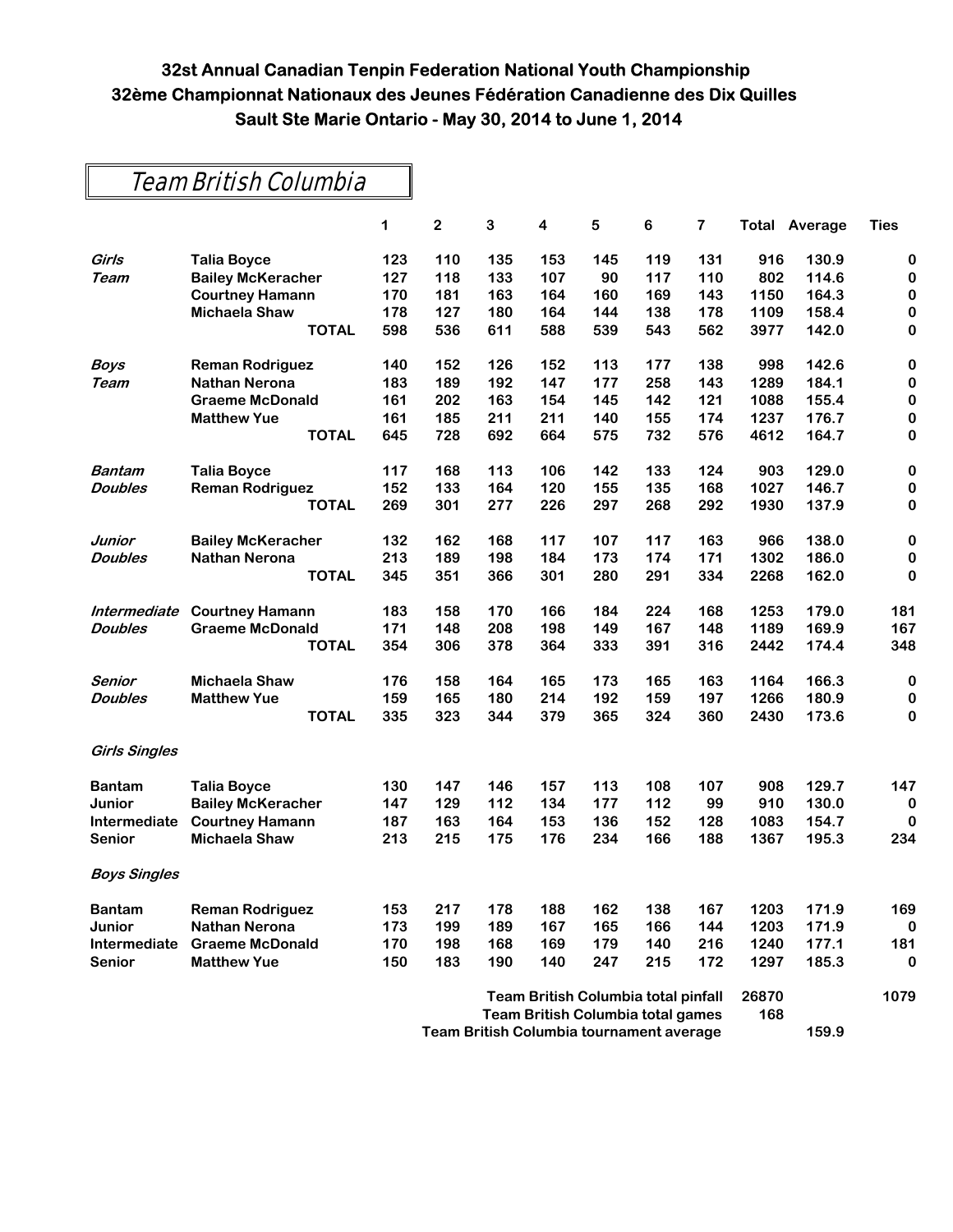|                      | Team Alberta          |     |                |     |                         |            |     |     |       |         |             |
|----------------------|-----------------------|-----|----------------|-----|-------------------------|------------|-----|-----|-------|---------|-------------|
|                      |                       | 1   | $\overline{2}$ | 3   | $\overline{\mathbf{4}}$ | $\sqrt{5}$ | 6   | 7   | Total | Average | <b>Ties</b> |
| Girls                | Augusta Bockman       | 150 | 136            | 155 | 147                     | 150        | 115 | 117 | 970   | 138.6   | 0           |
| Team                 | Kaytlynn Insko        | 160 | 153            | 223 | 158                     | 137        | 129 | 151 | 1111  | 158.7   | $\bf{0}$    |
|                      | <b>Gemma Oxley</b>    | 155 | 148            | 194 | 170                     | 124        | 145 | 111 | 1047  | 149.6   | $\mathbf 0$ |
|                      | <b>Carla Hardy</b>    | 133 | 164            | 146 | 166                     | 163        | 136 | 102 | 1010  | 144.3   | $\mathbf 0$ |
|                      | <b>TOTAL</b>          | 598 | 601            | 718 | 641                     | 574        | 525 | 481 | 4138  | 147.8   | $\mathbf 0$ |
| <b>Boys</b>          | <b>Dawson Daley</b>   | 180 | 139            | 117 | 136                     | 107        | 125 | 106 | 910   | 130.0   | 0           |
| Team                 | <b>Nathan Taylor</b>  | 150 | 145            | 106 | 166                     | 139        | 138 | 146 | 990   | 141.4   | $\bf{0}$    |
|                      | <b>Dylan Scofield</b> | 167 | 174            | 182 | 199                     | 151        | 141 | 159 | 1173  | 167.6   | $\mathbf 0$ |
|                      | <b>Sean McIntyre</b>  | 166 | 146            | 214 | 165                     | 170        | 176 | 182 | 1219  | 174.1   | $\bf{0}$    |
|                      | <b>TOTAL</b>          | 663 | 604            | 619 | 666                     | 567        | 580 | 593 | 4292  | 153.3   | $\mathbf 0$ |
| Bantam               | Augusta Bockman       | 120 | 122            | 159 | 145                     | 146        | 113 | 136 | 941   | 134.4   | $\mathbf 0$ |
| <b>Doubles</b>       | <b>Dawson Daley</b>   | 130 | 136            | 101 | 169                     | 122        | 106 | 154 | 918   | 131.1   | $\bf{0}$    |
|                      | <b>TOTAL</b>          | 250 | 258            | 260 | 314                     | 268        | 219 | 290 | 1859  | 132.8   | $\bf{0}$    |
| Junior               | <b>Kaytlynn Insko</b> | 154 | 192            | 157 | 164                     | 147        | 176 | 224 | 1214  | 173.4   | $\bf{0}$    |
| <b>Doubles</b>       | <b>Nathan Taylor</b>  | 116 | 134            | 147 | 140                     | 152        | 133 | 151 | 973   | 139.0   | 0           |
|                      | <b>TOTAL</b>          | 270 | 326            | 304 | 304                     | 299        | 309 | 375 | 2187  | 156.2   | $\bf{0}$    |
| Intermediate         | <b>Gemma Oxley</b>    | 146 | 167            | 128 | 169                     | 164        | 112 | 200 | 1086  | 155.1   | 0           |
| <b>Doubles</b>       | <b>Dylan Scofield</b> | 160 | 154            | 143 | 179                     | 159        | 184 | 170 | 1149  | 164.1   | $\bf{0}$    |
|                      | <b>TOTAL</b>          | 306 | 321            | 271 | 348                     | 323        | 296 | 370 | 2235  | 159.6   | $\bf{0}$    |
| Senior               | <b>Carla Hardy</b>    | 181 | 157            | 150 | 157                     | 161        | 106 | 184 | 1096  | 156.6   | $\bf{0}$    |
| <b>Doubles</b>       | <b>Sean McIntyre</b>  | 144 | 224            | 194 | 189                     | 200        | 169 | 204 | 1324  | 189.1   | $\bf{0}$    |
|                      | <b>TOTAL</b>          | 325 | 381            | 344 | 346                     | 361        | 275 | 388 | 2420  | 172.9   | $\bf{0}$    |
| <b>Girls Singles</b> |                       |     |                |     |                         |            |     |     |       |         |             |
| <b>Bantam</b>        | Augusta Bockman       | 156 | 134            | 130 | 156                     | 109        | 120 | 168 | 973   | 139.0   | 0           |
| <b>Junior</b>        | <b>Kaytlynn Insko</b> | 161 | 173            | 225 | 181                     | 149        | 184 | 185 | 1258  | 179.7   | 161         |
| Intermediate         | <b>Gemma Oxley</b>    | 173 | 173            | 168 | 182                     | 149        | 176 | 152 | 1173  | 167.6   | 0           |
| <b>Senior</b>        | <b>Carla Hardy</b>    | 138 | 139            | 175 | 165                     | 175        | 143 | 117 | 1052  | 150.3   | 0           |
| <b>Boys Singles</b>  |                       |     |                |     |                         |            |     |     |       |         |             |
| <b>Bantam</b>        | <b>Dawson Daley</b>   | 176 | 155            | 163 | 133                     | 166        | 118 | 132 | 1043  | 149.0   | $\bf{0}$    |
| Junior               | <b>Nathan Taylor</b>  | 171 | 158            | 152 | 173                     | 142        | 158 | 81  | 1035  | 147.9   | $\bf{0}$    |
| Intermediate         | <b>Dylan Scofield</b> | 174 | 165            | 189 | 147                     | 160        | 147 | 166 | 1148  | 164.0   | $\bf{0}$    |
| <b>Senior</b>        | <b>Sean McIntyre</b>  | 178 | 141            | 163 | 172                     | 164        | 194 | 128 | 1140  | 162.9   | $\bf{0}$    |

| Team Alberta total pinfall      | 25953 |       | 161 |
|---------------------------------|-------|-------|-----|
| Team Alberta total games        | 168   |       |     |
| Team Alberta tournament average |       | 154.5 |     |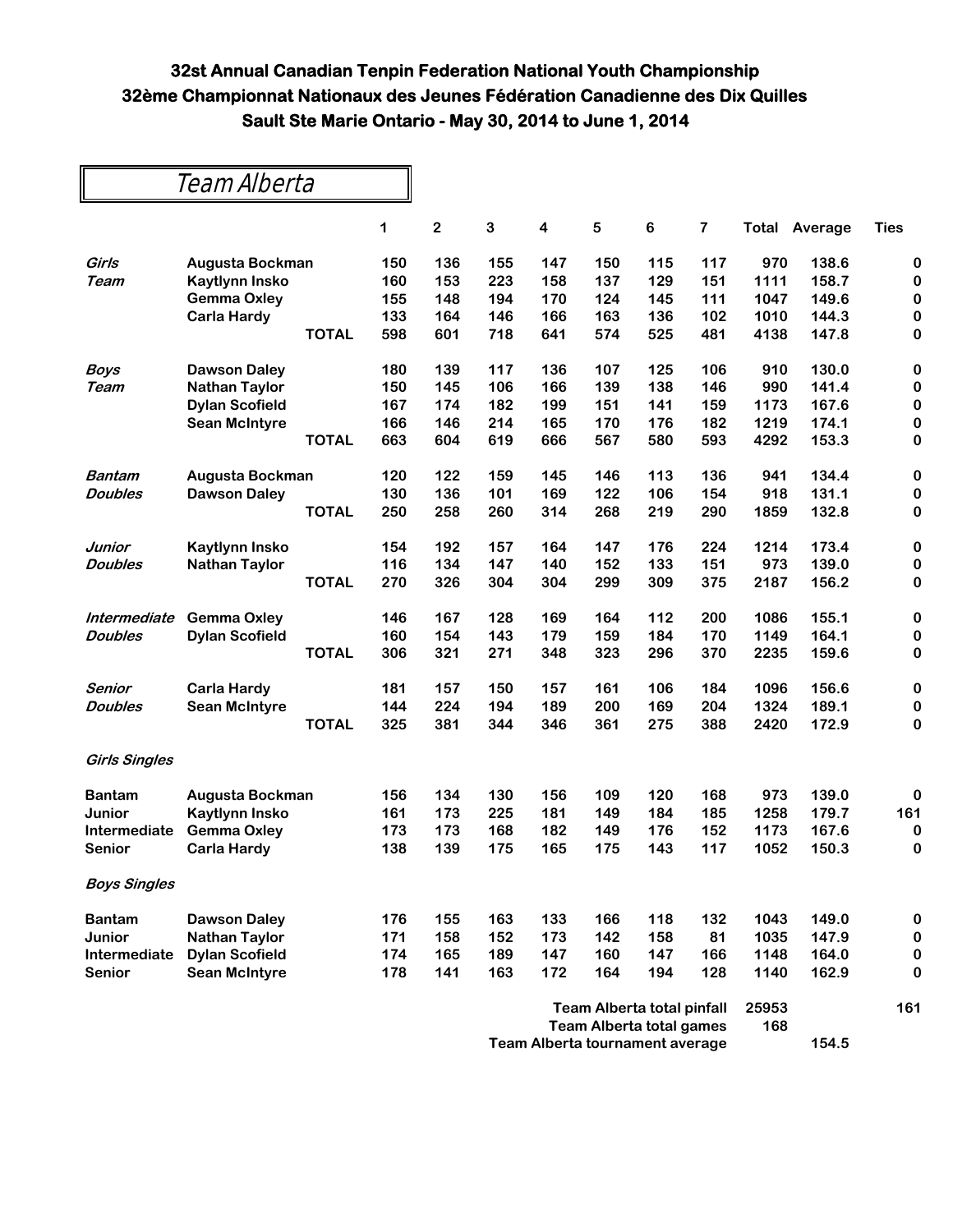

## **Overall Medal Count Canadian Youth Championships**

#### **Total Medals**

| Southern Ontario        | 408 | (18 this year) |
|-------------------------|-----|----------------|
| Québec                  | 355 | (10 this year) |
| <b>British Columbia</b> | 317 | (8 this year)  |
| Manitoba                | 294 | (18 this year) |
| Northern Ontario        | 212 | (1 this year)  |
| Saskatchewan            | 205 | (5 this year)  |
| Alberta                 | 173 | (5 this year)  |
| <b>New Brunswick</b>    | 37  | (4 this year)  |
|                         |     |                |

| Gold             |          | Silver **               |        | <b>Bronze</b>           |        |
|------------------|----------|-------------------------|--------|-------------------------|--------|
| Southern Ontario | 190 (11) | Québec                  | 121(3) | Québec                  | 102(5) |
| Québec           | 132(2)   | Southern Ontario        | 121(3) | <b>Northern Ontario</b> | 100(1) |
| British Columbia | 122(2)   | Manitoba                | 113(7) | Southern Ontario        | 97(4)  |
| Manitoba         | 89(6)    | <b>British Columbia</b> | 99(4)  | <b>British Columbia</b> | 96(2)  |
| Northern Ontario | 59(0)    | Saskatchewan            | 77(2)  | Manitoba                | 92(5)  |
| Saskatchewan     | 39(1)    | Alberta                 | 64(3)  | Saskatchewan            | 89(2)  |
| Alberta          | 35(1)    | Northern Ontario        | 53(0)  | Alberta                 | 74 (1) |
| New Brunswick    | 5(0)     | <b>New Brunswick</b>    | 13(1)  | <b>New Brunswick</b>    | 19(3)  |

**\*\* NB: Silver 1996 tied All-Events, duplicate medals awarded**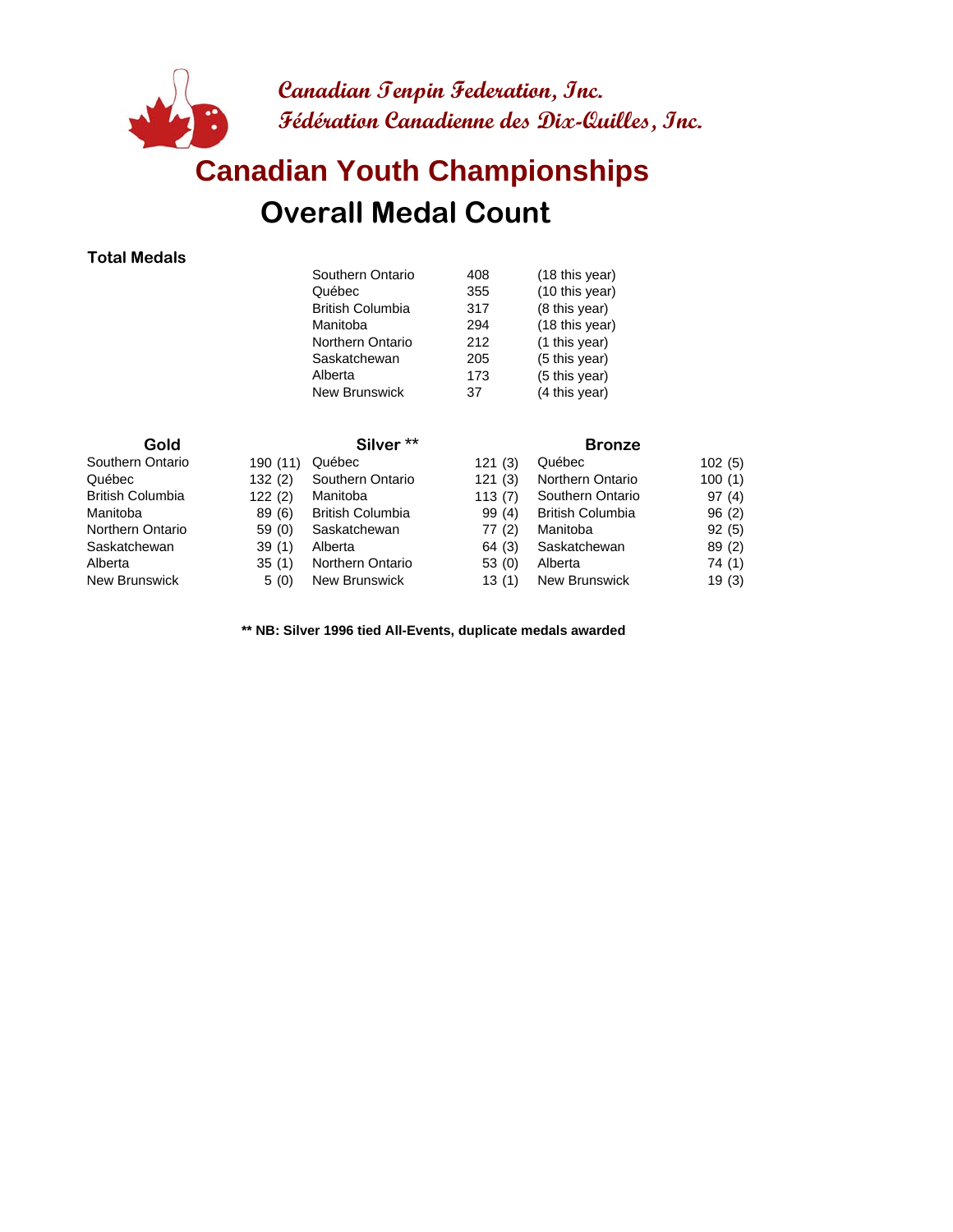

# **Team Medal Count Canadian Youth Championships**

#### **Total Medals**

| Southern Ontario        | 49 | (2 this year) |
|-------------------------|----|---------------|
| Québec                  | 31 | (1 this year) |
| <b>British Columbia</b> | 29 | (0 this year) |
| Manitoba                | 26 | (2 this year) |
| Alberta                 | 19 | (1 this year) |
| Saskatchewan            | 16 | (0 this year) |
| <b>Northern Ontario</b> | 16 | (0 this year) |
| New Brunswick           | 2  | (0 this year) |
|                         |    |               |

- Southern Ontario 23 (1) Southern Ontario
	-
	-
	-
	-
	-
- Saskatchewan 1 (0) Northern Ontario
- New Brunswick 0 (0) New Brunswick

#### **Gold Silver Silver Bronze**

| Southern Ontario        |      |                   | 12(1)                                                                                                                                    |
|-------------------------|------|-------------------|------------------------------------------------------------------------------------------------------------------------------------------|
| <b>British Columbia</b> |      |                   | 10(0)                                                                                                                                    |
| Alberta                 | 9(0) |                   | 9(0)                                                                                                                                     |
| Québec                  | 7(0) |                   | 8(0)                                                                                                                                     |
| Saskatchewan            | 7(0) |                   | 8(0)                                                                                                                                     |
| Manitoba                | 7(1) |                   | 7(0)                                                                                                                                     |
| <b>Northern Ontario</b> | 6(0) |                   | 6(1)                                                                                                                                     |
| New Brunswick           | 0(0) |                   | 2(0)                                                                                                                                     |
|                         |      | 17(1)<br>11 $(0)$ | Québec<br>Manitoba<br>Southern Ontario<br>Saskatchewan<br><b>British Columbia</b><br><b>Northern Ontario</b><br>Alberta<br>New Brunswick |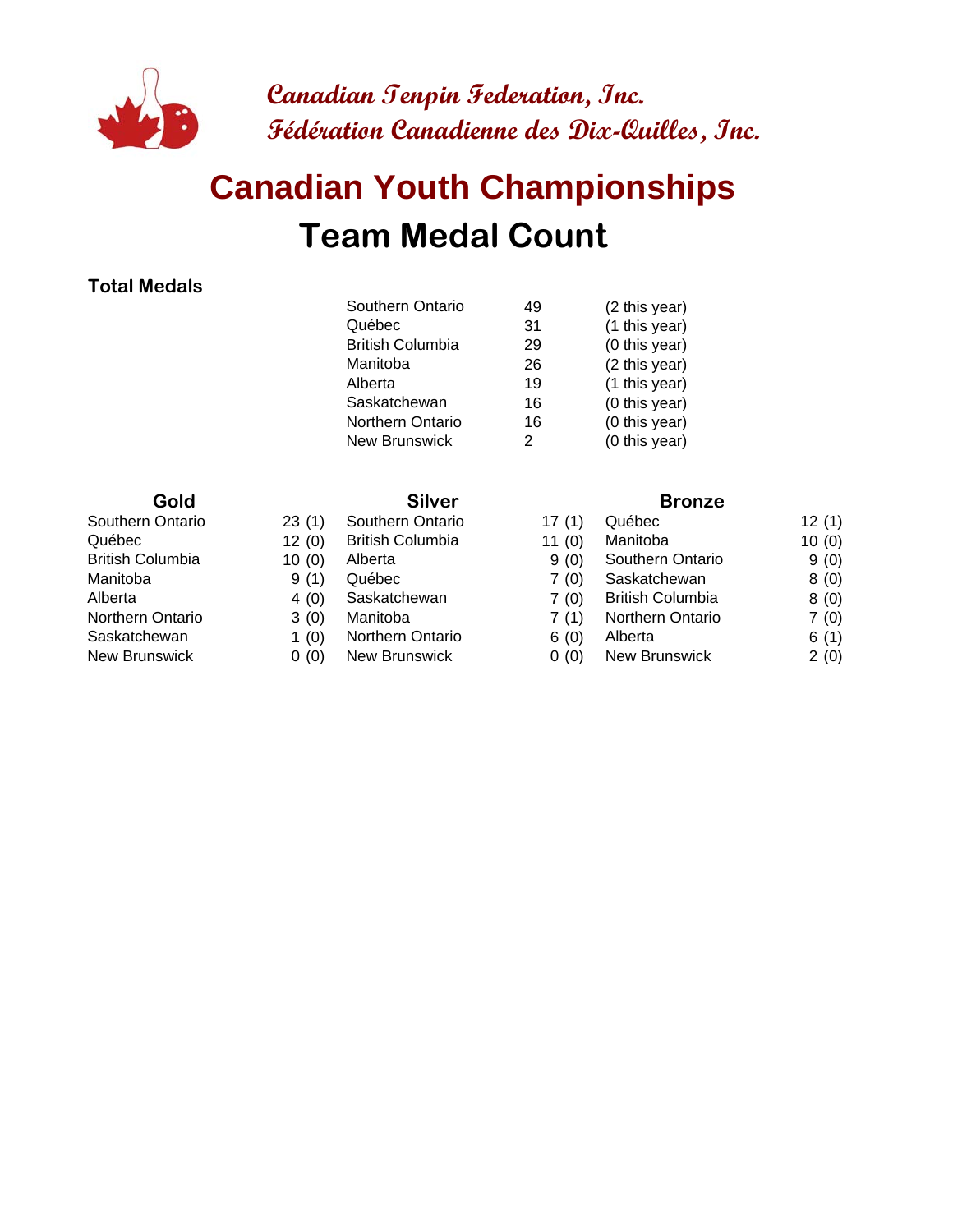

## **Doubles Medal Count Canadian Youth Championships**

#### **Total Medals**

| Southern Ontario        | 81 | (4 this year) |
|-------------------------|----|---------------|
| Québec                  | 71 | (0 this year) |
| <b>British Columbia</b> | 57 | (2 this year) |
| Manitoba                | 46 | (3 this year) |
| Saskatchewan            | 35 | (2 this year) |
| <b>Northern Ontario</b> | 32 | (1 this year) |
| Alberta                 | 29 | (0 this year) |
| <b>New Brunswick</b>    | 8  | (0 this year) |
|                         |    |               |

#### **Gold Silver Silver Bronze** Southern Ontario 42 (2) Québec 24 Québec 29 (0) Southern Ontario 23 British Columbia 21 (0) Manitoba 20 Manitoba 15 (2) Saskatchewan 17

| Southern Ontario        | 42 | (2  | Québec                  | 24 | (0) | Northern Ontario        | 21 | (1) |
|-------------------------|----|-----|-------------------------|----|-----|-------------------------|----|-----|
| Québec                  | 29 | (0) | Southern Ontario        | 23 | (1) | <b>British Columbia</b> | 19 | (1) |
| <b>British Columbia</b> | 21 | (0) | Manitoba                | 20 | (1) | Québec                  | 18 | (0) |
| Manitoba                | 15 | (2) | Saskatchewan            | 17 |     | Saskatchewan            | 16 | (1) |
| Alberta                 | 5  | (0) | <b>British Columbia</b> |    |     | Southern Ontario        | 16 | (1) |
| Northern Ontario        | 5  | (0) | Alberta                 | 9  | (0) | Alberta                 | 15 | (0) |
| Saskatchewan            |    | (0) | Northern Ontario        | 6  | (0) | Manitoba                |    | (0) |
| New Brunswick           |    | (0) | New Brunswick           |    | (0) | New Brunswick           |    | (0) |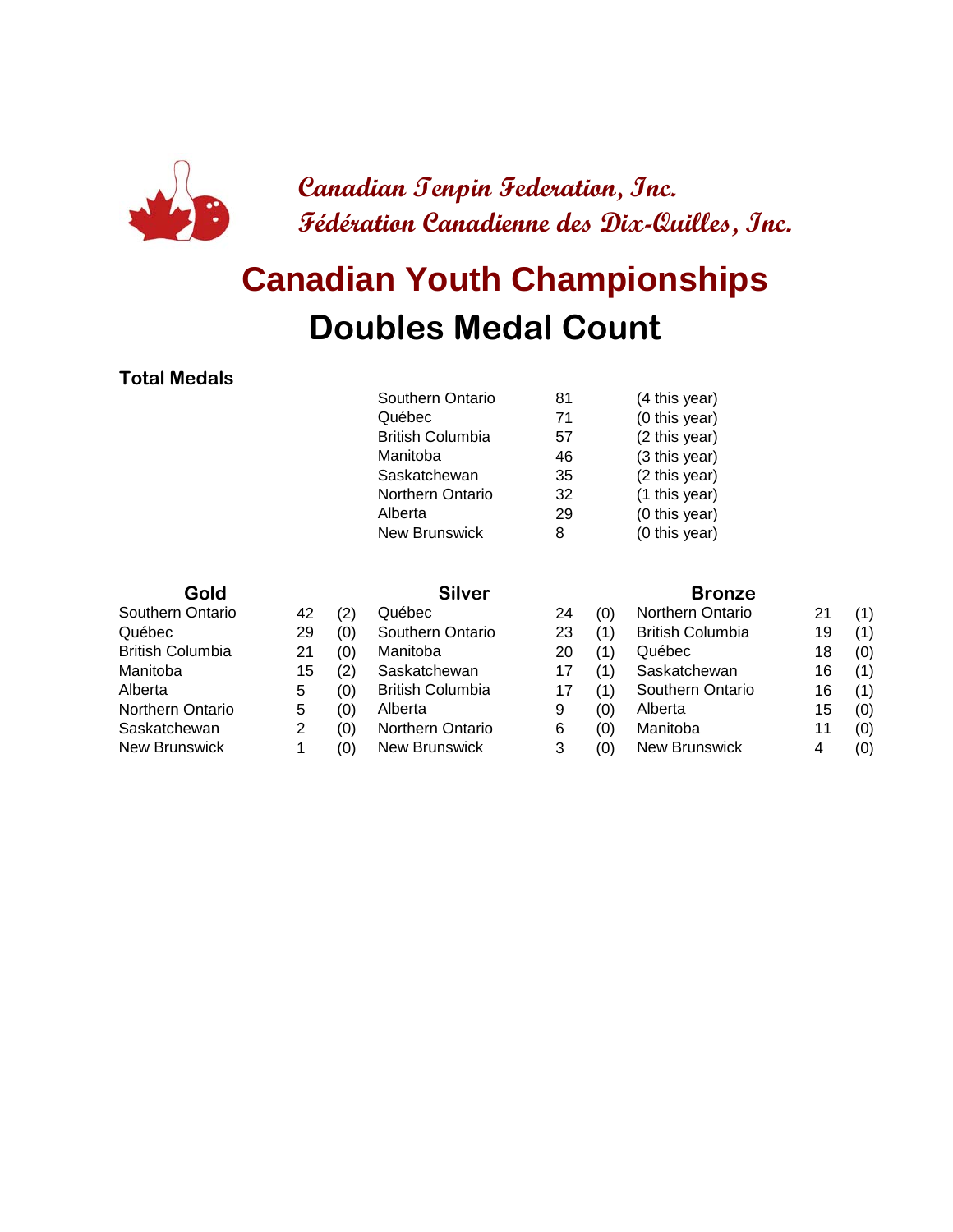

# **Singles Medal Count Canadian Youth Championships**

#### **Total Medals**

| Southern Ontario        | 118 | (5 this year) |
|-------------------------|-----|---------------|
| Québec                  | 117 | (4 this year) |
| <b>British Columbia</b> | 114 | (4 this year) |
| Manitoba                | 111 | (5 this year) |
| <b>Northern Ontario</b> | 87  | (0 this year) |
| Saskatchewan            | 86  | (2 this year) |
| Alberta                 | 68  | (2 this year) |
| <b>New Brunswick</b>    | 14  | (2 this year) |
|                         |     |               |

| Southern Ontario        | 52 | (2) | Québec                  | 4              |
|-------------------------|----|-----|-------------------------|----------------|
| <b>British Columbia</b> | 50 | (2) | Manitoba                | 4              |
| Québec                  | 40 | (1) | <b>British Columbia</b> | 3              |
| Manitoba                | 35 | (2) | Southern Ontario        | 3              |
| Saskatchewan            | 23 | (1) | Saskatchewan            | 2              |
| Northern Ontario        | 22 | (0) | Alberta                 | 2              |
| Alberta                 | 16 | (0) | Northern Ontario        | $\overline{2}$ |
| <b>New Brunswick</b>    | 2  | (0) | <b>New Brunswick</b>    | 7              |
|                         |    |     |                         |                |

#### **Gold Silver Silver Bronze**

| Southern Ontario | 52 | (2) | Québec                  | 47 |     | Northern Ontario        | 44 | (0) |
|------------------|----|-----|-------------------------|----|-----|-------------------------|----|-----|
| British Columbia | 50 | (2) | Manitoba                | 41 | (0) | Southern Ontario        | 35 | (2) |
| Québec           | 40 | (1) | <b>British Columbia</b> | 34 |     | Manitoba                | 35 | (3) |
| Manitoba         | 35 | (2) | Southern Ontario        | 31 |     | Saskatchewan            | 34 | (0) |
| Saskatchewan     | 23 | (1) | Saskatchewan            | 29 | (1) | Québec                  | 30 | (1) |
| Northern Ontario | 22 | (0) | Alberta                 | 27 | (2) | <b>British Columbia</b> | 30 | (1) |
| Alberta          | 16 | (0) | Northern Ontario        | 21 | (0) | Alberta                 | 25 | (0) |
| New Brunswick    |    | (0) | New Brunswick           |    |     | New Brunswick           | 5  | (1) |
|                  |    |     |                         |    |     |                         |    |     |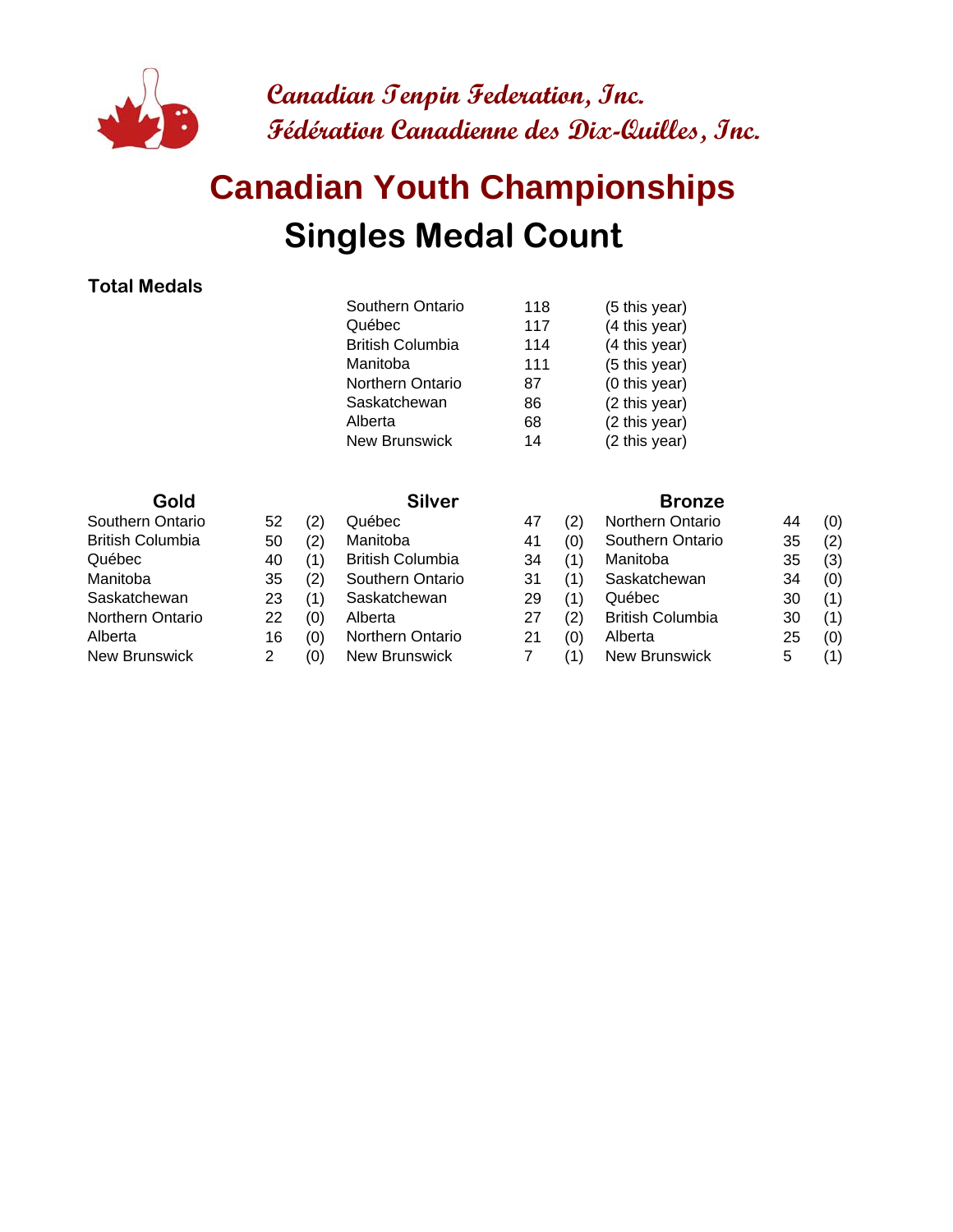

# **All Events Medal Count Canadian Youth Championships**

#### **Total Medals**

|                  |    |     | Southern Ontario        | 154 |     | (6 this year)           |    |     |
|------------------|----|-----|-------------------------|-----|-----|-------------------------|----|-----|
|                  |    |     | Québec                  | 130 |     | (4 this year)           |    |     |
|                  |    |     | <b>British Columbia</b> | 117 |     | (2 this year)           |    |     |
|                  |    |     | Manitoba                | 105 |     | (7 this year)           |    |     |
|                  |    |     | Northern Ontario        | 77  |     | (0 this year)           |    |     |
|                  |    |     | Saskatchewan            | 68  |     | (1 this year)           |    |     |
|                  |    |     | Alberta                 | 57  |     | (2 this year)           |    |     |
|                  |    |     | <b>New Brunswick</b>    | 13  |     | (2 this year)           |    |     |
| Gold             |    |     | Silver <sup>**</sup>    |     |     | <b>Bronze</b>           |    |     |
| Southern Ontario | 69 | (5) | Southern Ontario        | 49  | (0) | <b>British Columbia</b> | 39 | (0) |
| Québec           | 49 | (1) | Québec                  | 42  | (1) | Québec                  | 39 | (2) |
| British Columbia | 41 | (0) | Manitoba                | 41  | (4) | Southern Ontario        | 36 | (1) |
| Manitoba         | 30 | (1) | <b>British Columbia</b> | 37  | (2) | Manitoba                | 34 | (2) |
| Northern Ontario | 29 | (0) | Saskatchewan            | 24  | (0) | Saskatchewan            | 31 | (1) |
| Saskatchewan     | 13 | (0) | <b>Northern Ontario</b> | 20  | (0) | Northern Ontario        | 28 | (0) |
| Alberta          | 10 | (1) | Alberta                 | 19  | (1) | Alberta                 | 28 | (0) |
| New Brunswick    | 2  | (0) | New Brunswick           | 3   | (0) | New Brunswick           | 8  | (2) |

**\*\* NB: Silver 1996 tied All-Events, duplicate medals awarded**

**\*\* MB: Silver 2008 Scoring Appeal, duplicate medals awarded**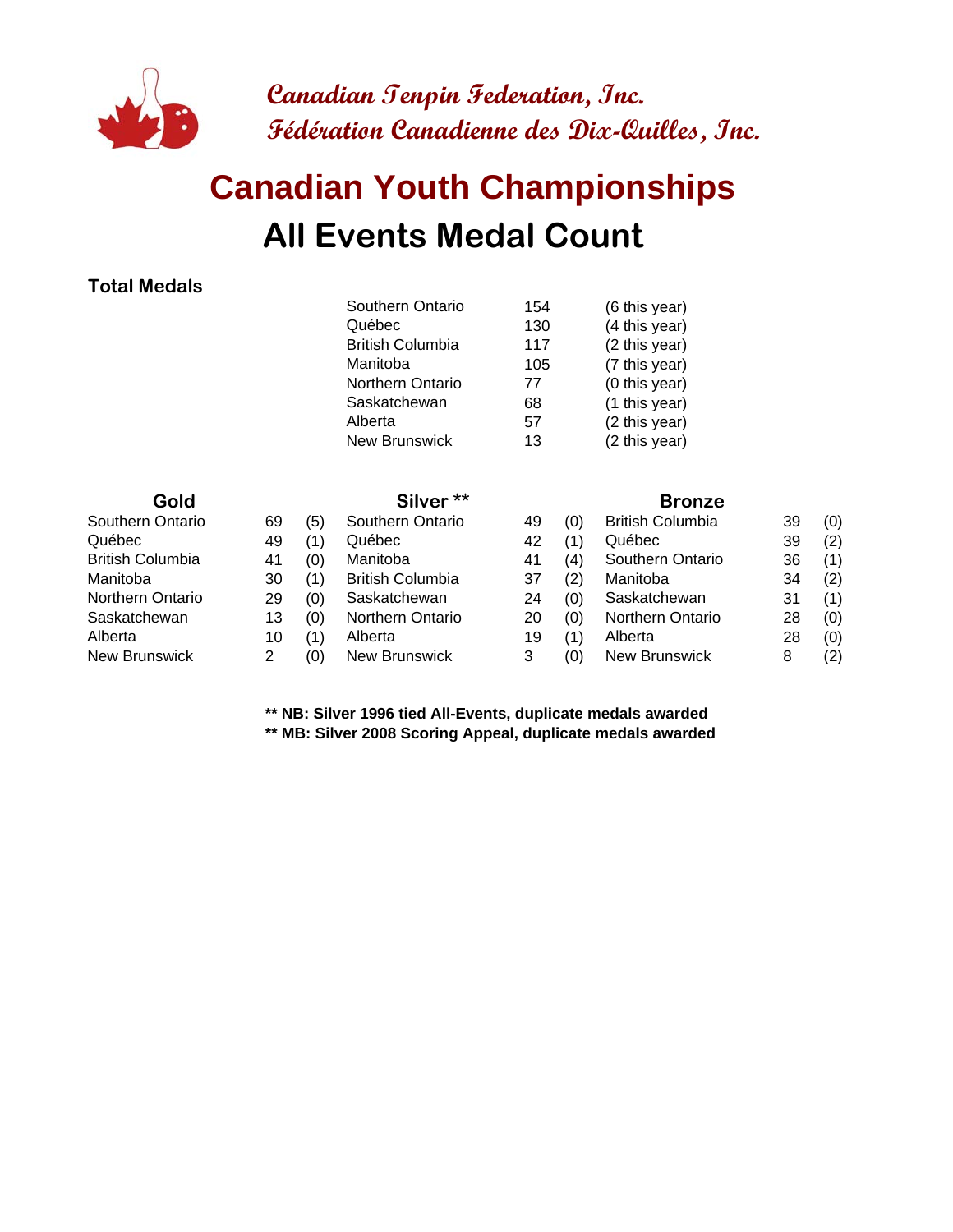

# **Team All Events Medal Count Canadian Youth Championships**

#### **Total Medals**

| Southern Ontario        | 6 | (1 this year) |
|-------------------------|---|---------------|
| Québec                  | 6 | (1 this year) |
| Manitoba                | 6 | (1 this year) |
| Alberta                 | O | (0 this year) |
| <b>Northern Ontario</b> | Ω | (0 this year) |
| <b>British Columbia</b> | O | (0 this year) |
| Saskatchewan            | O | (0 this year) |
| New Brunswick           |   | (0 this year) |
|                         |   |               |

- 
- 
- 
- 
- 
- 
- 

#### **Gold Silver Silver Bronze**

| Southern Ontario | 4 (1) | Manitoba                | 4 (1)   | Québec                  | 3(1) |
|------------------|-------|-------------------------|---------|-------------------------|------|
| Québec           | 2(0)  | Québec                  | 1 $(0)$ | Manitoba                | 2(0) |
| Alberta          | 0(0)  | Southern Ontario        | 1 $(0)$ | Southern Ontario        | 1(0) |
| British Columbia | 0(0)  | Alberta                 | 0(0)    | Alberta                 | 0(0) |
| Manitoba         | 0(0)  | <b>British Columbia</b> | 0(0)    | <b>Northern Ontario</b> | 0(0) |
| Northern Ontario | 0(0)  | Saskatchewan            | 0(0)    | Saskatchewan            | 0(0) |
| Saskatchewan     | 0(0)  | <b>Northern Ontario</b> | 0(0)    | <b>British Columbia</b> | 0(0) |
| New Brunswick    | 0(0)  | New Brunswick           | 0(0)    | New Brunswick           | 0(0) |
|                  |       |                         |         |                         |      |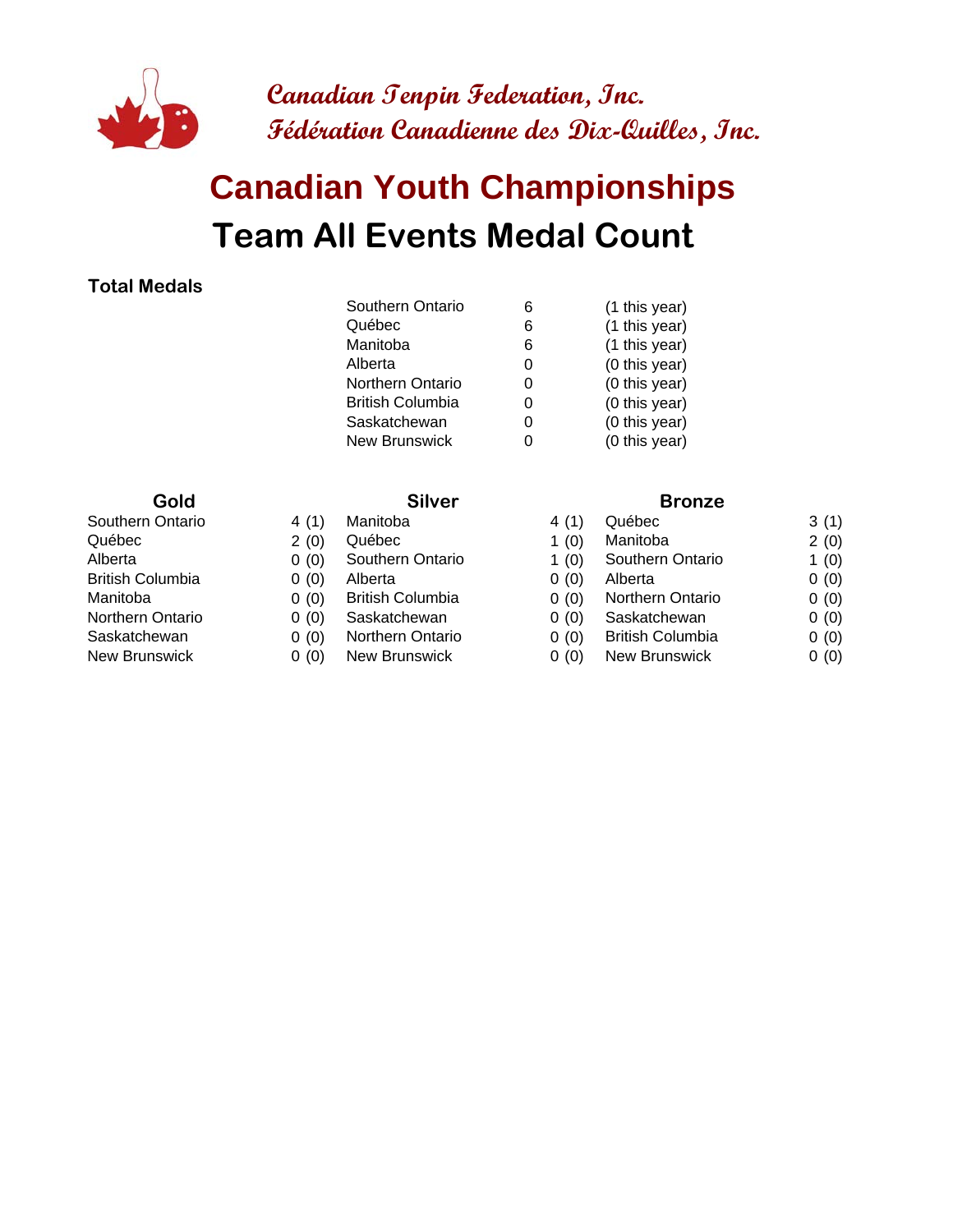|           | SENIOR GIRLS              |                   |     |                  |     |                         |     |                |     |      |                      |
|-----------|---------------------------|-------------------|-----|------------------|-----|-------------------------|-----|----------------|-----|------|----------------------|
| Prov.     | <b>Name</b>               | Event             | 1   | $\boldsymbol{2}$ | 3   | $\overline{\mathbf{4}}$ | 5   | $6\phantom{a}$ | 7   |      | <b>Total Average</b> |
| AB        | <b>Carla Hardy</b>        | <b>Singles</b>    | 138 | 139              | 175 | 165                     | 175 | 143            | 117 | 1052 | 150.3                |
|           |                           | <b>Doubles</b>    | 181 | 157              | 150 | 157                     | 161 | 106            | 184 | 1096 | 156.6                |
|           |                           | <b>Teams</b>      | 133 | 164              | 146 | 166                     | 163 | 136            | 102 | 1010 | 144.3                |
|           |                           | <b>All-Events</b> |     |                  |     |                         |     |                |     | 3158 | 150.4                |
| <b>BC</b> | <b>Michaela Shaw</b>      | <b>Singles</b>    | 213 | 215              | 175 | 176                     | 234 | 166            | 188 | 1367 | 195.3                |
|           |                           | <b>Doubles</b>    | 176 | 158              | 164 | 165                     | 173 | 165            | 163 | 1164 | 166.3                |
|           |                           | <b>Teams</b>      | 178 | 127              | 180 | 164                     | 144 | 138            | 178 | 1109 | 158.4                |
|           |                           | <b>All-Events</b> |     |                  |     |                         |     |                |     | 3640 | 173.3                |
| <b>MB</b> | <b>Danielle Lemoine</b>   | <b>Singles</b>    | 200 | 192              | 238 | 202                     | 183 | 222            | 201 | 1438 | 205.4                |
|           |                           | <b>Doubles</b>    | 210 | 180              | 181 | 182                     | 175 | 185            | 191 | 1304 | 186.3                |
|           |                           | <b>Teams</b>      | 136 | 230              | 190 | 207                     | 193 | 181            | 157 | 1294 | 184.9                |
|           |                           | <b>All-Events</b> |     |                  |     |                         |     |                |     | 4036 | 192.2                |
| <b>NO</b> | <b>Brittney Marshall</b>  | <b>Singles</b>    | 114 | 137              | 157 | 157                     | 154 | 158            | 142 | 1019 | 145.6                |
|           |                           | <b>Doubles</b>    | 188 | 176              | 155 | 202                     | 175 | 169            | 123 | 1188 | 169.7                |
|           |                           | <b>Teams</b>      | 152 | 153              | 162 | 140                     | 132 | 130            | 134 | 1003 | 143.3                |
|           |                           | <b>All-Events</b> |     |                  |     |                         |     |                |     | 3210 | 152.9                |
| QB        | <b>Andréanne Blouin</b>   | <b>Singles</b>    | 203 | 256              | 198 | 172                     | 170 | 188            | 189 | 1376 | 196.6                |
|           |                           | <b>Doubles</b>    | 190 | 179              | 194 | 199                     | 257 | 170            | 192 | 1381 | 197.3                |
|           |                           | <b>Teams</b>      | 215 | 174              | 186 | 163                     | 168 | 207            | 180 | 1293 | 184.7                |
|           |                           | <b>All-Events</b> |     |                  |     |                         |     |                |     | 4050 | 192.9                |
| <b>SK</b> | <b>Dannie Ward</b>        | <b>Singles</b>    | 200 | 177              | 182 | 164                     | 145 | 172            | 148 | 1188 | 169.7                |
|           |                           | <b>Doubles</b>    | 175 | 180              | 135 | 200                     | 176 | 200            | 153 | 1219 | 174.1                |
|           |                           | <b>Teams</b>      | 167 | 164              | 127 | 157                     | 160 | 193            | 163 | 1131 | 161.6                |
|           |                           | <b>All-Events</b> |     |                  |     |                         |     |                |     | 3538 | 168.5                |
| <b>SO</b> | <b>Stefani Rosa</b>       | <b>Singles</b>    | 164 | 188              | 189 | 191                     | 157 | 163            | 158 | 1210 | 172.9                |
|           |                           | <b>Doubles</b>    | 192 | 159              | 188 | 192                     | 157 | 246            | 172 | 1306 | 186.6                |
|           |                           | <b>Teams</b>      | 150 | 182              | 212 | 190                     | 190 | 199            | 157 | 1280 | 182.9                |
|           |                           | <b>All-Events</b> |     |                  |     |                         |     |                |     | 3796 | 180.8                |
| <b>NB</b> | <b>Stephanie Vienneau</b> | <b>Singles</b>    | 162 | 161              | 156 | 142                     | 140 | 114            | 176 | 1051 | 150.1                |
|           |                           | <b>Doubles</b>    | 135 | 121              | 203 | 141                     | 142 | 150            | 180 | 1072 | 153.1                |
|           |                           | <b>Teams</b>      | 180 | 126              | 214 | 175                     | 164 | 139            | 183 | 1181 | 168.7                |
|           |                           | <b>All-Events</b> |     |                  |     |                         |     |                |     | 3304 | 157.3                |

**Senior Girls all events overall <b>1688** 28732 171.0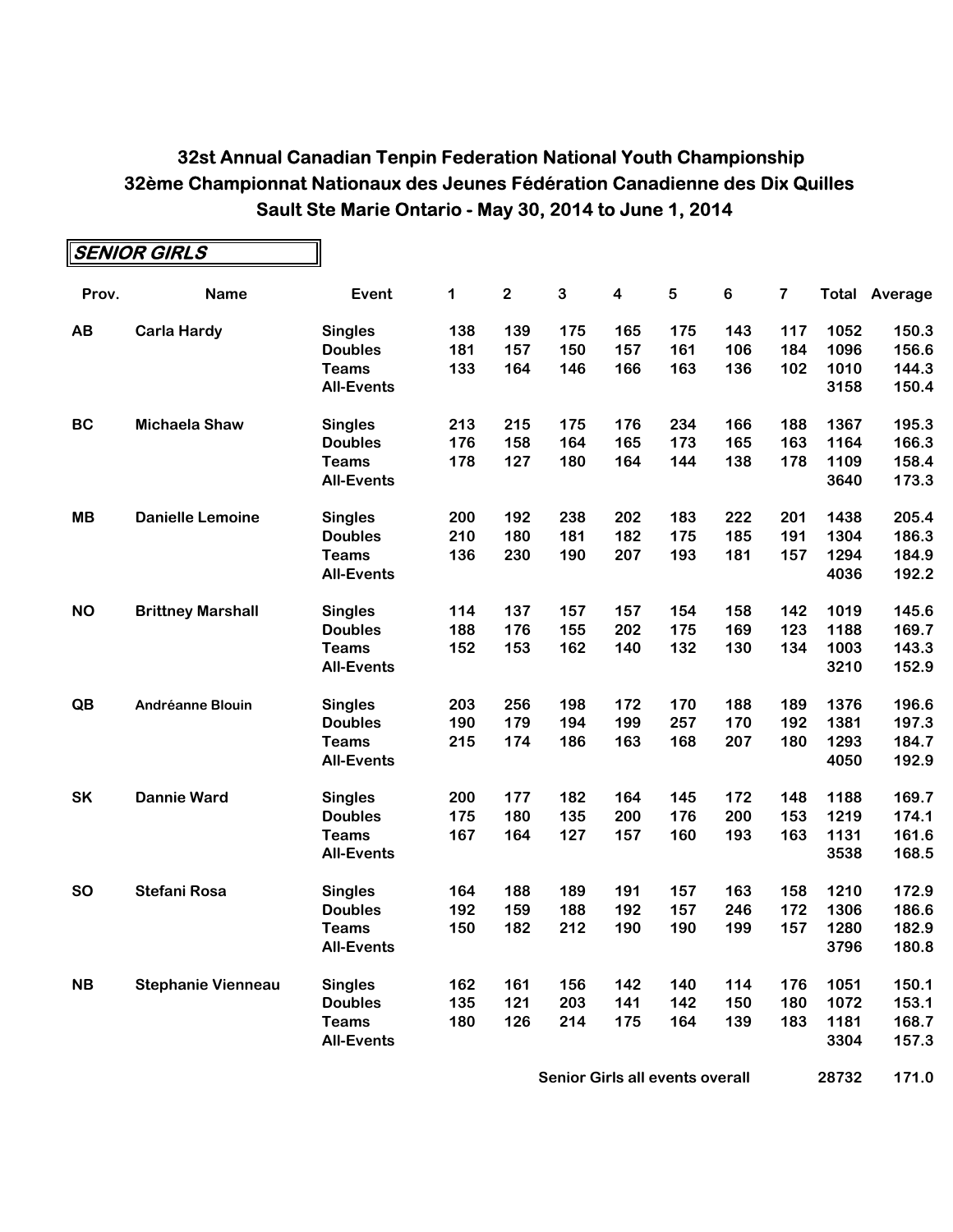|           | <b>SENIOR BOYS</b>    |                   |     |             |     |                         |     |     |     |      |                      |
|-----------|-----------------------|-------------------|-----|-------------|-----|-------------------------|-----|-----|-----|------|----------------------|
| Prov.     | <b>Name</b>           | Event             | 1   | $\mathbf 2$ | 3   | $\overline{\mathbf{4}}$ | 5   | 6   | 7   |      | <b>Total Average</b> |
| AB        | <b>Sean McIntyre</b>  | <b>Singles</b>    | 178 | 141         | 163 | 172                     | 164 | 194 | 128 | 1140 | 162.9                |
|           |                       | <b>Doubles</b>    | 144 | 224         | 194 | 189                     | 200 | 169 | 204 | 1324 | 189.1                |
|           |                       | <b>Teams</b>      | 166 | 146         | 214 | 165                     | 170 | 176 | 182 | 1219 | 174.1                |
|           |                       | <b>All-Events</b> |     |             |     |                         |     |     |     | 3683 | 175.4                |
| <b>BC</b> | <b>Matthew Yue</b>    | <b>Singles</b>    | 150 | 183         | 190 | 140                     | 247 | 215 | 172 | 1297 | 185.3                |
|           |                       | <b>Doubles</b>    | 159 | 165         | 180 | 214                     | 192 | 159 | 197 | 1266 | 180.9                |
|           |                       | <b>Teams</b>      | 161 | 185         | 211 | 211                     | 140 | 155 | 174 | 1237 | 176.7                |
|           |                       | <b>All-Events</b> |     |             |     |                         |     |     |     | 3800 | 181.0                |
| <b>MB</b> | Joseph Franchewski    | <b>Singles</b>    | 214 | 179         | 215 | 205                     | 192 | 171 | 225 | 1401 | 200.1                |
|           |                       | <b>Doubles</b>    | 206 | 192         | 227 | 168                     | 206 | 209 | 185 | 1393 | 199.0                |
|           |                       | <b>Teams</b>      | 246 | 187         | 241 | 213                     | 237 | 162 | 190 | 1476 | 210.9                |
|           |                       | <b>All-Events</b> |     |             |     |                         |     |     |     | 4270 | 203.3                |
| <b>NO</b> | <b>Colton Burdick</b> | <b>Singles</b>    | 175 | 210         | 192 | 108                     | 131 | 113 | 128 | 1057 | 151.0                |
|           |                       | <b>Doubles</b>    | 175 | 197         | 210 | 127                     | 135 | 125 | 95  | 1064 | 152.0                |
|           |                       | <b>Teams</b>      | 167 | 156         | 150 | 135                     | 159 | 138 | 91  | 996  | 142.3                |
|           |                       | <b>All-Events</b> |     |             |     |                         |     |     |     | 3117 | 148.4                |
| QB        | Pierre-Luc Arseneau   | <b>Singles</b>    | 223 | 201         | 190 | 175                     | 209 | 195 | 192 | 1385 | 197.9                |
|           |                       | <b>Doubles</b>    | 212 | 193         | 205 | 219                     | 220 | 216 | 191 | 1456 | 208.0                |
|           |                       | <b>Teams</b>      | 147 | 199         | 192 | 184                     | 226 | 193 | 191 | 1332 | 190.3                |
|           |                       | <b>All-Events</b> |     |             |     |                         |     |     |     | 4173 | 198.7                |
| <b>SK</b> | Levi Rosenbaum        | <b>Singles</b>    | 173 | 190         | 182 | 146                     | 213 | 188 | 233 | 1325 | 189.3                |
|           |                       | <b>Doubles</b>    | 182 | 199         | 202 | 172                     | 198 | 214 | 213 | 1380 | 197.1                |
|           |                       | <b>Teams</b>      | 188 | 193         | 247 | 208                     | 206 | 233 | 155 | 1430 | 204.3                |
|           |                       | <b>All-Events</b> |     |             |     |                         |     |     |     | 4135 | 196.9                |
| <b>SO</b> | <b>Taylor Maxner</b>  | <b>Singles</b>    | 278 | 203         | 225 | 191                     | 215 | 213 | 193 | 1518 | 216.9                |
|           |                       | <b>Doubles</b>    | 188 | 190         | 214 | 197                     | 211 | 225 | 154 | 1379 | 197.0                |
|           |                       | <b>Teams</b>      | 172 | 244         | 134 | 197                     | 198 | 224 | 235 | 1404 | 200.6                |
|           |                       | <b>All-Events</b> |     |             |     |                         |     |     |     | 4301 | 204.8                |
| <b>NB</b> | <b>Yannick McGraw</b> | <b>Singles</b>    | 160 | 154         | 211 | 198                     | 200 | 213 | 147 | 1283 | 183.3                |
|           |                       | <b>Doubles</b>    | 186 | 249         | 213 | 196                     | 199 | 235 | 184 | 1462 | 208.9                |
|           |                       | <b>Teams</b>      | 182 | 167         | 212 | 182                     | 197 | 198 | 168 | 1306 | 186.6                |
|           |                       | <b>All-Events</b> |     |             |     |                         |     |     |     | 4051 | 192.9                |

**Senior Boys all events overall <b>168 167.7**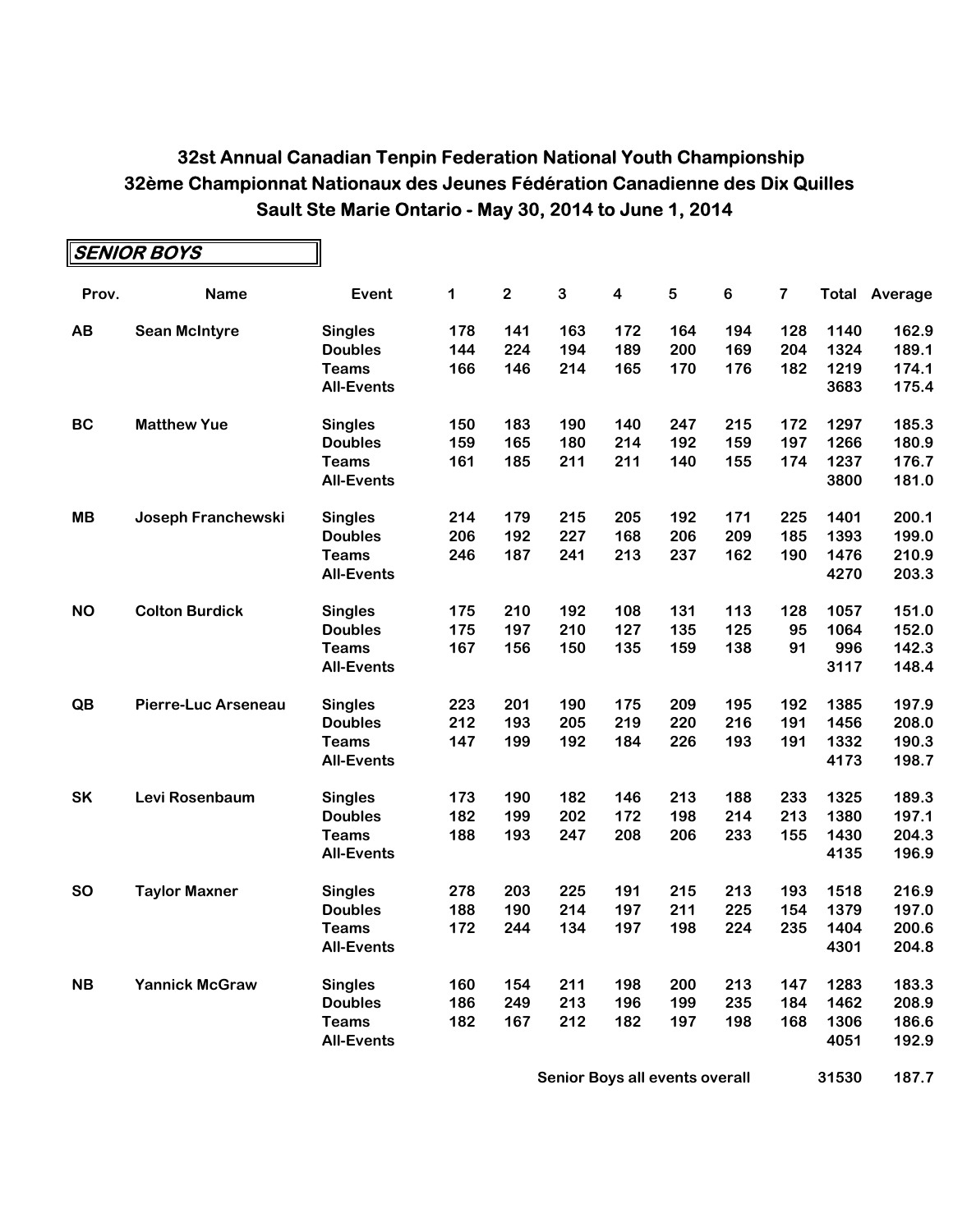|           | JUNIOR GIRLS              |                   |     |                         |     |                         |     |         |                         |      |                      |
|-----------|---------------------------|-------------------|-----|-------------------------|-----|-------------------------|-----|---------|-------------------------|------|----------------------|
| Prov.     | <b>Name</b>               | Event             | 1   | $\overline{\mathbf{2}}$ | 3   | $\overline{\mathbf{4}}$ | 5   | $\bf 6$ | $\overline{\mathbf{7}}$ |      | <b>Total Average</b> |
| AB        | Kaytlynn Insko            | <b>Singles</b>    | 161 | 173                     | 225 | 181                     | 149 | 184     | 185                     | 1258 | 179.7                |
|           |                           | <b>Doubles</b>    | 154 | 192                     | 157 | 164                     | 147 | 176     | 224                     | 1214 | 173.4                |
|           |                           | <b>Teams</b>      | 160 | 153                     | 223 | 158                     | 137 | 129     | 151                     | 1111 | 158.7                |
|           |                           | <b>All-Events</b> |     |                         |     |                         |     |         |                         | 3583 | 170.6                |
| <b>BC</b> | <b>Bailey McKeracher</b>  | <b>Singles</b>    | 147 | 129                     | 112 | 134                     | 177 | 112     | 99                      | 910  | 130.0                |
|           |                           | <b>Doubles</b>    | 132 | 162                     | 168 | 117                     | 107 | 117     | 163                     | 966  | 138.0                |
|           |                           | <b>Teams</b>      | 127 | 118                     | 133 | 107                     | 90  | 117     | 110                     | 802  | 114.6                |
|           |                           | <b>All-Events</b> |     |                         |     |                         |     |         |                         | 2678 | 127.5                |
| <b>MB</b> | <b>Brittney Rocan</b>     | <b>Singles</b>    | 171 | 205                     | 158 | 194                     | 168 | 157     | 215                     | 1268 | 181.1                |
|           |                           | <b>Doubles</b>    | 162 | 167                     | 147 | 221                     | 141 | 202     | 139                     | 1179 | 168.4                |
|           |                           | <b>Teams</b>      | 133 | 129                     | 179 | 195                     | 165 | 145     | 183                     | 1129 | 161.3                |
|           |                           | <b>All-Events</b> |     |                         |     |                         |     |         |                         | 3576 | 170.3                |
| <b>NO</b> | <b>Ryleah Bell</b>        | <b>Singles</b>    | 175 | 199                     | 213 | 197                     | 146 | 126     | 156                     | 1212 | 173.1                |
|           |                           | <b>Doubles</b>    | 139 | 217                     | 202 | 178                     | 190 | 180     | 154                     | 1260 | 180.0                |
|           |                           | <b>Teams</b>      | 152 | 158                     | 130 | 170                     | 158 | 132     | 151                     | 1051 | 150.1                |
|           |                           | <b>All-Events</b> |     |                         |     |                         |     |         |                         | 3523 | 167.8                |
| QB        | <b>Laurence Corbeil</b>   | <b>Singles</b>    | 162 | 176                     | 161 | 135                     | 117 | 145     | 159                     | 1055 | 150.7                |
|           |                           | <b>Doubles</b>    | 160 | 159                     | 149 | 179                     | 137 | 147     | 123                     | 1054 | 150.6                |
|           |                           | <b>Teams</b>      | 160 | 148                     | 148 | 140                     | 156 | 125     | 114                     | 991  | 141.6                |
|           |                           | <b>All-Events</b> |     |                         |     |                         |     |         |                         | 3100 | 147.6                |
| <b>SK</b> | Kelsi Beauchamp           | <b>Singles</b>    | 196 | 166                     | 164 | 189                     | 183 | 122     | 173                     | 1193 | 170.4                |
|           |                           | <b>Doubles</b>    | 174 | 212                     | 194 | 137                     | 152 | 192     | 157                     | 1218 | 174.0                |
|           |                           | <b>Teams</b>      | 169 | 142                     | 199 | 190                     | 172 | 126     | 125                     | 1123 | 160.4                |
|           |                           | <b>All-Events</b> |     |                         |     |                         |     |         |                         | 3534 | 168.3                |
| <b>SO</b> | <b>Sarah Klassen</b>      | <b>Singles</b>    | 144 | 178                     | 155 | 134                     | 123 | 131     | 183                     | 1048 | 149.7                |
|           |                           | <b>Doubles</b>    | 144 | 203                     | 217 | 191                     | 206 | 140     | 124                     | 1225 | 175.0                |
|           |                           | <b>Teams</b>      | 186 | 152                     | 148 | 145                     | 166 | 140     | 143                     | 1080 | 154.3                |
|           |                           | <b>All-Events</b> |     |                         |     |                         |     |         |                         | 3353 | 159.7                |
| <b>NB</b> | <b>Annie-Claude Dugas</b> | <b>Singles</b>    | 157 | 164                     | 154 | 160                     | 155 | 148     | 180                     | 1118 | 159.7                |
|           |                           | <b>Doubles</b>    | 174 | 164                     | 223 | 148                     | 148 | 128     | 153                     | 1138 | 162.6                |
|           |                           | <b>Teams</b>      | 164 | 175                     | 184 | 167                     | 147 | 111     | 134                     | 1082 | 154.6                |
|           |                           | <b>All-Events</b> |     |                         |     |                         |     |         |                         | 3338 | 159.0                |

**Junior Girls all events overall 168 26685 158.8**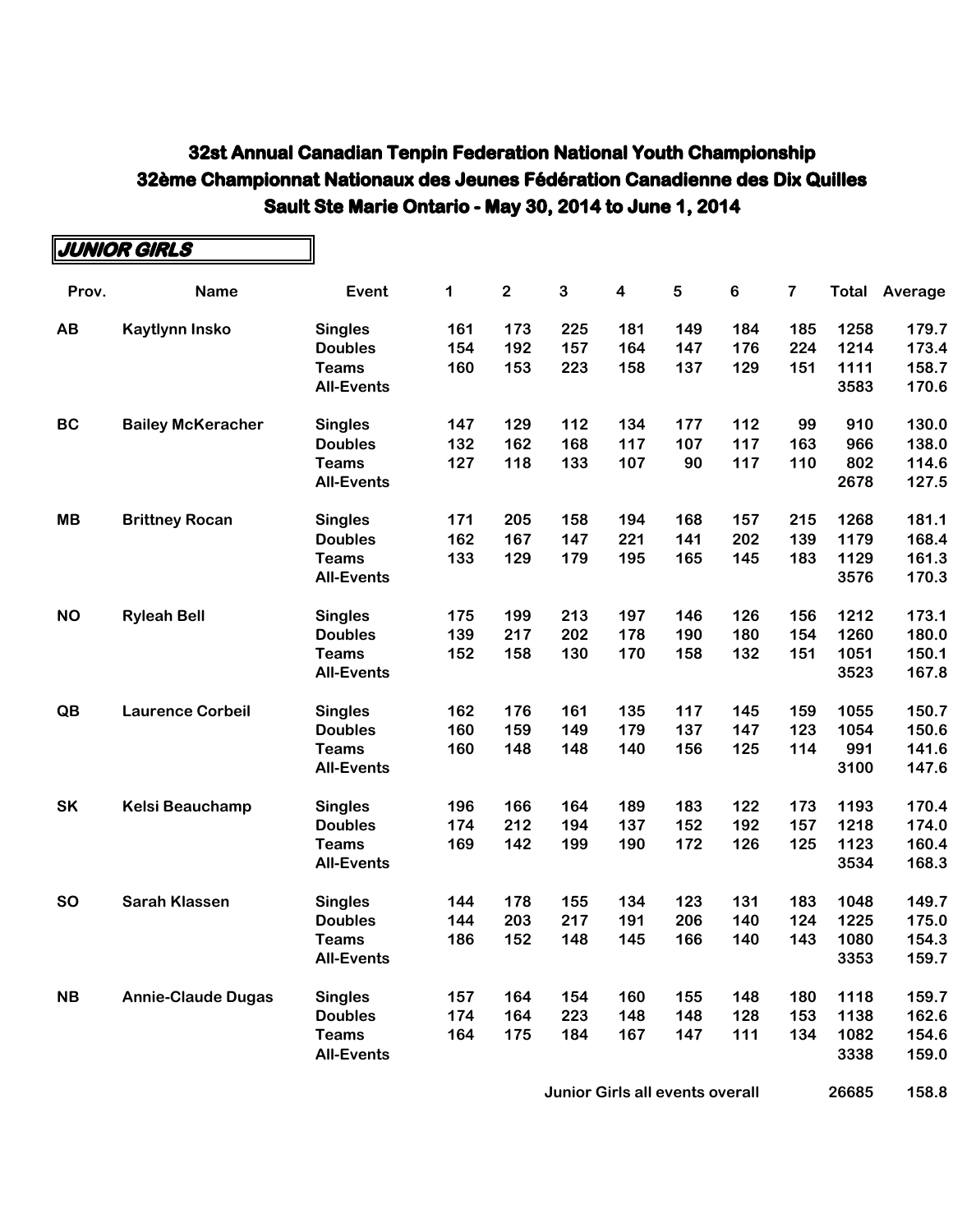|           | <b>JUNIOR BOYS</b>      |                   |     |              |              |                         |           |         |                         |       |         |
|-----------|-------------------------|-------------------|-----|--------------|--------------|-------------------------|-----------|---------|-------------------------|-------|---------|
| Prov.     | <b>Name</b>             | Event             | 1   | $\mathbf{2}$ | $\mathbf{3}$ | $\overline{\mathbf{4}}$ | ${\bf 5}$ | $\bf 6$ | $\overline{\mathbf{7}}$ | Total | Average |
| AB        | <b>Nathan Taylor</b>    | <b>Singles</b>    | 171 | 158          | 152          | 173                     | 142       | 158     | 81                      | 1035  | 147.9   |
|           |                         | <b>Doubles</b>    | 116 | 134          | 147          | 140                     | 152       | 133     | 151                     | 973   | 139.0   |
|           |                         | <b>Teams</b>      | 150 | 145          | 106          | 166                     | 139       | 138     | 146                     | 990   | 141.4   |
|           |                         | <b>All-Events</b> |     |              |              |                         |           |         |                         | 2998  | 142.8   |
| <b>BC</b> | <b>Nathan Nerona</b>    | <b>Singles</b>    | 173 | 199          | 189          | 167                     | 165       | 166     | 144                     | 1203  | 171.9   |
|           |                         | <b>Doubles</b>    | 213 | 189          | 198          | 184                     | 173       | 174     | 171                     | 1302  | 186.0   |
|           |                         | <b>Teams</b>      | 183 | 189          | 192          | 147                     | 177       | 258     | 143                     | 1289  | 184.1   |
|           |                         | <b>All-Events</b> |     |              |              |                         |           |         |                         | 3794  | 180.7   |
| <b>MB</b> | <b>Austyn Ducharme</b>  | <b>Singles</b>    | 191 | 192          | 168          | 150                     | 179       | 166     | 151                     | 1197  | 171.0   |
|           |                         | <b>Doubles</b>    | 163 | 155          | 187          | 168                     | 191       | 185     | 166                     | 1215  | 173.6   |
|           |                         | <b>Teams</b>      | 256 | 174          | 200          | 189                     | 170       | 155     | 175                     | 1319  | 188.4   |
|           |                         | <b>All-Events</b> |     |              |              |                         |           |         |                         | 3731  | 177.7   |
| <b>NO</b> | <b>Josh Woolley</b>     | <b>Singles</b>    | 168 | 211          | 162          | 175                     | 163       | 191     | 214                     | 1284  | 183.4   |
|           |                         | <b>Doubles</b>    | 155 | 169          | 159          | 121                     | 141       | 144     | 198                     | 1087  | 155.3   |
|           |                         | <b>Teams</b>      | 151 | 207          | 119          | 158                     | 132       | 170     | 146                     | 1083  | 154.7   |
|           |                         | <b>All-Events</b> |     |              |              |                         |           |         |                         | 3454  | 164.5   |
| QB        | <b>Gabriel Rousseau</b> | <b>Singles</b>    | 136 | 141          | 236          | 211                     | 203       | 173     | 199                     | 1299  | 185.6   |
|           |                         | <b>Doubles</b>    | 204 | 214          | 165          | 166                     | 183       | 161     | 207                     | 1300  | 185.7   |
|           |                         | <b>Teams</b>      | 122 | 186          | 187          | 120                     | 133       | 243     | 136                     | 1127  | 161.0   |
|           |                         | <b>All-Events</b> |     |              |              |                         |           |         |                         | 3726  | 177.4   |
| <b>SK</b> | John Espanol            | <b>Singles</b>    | 171 | 193          | 126          | 150                     | 195       | 187     | 168                     | 1190  | 170.0   |
|           |                         | <b>Doubles</b>    | 157 | 169          | 132          | 183                     | 173       | 160     | 168                     | 1142  | 163.1   |
|           |                         | <b>Teams</b>      | 160 | 169          | 191          | 139                     | 181       | 156     | 149                     | 1145  | 163.6   |
|           |                         | <b>All-Events</b> |     |              |              |                         |           |         |                         | 3477  | 165.6   |
| <b>SO</b> | <b>Gavin Sum</b>        | <b>Singles</b>    | 159 | 227          | 167          | 179                     | 220       | 207     | 208                     | 1367  | 195.3   |
|           |                         | <b>Doubles</b>    | 128 | 190          | 201          | 197                     | 191       | 189     | 168                     | 1264  | 180.6   |
|           |                         | <b>Teams</b>      | 185 | 180          | 160          | 235                     | 227       | 179     | 195                     | 1361  | 194.4   |
|           |                         | <b>All-Events</b> |     |              |              |                         |           |         |                         | 3992  | 190.1   |
| <b>NB</b> | <b>Tommy Doucet</b>     | <b>Singles</b>    | 167 | 137          | 134          | 141                     | 114       | 106     | 92                      | 891   | 127.3   |
|           |                         | <b>Doubles</b>    | 214 | 113          | 215          | 179                     | 127       | 133     | 158                     | 1139  | 162.7   |
|           |                         | <b>Teams</b>      | 114 | 126          | 162          | 125                     | 123       | 111     | 64                      | 825   | 117.9   |
|           |                         | <b>All-Events</b> |     |              |              |                         |           |         |                         | 2855  | 136.0   |

**Junior Boys all events overall 168 28027 166.8**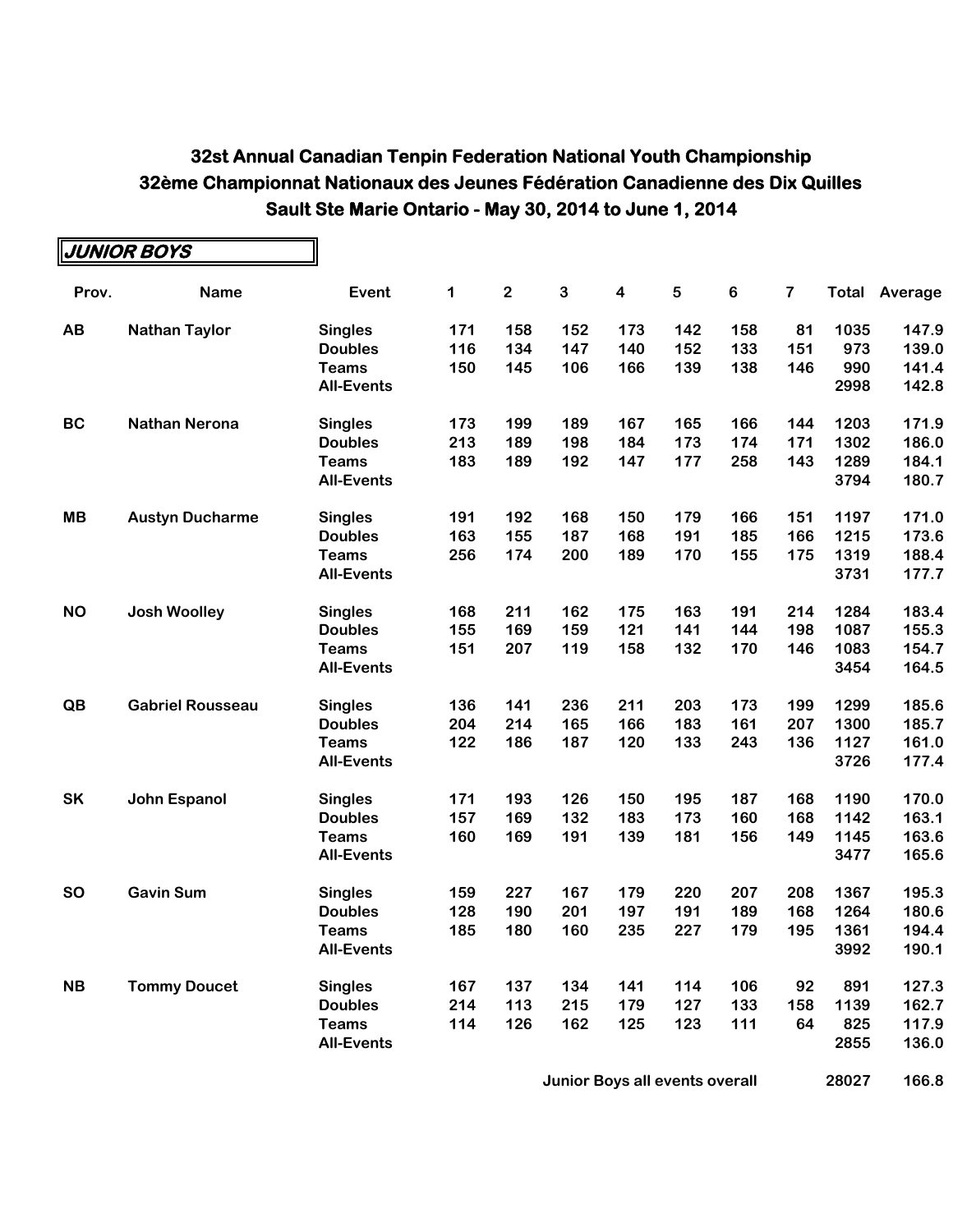|           | <b>INTERMEDIATE GIRLS</b> |                   |     |                         |     |                         |     |         |                         |      |                      |
|-----------|---------------------------|-------------------|-----|-------------------------|-----|-------------------------|-----|---------|-------------------------|------|----------------------|
| Prov.     | <b>Name</b>               | Event             | 1   | $\overline{\mathbf{2}}$ | 3   | $\overline{\mathbf{4}}$ | 5   | $\bf 6$ | $\overline{\mathbf{7}}$ |      | <b>Total Average</b> |
| AB        | <b>Gemma Oxley</b>        | <b>Singles</b>    | 173 | 173                     | 168 | 182                     | 149 | 176     | 152                     | 1173 | 167.6                |
|           |                           | <b>Doubles</b>    | 146 | 167                     | 128 | 169                     | 164 | 112     | 200                     | 1086 | 155.1                |
|           |                           | <b>Teams</b>      | 155 | 148                     | 194 | 170                     | 124 | 145     | 111                     | 1047 | 149.6                |
|           |                           | <b>All-Events</b> |     |                         |     |                         |     |         |                         | 3306 | 157.4                |
| <b>BC</b> | <b>Courtney Hamann</b>    | <b>Singles</b>    | 187 | 163                     | 164 | 153                     | 136 | 152     | 128                     | 1083 | 154.7                |
|           |                           | <b>Doubles</b>    | 183 | 158                     | 170 | 166                     | 184 | 224     | 168                     | 1253 | 179.0                |
|           |                           | <b>Teams</b>      | 170 | 181                     | 163 | 164                     | 160 | 169     | 143                     | 1150 | 164.3                |
|           |                           | <b>All-Events</b> |     |                         |     |                         |     |         |                         | 3486 | 166.0                |
| <b>MB</b> | <b>Marissa Naylor</b>     | <b>Singles</b>    | 187 | 142                     | 186 | 167                     | 176 | 201     | 198                     | 1257 | 179.6                |
|           |                           | <b>Doubles</b>    | 194 | 157                     | 134 | 186                     | 178 | 147     | 180                     | 1176 | 168.0                |
|           |                           | <b>Teams</b>      | 191 | 157                     | 125 | 214                     | 155 | 190     | 134                     | 1166 | 166.6                |
|           |                           | <b>All-Events</b> |     |                         |     |                         |     |         |                         | 3599 | 171.4                |
| <b>NO</b> | <b>Brittany Woolley</b>   | <b>Singles</b>    | 244 | 176                     | 163 | 191                     | 171 | 164     | 144                     | 1253 | 179.0                |
|           |                           | <b>Doubles</b>    | 180 | 176                     | 201 | 126                     | 147 | 165     | 155                     | 1150 | 164.3                |
|           |                           | <b>Teams</b>      | 174 | 166                     | 205 | 133                     | 132 | 110     | 160                     | 1080 | 154.3                |
|           |                           | <b>All-Events</b> |     |                         |     |                         |     |         |                         | 3483 | 165.9                |
| QB        | <b>Maude Thibeault</b>    | <b>Singles</b>    | 192 | 128                     | 180 | 175                     | 157 | 113     | 114                     | 1059 | 151.3                |
|           |                           | <b>Doubles</b>    | 159 | 138                     | 171 | 182                     | 202 | 162     | 141                     | 1155 | 165.0                |
|           |                           | <b>Teams</b>      | 160 | 125                     | 121 | 115                     | 96  | 104     | 115                     | 836  | 119.4                |
|           |                           | <b>All-Events</b> |     |                         |     |                         |     |         |                         | 3050 | 145.2                |
| <b>SK</b> | <b>Meagan Brown</b>       | <b>Singles</b>    | 140 | 106                     | 122 | 146                     | 122 | 105     | 155                     | 896  | 128.0                |
|           |                           | <b>Doubles</b>    | 138 | 125                     | 124 | 155                     | 121 | 104     | 115                     | 882  | 126.0                |
|           |                           | <b>Teams</b>      | 108 | 147                     | 128 | 107                     | 150 | 147     | 115                     | 902  | 128.9                |
|           |                           | <b>All-Events</b> |     |                         |     |                         |     |         |                         | 2680 | 127.6                |
| <b>SO</b> | <b>Caitlin Tam</b>        | <b>Singles</b>    | 181 | 193                     | 142 | 172                     | 151 | 176     | 191                     | 1206 | 172.3                |
|           |                           | <b>Doubles</b>    | 180 | 183                     | 167 | 224                     | 193 | 189     | 212                     | 1348 | 192.6                |
|           |                           | <b>Teams</b>      | 116 | 203                     | 167 | 177                     | 179 | 172     | 168                     | 1182 | 168.9                |
|           |                           | <b>All-Events</b> |     |                         |     |                         |     |         |                         | 3736 | 177.9                |
| <b>NB</b> | Zoe Albert-Blanchard      | <b>Singles</b>    | 153 | 146                     | 174 | 162                     | 191 | 135     | 175                     | 1136 | 162.3                |
|           |                           | <b>Doubles</b>    | 158 | 202                     | 175 | 200                     | 225 | 202     | 151                     | 1313 | 187.6                |
|           |                           | <b>Teams</b>      | 159 | 140                     | 162 | 131                     | 146 | 125     | 179                     | 1042 | 148.9                |
|           |                           | <b>All-Events</b> |     |                         |     |                         |     |         |                         | 3491 | 166.2                |

**Intermediate Girls all events overall 168 26831 159.7**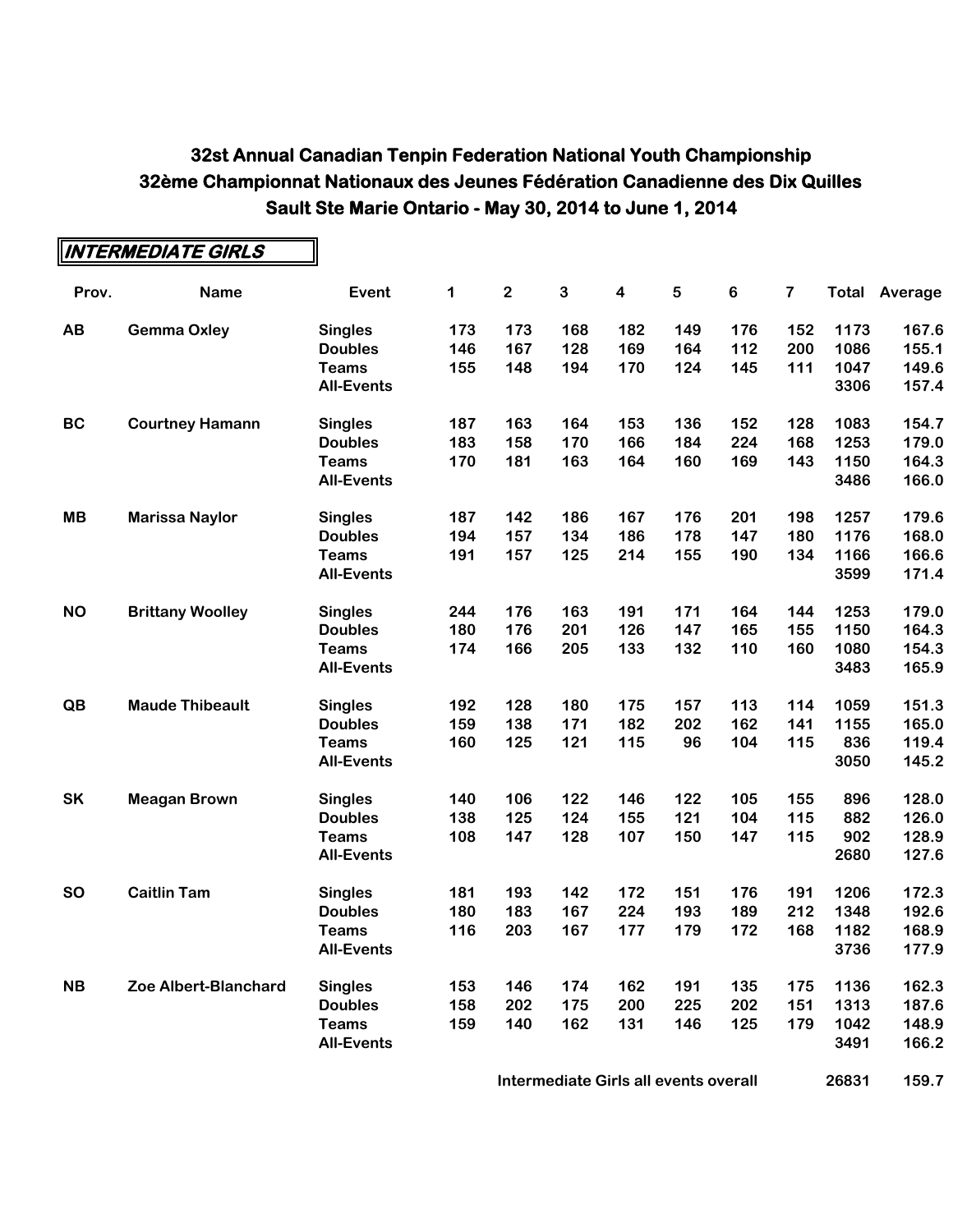**INTERMEDIATE BOYS**

 $\blacksquare$ 

|           | IN I EKMEVIA I E BUTS      |                   |     |             |              |                         |     |         |                         |              |         |
|-----------|----------------------------|-------------------|-----|-------------|--------------|-------------------------|-----|---------|-------------------------|--------------|---------|
| Prov.     | <b>Name</b>                | Event             | 1   | $\mathbf 2$ | $\mathbf{3}$ | $\overline{\mathbf{4}}$ | 5   | $\bf 6$ | $\overline{\mathbf{7}}$ | <b>Total</b> | Average |
| AB        | <b>Dylan Scofield</b>      | <b>Singles</b>    | 174 | 165         | 189          | 147                     | 160 | 147     | 166                     | 1148         | 164.0   |
|           |                            | <b>Doubles</b>    | 160 | 154         | 143          | 179                     | 159 | 184     | 170                     | 1149         | 164.1   |
|           |                            | <b>Teams</b>      | 167 | 174         | 182          | 199                     | 151 | 141     | 159                     | 1173         | 167.6   |
|           |                            | <b>All-Events</b> |     |             |              |                         |     |         |                         | 3470         | 165.2   |
| <b>BC</b> | <b>Graeme McDonald</b>     | <b>Singles</b>    | 170 | 198         | 168          | 169                     | 179 | 140     | 216                     | 1240         | 177.1   |
|           |                            | <b>Doubles</b>    | 171 | 148         | 208          | 198                     | 149 | 167     | 148                     | 1189         | 169.9   |
|           |                            | <b>Teams</b>      | 161 | 202         | 163          | 154                     | 145 | 142     | 121                     | 1088         | 155.4   |
|           |                            | <b>All-Events</b> |     |             |              |                         |     |         |                         | 3517         | 167.5   |
| <b>MB</b> | <b>Brant Townsend</b>      | <b>Singles</b>    | 197 | 163         | 137          | 194                     | 201 | 132     | 160                     | 1184         | 169.1   |
|           |                            | <b>Doubles</b>    | 181 | 142         | 174          | 144                     | 202 | 171     | 167                     | 1181         | 168.7   |
|           |                            | <b>Teams</b>      | 177 | 172         | 144          | 161                     | 147 | 208     | 150                     | 1159         | 165.6   |
|           |                            | <b>All-Events</b> |     |             |              |                         |     |         |                         | 3524         | 167.8   |
| <b>NO</b> | <b>Aaron Craig</b>         | <b>Singles</b>    | 169 | 158         | 147          | 161                     | 167 | 187     | 167                     | 1156         | 165.1   |
|           |                            | <b>Doubles</b>    | 163 | 205         | 180          | 159                     | 150 | 133     | 199                     | 1189         | 169.9   |
|           |                            | <b>Teams</b>      | 145 | 191         | 155          | 199                     | 158 | 173     | 178                     | 1199         | 171.3   |
|           |                            | <b>All-Events</b> |     |             |              |                         |     |         |                         | 3544         | 168.8   |
| QB        | <b>Nathan Ruest Lajoie</b> | <b>Singles</b>    | 236 | 166         | 212          | 167                     | 257 | 246     | 199                     | 1483         | 211.9   |
|           |                            | <b>Doubles</b>    | 160 | 223         | 205          | 229                     | 219 | 191     | 171                     | 1398         | 199.7   |
|           |                            | <b>Teams</b>      | 188 | 182         | 174          | 188                     | 214 | 181     | 224                     | 1351         | 193.0   |
|           |                            | <b>All-Events</b> |     |             |              |                         |     |         |                         | 4232         | 201.5   |
| <b>SK</b> | <b>Jordan Howie</b>        | <b>Singles</b>    | 148 | 156         | 126          | 164                     | 160 | 147     | 142                     | 1043         | 149.0   |
|           |                            | <b>Doubles</b>    | 144 | 160         | 174          | 188                     | 148 | 151     | 160                     | 1125         | 160.7   |
|           |                            | <b>Teams</b>      | 143 | 125         | 129          | 136                     | 125 | 196     | 147                     | 1001         | 143.0   |
|           |                            | <b>All-Events</b> |     |             |              |                         |     |         |                         | 3169         | 150.9   |
| <b>SO</b> | D. J. Rose                 | <b>Singles</b>    | 208 | 166         | 192          | 184                     | 223 | 243     | 205                     | 1421         | 203.0   |
|           |                            | <b>Doubles</b>    | 171 | 235         | 235          | 195                     | 217 | 176     | 224                     | 1453         | 207.6   |
|           |                            | <b>Teams</b>      | 199 | 205         | 183          | 197                     | 159 | 223     | 215                     | 1381         | 197.3   |
|           |                            | <b>All-Events</b> |     |             |              |                         |     |         |                         | 4255         | 202.6   |
| <b>NB</b> | Jeremy Jean-Noel           | <b>Singles</b>    | 168 | 161         | 167          | 215                     | 174 | 232     | 198                     | 1315         | 187.9   |
|           |                            | <b>Doubles</b>    | 150 | 148         | 179          | 200                     | 127 | 257     | 227                     | 1288         | 184.0   |
|           |                            | <b>Teams</b>      | 137 | 153         | 139          | 160                     | 173 | 141     | 151                     | 1054         | 150.6   |
|           |                            | <b>All-Events</b> |     |             |              |                         |     |         |                         | 3657         | 174.1   |
|           |                            |                   |     |             |              |                         |     |         |                         |              |         |

**Intermediate Boys all events overall <b>1688 174.8 168**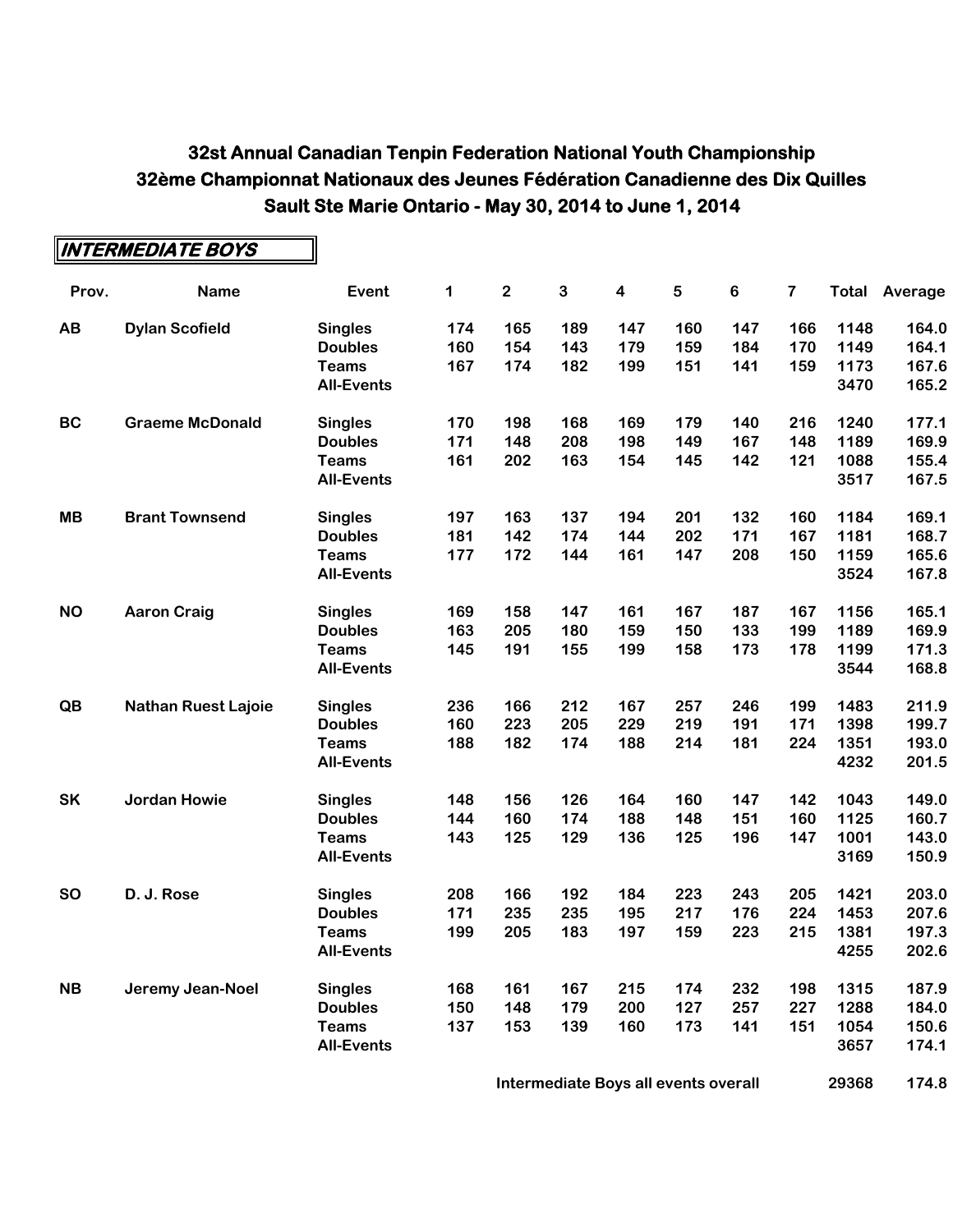|           | BANTAM GIRLS            |                   |             |                  |     |     |     |     |     |      |                      |
|-----------|-------------------------|-------------------|-------------|------------------|-----|-----|-----|-----|-----|------|----------------------|
| Prov.     | <b>Name</b>             | Event             | $\mathbf 1$ | $\boldsymbol{2}$ | 3   | 4   | 5   | 6   | 7   |      | <b>Total Average</b> |
| AB        | Augusta Bockman         | <b>Singles</b>    | 156         | 134              | 130 | 156 | 109 | 120 | 168 | 973  | 139.0                |
|           |                         | <b>Doubles</b>    | 120         | 122              | 159 | 145 | 146 | 113 | 136 | 941  | 134.4                |
|           |                         | <b>Teams</b>      | 150         | 136              | 155 | 147 | 150 | 115 | 117 | 970  | 138.6                |
|           |                         | <b>All-Events</b> |             |                  |     |     |     |     |     | 2884 | 137.3                |
| <b>BC</b> | <b>Talia Boyce</b>      | <b>Singles</b>    | 130         | 147              | 146 | 157 | 113 | 108 | 107 | 908  | 129.7                |
|           |                         | <b>Doubles</b>    | 117         | 168              | 113 | 106 | 142 | 133 | 124 | 903  | 129.0                |
|           |                         | <b>Teams</b>      | 123         | 110              | 135 | 153 | 145 | 119 | 131 | 916  | 130.9                |
|           |                         | <b>All-Events</b> |             |                  |     |     |     |     |     | 2727 | 129.9                |
| <b>MB</b> | <b>Amanda Forgues</b>   | <b>Singles</b>    | 169         | 166              | 175 | 141 | 214 | 135 | 135 | 1135 | 162.1                |
|           |                         | <b>Doubles</b>    | 136         | 124              | 159 | 162 | 128 | 110 | 106 | 925  | 132.1                |
|           |                         | <b>Teams</b>      | 138         | 125              | 118 | 122 | 195 | 116 | 108 | 922  | 131.7                |
|           |                         | <b>All-Events</b> |             |                  |     |     |     |     |     | 2982 | 142.0                |
| <b>NO</b> | <b>Chasity King</b>     | <b>Singles</b>    | 138         | 167              | 101 | 149 | 153 | 96  | 124 | 928  | 132.6                |
|           |                         | <b>Doubles</b>    | 154         | 122              | 133 | 130 | 101 | 99  | 112 | 851  | 121.6                |
|           |                         | <b>Teams</b>      | 125         | 103              | 115 | 111 | 142 | 94  | 142 | 832  | 118.9                |
|           |                         | <b>All-Events</b> |             |                  |     |     |     |     |     | 2611 | 124.3                |
| QB        | <b>Naomie Erbetta</b>   | <b>Singles</b>    | 136         | 157              | 146 | 124 | 159 | 128 | 116 | 966  | 138.0                |
|           |                         | <b>Doubles</b>    | 171         | 171              | 122 | 146 | 161 | 121 | 131 | 1023 | 146.1                |
|           |                         | <b>Teams</b>      | 130         | 103              | 112 | 105 | 115 | 120 | 105 | 790  | 112.9                |
|           |                         | <b>All-Events</b> |             |                  |     |     |     |     |     | 2779 | 132.3                |
| SK        | <b>Amillia Campbell</b> | <b>Singles</b>    | 110         | 112              | 99  | 115 | 121 | 80  | 91  | 728  | 104.0                |
|           |                         | <b>Doubles</b>    | 96          | 134              | 90  | 110 | 115 | 102 | 99  | 746  | 106.6                |
|           |                         | <b>Teams</b>      | 73          | 105              | 114 | 84  | 96  | 76  | 80  | 628  | 89.7                 |
|           |                         | <b>All-Events</b> |             |                  |     |     |     |     |     | 2102 | 100.1                |
| <b>SO</b> | Jaiden Heimbecker       | <b>Singles</b>    | 110         | 104              | 152 | 119 | 169 | 78  | 101 | 833  | 119.0                |
|           |                         | <b>Doubles</b>    | 126         | 177              | 153 | 141 | 167 | 106 | 123 | 993  | 141.9                |
|           |                         | <b>Teams</b>      | 104         | 125              | 113 | 135 | 137 | 82  | 125 | 821  | 117.3                |
|           |                         | <b>All-Events</b> |             |                  |     |     |     |     |     | 2647 | 126.0                |
| <b>NB</b> | <b>Helene St-Onge</b>   | <b>Singles</b>    | 147         | 108              | 106 | 128 | 90  | 91  | 108 | 778  | 111.1                |
|           |                         | <b>Doubles</b>    | 109         | 117              | 113 | 116 | 143 | 121 | 111 | 830  | 118.6                |
|           |                         | <b>Teams</b>      | 109         | 99               | 114 | 129 | 152 | 133 | 157 | 893  | 127.6                |
|           |                         | <b>All-Events</b> |             |                  |     |     |     |     |     | 2501 | 119.1                |
|           |                         |                   |             |                  |     |     |     |     |     |      |                      |

**Bantam Girls all events overall <b>168** 21233 126.4